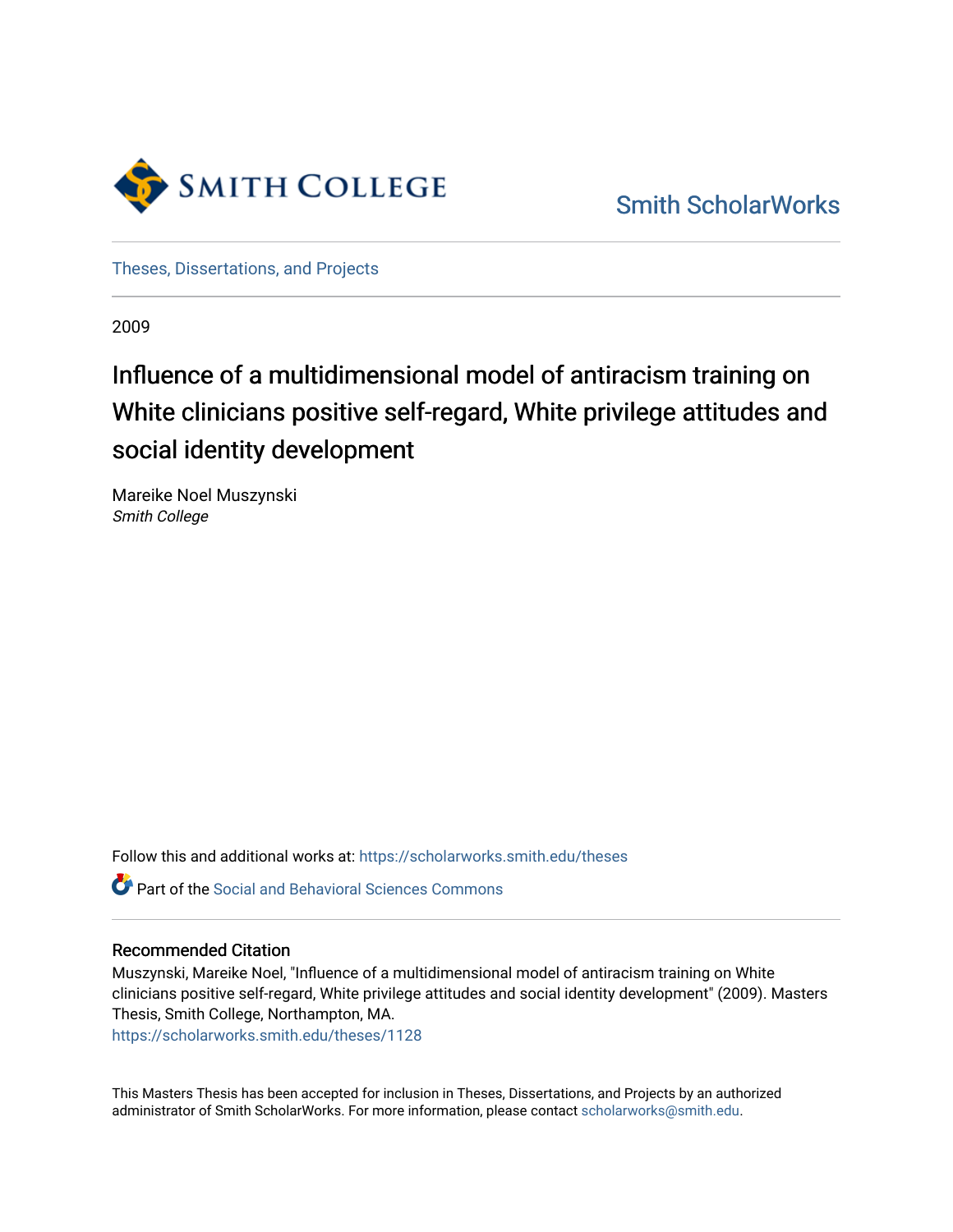Running Head: INFLUENCE OF A MULTIDIMENSIONAL MODEL

Influence of a Multidimensional Model of Antiracism Training on

White Clinician's Positive Self-Regard, White Privilege Attitudes and

Social Identity Development

A project based upon an independent investigation, submitted in partial fulfillment of the requirements for the degree of Master of Social Work.

Mareike N. Muszynski

Smith College School for Social Work Northampton, Massachusetts 01063

2009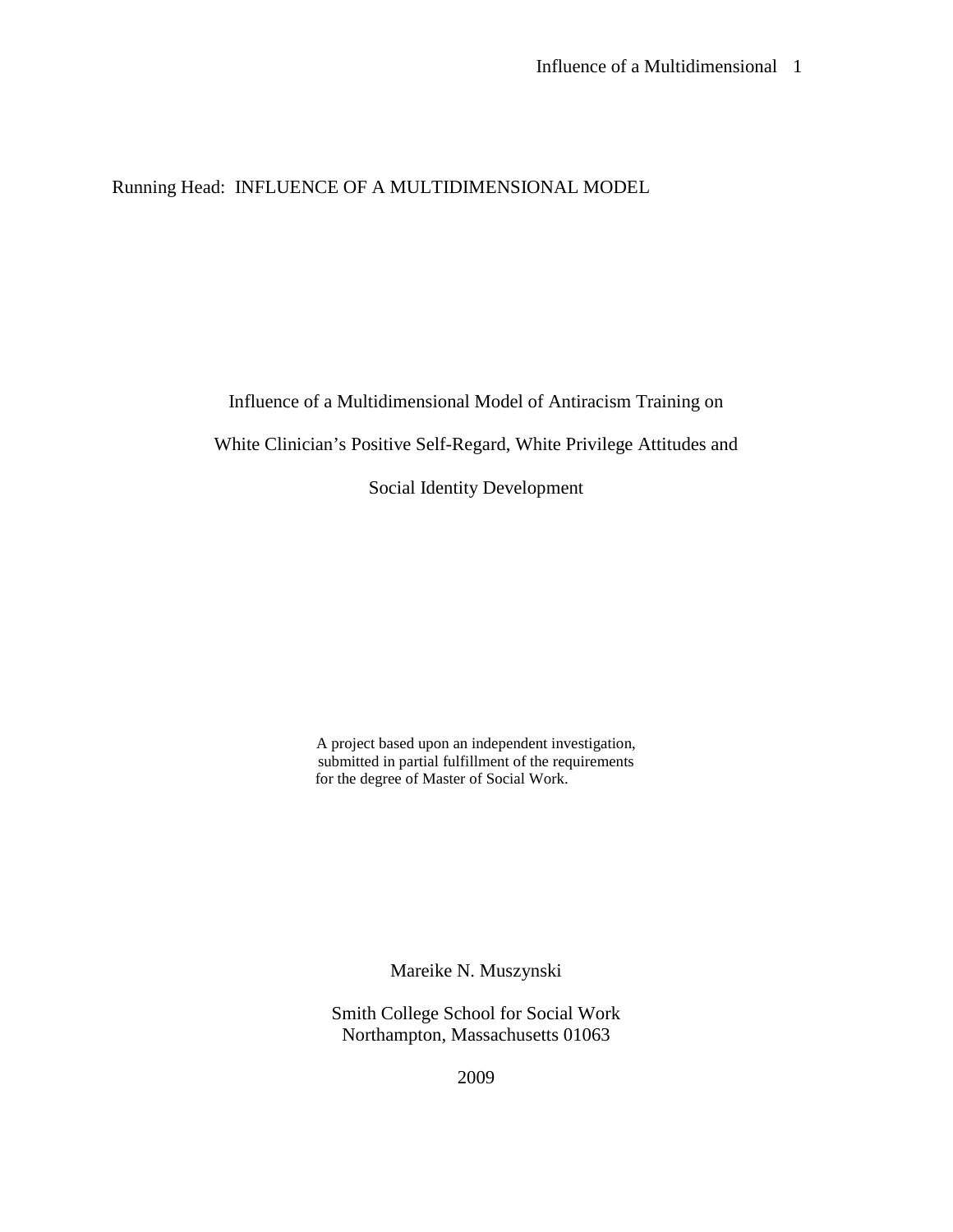#### ACKNOWLEDGMENTS

For Josh Miller who has shown grace and willingness in walking with me on this journey and his countless hours of thought, feeling, dedication and willingness to confront and dismantle racism. Without his generosity in providing training for my  $2<sup>nd</sup>$  year agency, and in our many consultation meetings, this thesis would not have taken place.

For Ann Marie Garran who showed me great compassion so that I may take some of the "unearned burden" of making rage more palatable to white folks; a task too often left for those of color.

For my thesis advisor, David Burton, an excellent professor who has offered countless revisions, shown great patience for my process, and encouraged me to find value in my efforts.

For Paul Wink, a professor at my alma mater, Wellesley College who enticed me to apply to Smith simply stating: "Follow your bliss" and for his courageous and quiet work against racism in that community.

For Tara, and all of our colleagues who have been through this process with us and who find themselves on the journey of social justice as it pertains to race and racism. May we prove to be a source of challenge and rejuvenation to one another in this work.

For Maisha, who inspires me to continue in the face of adversity.

For Dan who challenges the status quo and will banter with me for hours on end without ever leaving me, and Tanya who inspires me with her honesty and genuine caring for fellow members of the human race.

For MaryAnn, who always encouraged me to care for myself while supporting my academic endeavors.

For Amanda who endeavors to live social justice daily, and for Jacki who honors the absolute honesty in me.

For my partner Josh who encourages me, believes in me, soothes me, cooks for me, and who is clearly walking this path of social justice and racial identity development with me, for which I am most honored, awed and grateful.

For my dad, David Every, who has always modeled a searching moral inventory of himself and whose very design is founded in justice, love, gratitude and joy.

And finally, this thesis is dedicated to my mother, Ronette; Ettenor; Reverend Aidan Westwell Riverswood: who's unwavering love for all that is, has ever been and will ever be guides me in my efforts to love all that is, has ever been and will ever be. Even as you are always with me, I miss you.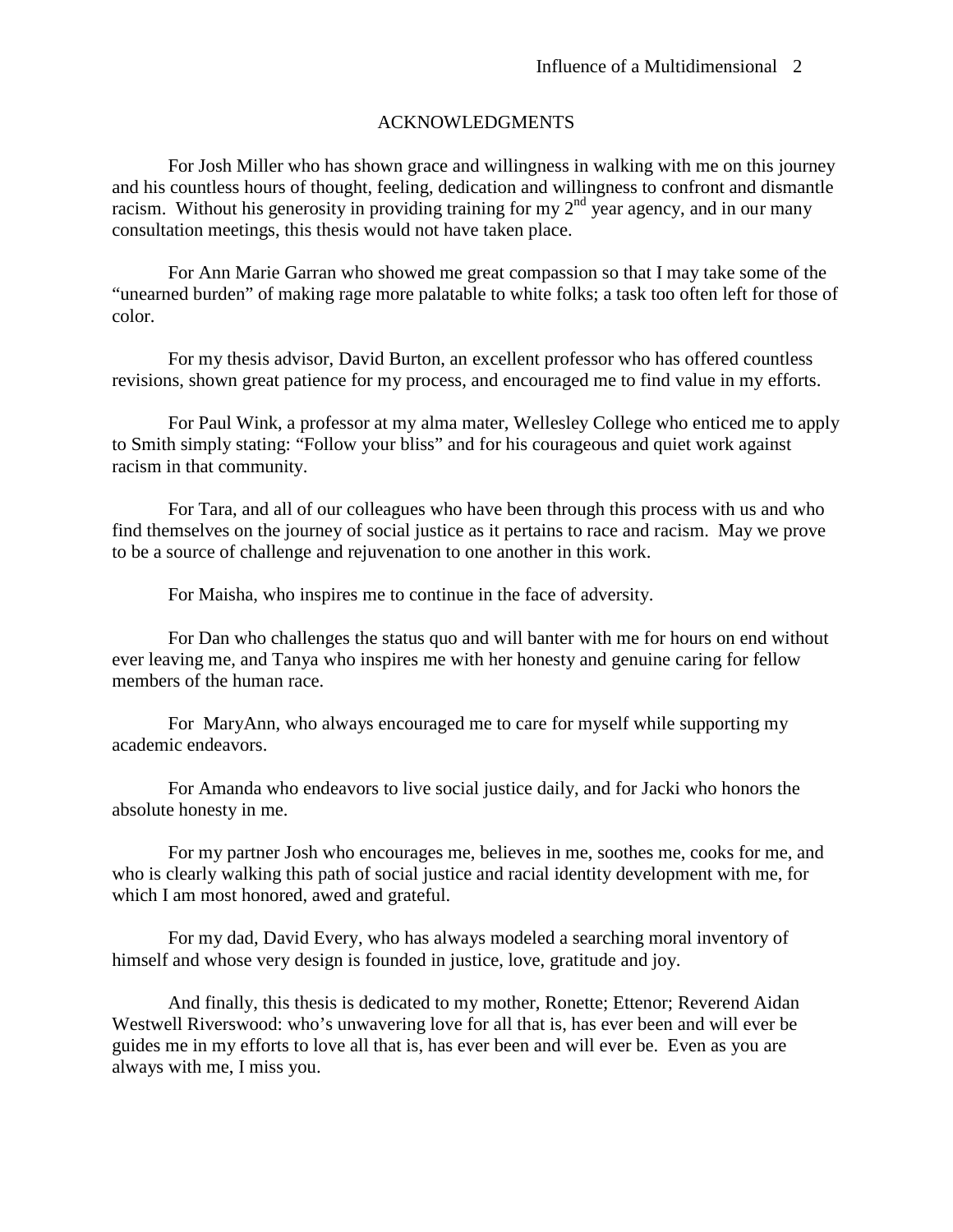## TABLE OF CONTENTS

|                                                  | $\overline{2}$                   |
|--------------------------------------------------|----------------------------------|
|                                                  | 3                                |
|                                                  | $\overline{4}$                   |
|                                                  | 5                                |
|                                                  | 7                                |
|                                                  | 17                               |
|                                                  | 25                               |
| DISCUSSION, LIMITATIONS AND IMPLICATIONS         | 27                               |
|                                                  | 33                               |
| <b>APPENDICES</b>                                |                                  |
| Appendix E: Unconditional Positive Self-Regard   | 35<br>36<br>38<br>40<br>41<br>42 |
| <b>TABLES</b>                                    |                                  |
| Table 2: Mean Scores for Participants Completing | 45<br>46                         |
| Table 3: Mean Scores for Participants Complete   | 47                               |
|                                                  |                                  |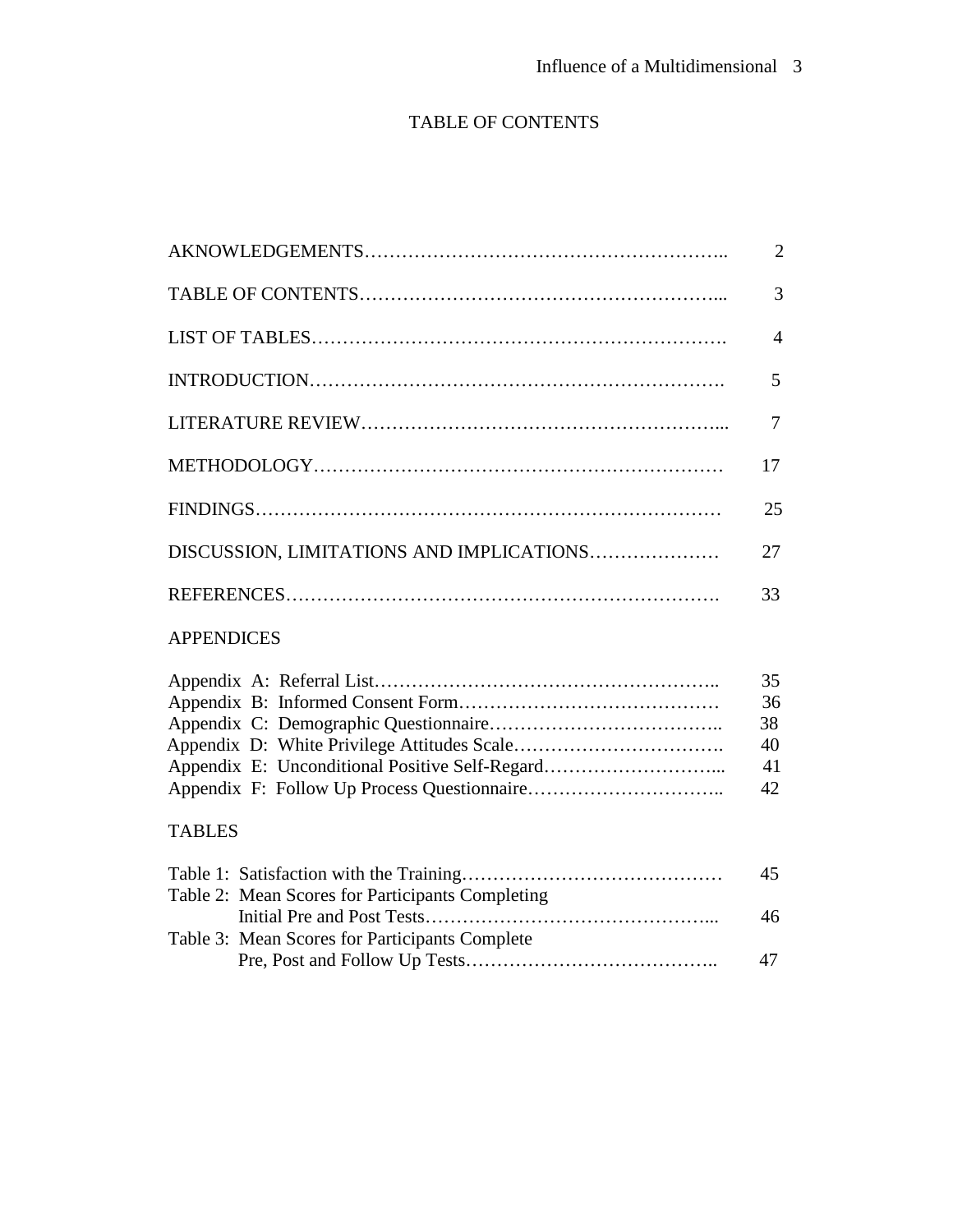#### *Abstract*

A mixed-methods evaluation of a racism training examined whether education about a social identity development model predicated on critical race theory influenced white clinicians' attitudes regarding white privilege, level of positive self-regard, and attempted to explore how participants processed their social identity development in a follow up questionnaire. Fourteen self-identifying white clinicians completed pre and post surveys the day of a two and half hour work-shop based training. Five of those participants went on to complete the final survey including qualitative questions regarding their identity development. White privilege attitudes were measured by the White Privilege Attitudes Scale (WPAS; Pinterits, Poteat & Spanierman, 2008) and showed no noticeable change in the post or follow-up administrations. Positive selfregard was measured by the Unconditional Positive Self-Regard scale (UPSR; Patterson & Joseph, 2006) and also showed no noticeable change in the post or follow-up administrations. Qualitative responses indicate that participants were very satisfied with the training, and that the five who completed all three surveys thought about race and racism in the several weeks following the training and attribute more complex understanding of current political events (e.g. first African American President's inauguration and Martin Luther King Jr. Day) to their attendance of the training. Limits (primarily small sample size) and implications are offered. Trainers may need to insist on longer trainings, or multiple trainings for greater effectiveness. Research should consider more in-depth qualitative evaluation of the process of white clinician's racial identity development as it pertains to trainings.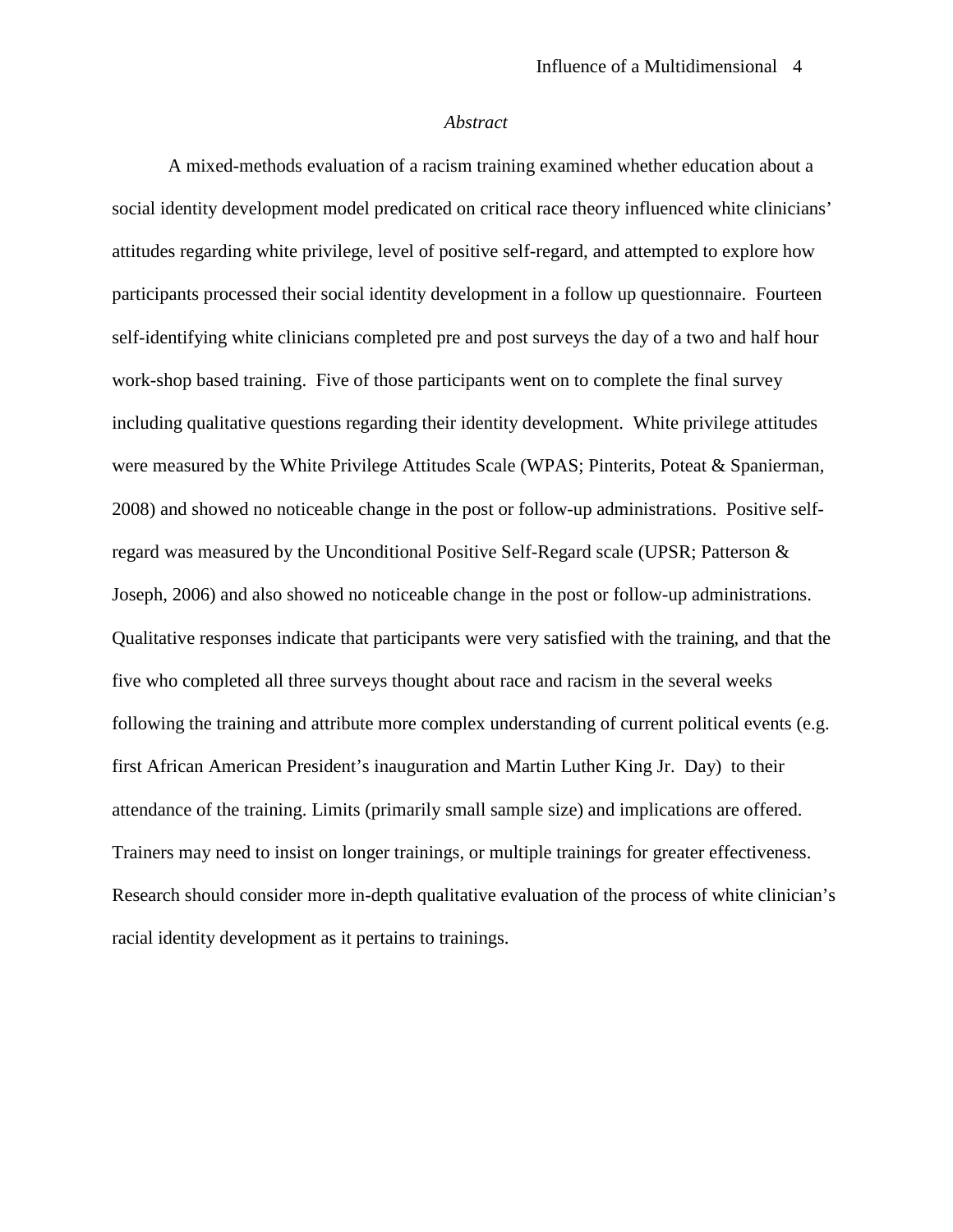#### *Introduction*

The purpose of this study is to begin to evaluate how best to train social workers, specifically white social workers, to engage in the work of dismantling racism. Although demographics in the United States continue to reflect an increase in diversity, race remains a sensitive topic that few Americans, perhaps even social workers, seem comfortable discussing. While many Americans may think of racism as spoken words or acts against a person or group of people based on appearance, experts describe racism as having transitioned from an overt to a largely covert phenomenon (Bobo, 1993; Miller & Garran, 2008; Thompson & Neville, 1999). This covert "modern racism", or "aversive racism" is characterized by microinsults, microinvalidations and microaggressions that are largely unconscious behaviors primarily unseen to whites (the perpetrators) and painfully obvious to many people of color on a daily basis (Blitz, 2006; Helms, 1990; Lipsitz, 1998; Neville et. al., 2000; Sue et. al., 2007).

Theorists and researchers describe the collective experience of aversive racism at an interpersonal level as simultaneously the manifestation and result of the systemic concept of "institutional racism," whereby the nature of racism is characterized as a system of power and prejudice amalgamated to privilege certain groups (whites) over others (people of color) (Blitz, 2006; Mills, 1997; Tatum, 1997; Wade, 1993).

Efforts to address racism in the fields of Social Work, Social Psychology and Counseling Psychology have been in place since the middle of the last century via credos developed by mental health professional associations such as the American Psychological Association (APA) and the National Association for Social Workers (NASW). Researchers appear to be heeding a call to examine race and racism from the perspective of challenging the status of the *advantaged* rather than focusing solely the plight of the *disadvantaged* by examining the specific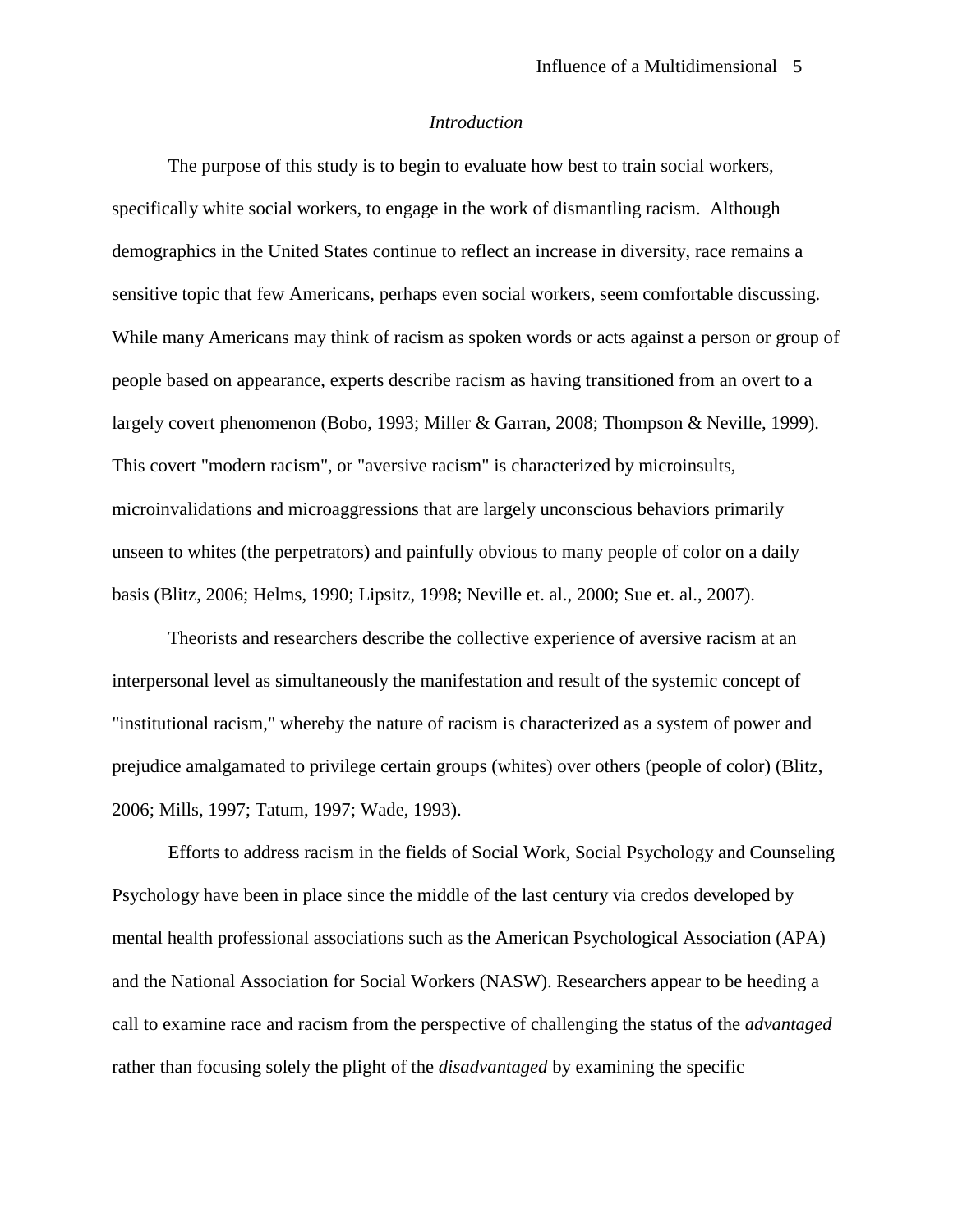mechanisms of "white privilege" culminating in unearned advantages that are often invisible to the dominant culture; such as access to quality education, higher wages and quality housing (Branscombe, Schmitt & Schiffhauer, 2007; Lowery, Knowles & Unzeta, 2007; McIntosh, 1989; Swim & Miller; 1999).

As writers in the fields of Social Psychology, Counseling Psychology and Social Work have endeavored to explore and define white privilege, its functions and how to address it in the process of dismantling racism, some researchers have worked to identify barriers to this process. An unconscious fear of losing the advantages of white privilege may be significantly contributing to why the discussion of race and racism is still taboo in our increasingly diverse nation: white peoples' inhibitions about discussing racism may be an expression of a primary need to preserve positive self-regard and in-group status (Branscombe et. al., 2007; Case, 2007; Gushue, Mafonna & Constantine, 2007; Lowery et. al., 2007, Neville, et. al., 2000). A need to maintain positive self-regard makes implicit sense: most people want to feel good about themselves.

Educators and antiracism activists have endeavored to create trainings and programs to assist in the effort to deconstruct racism by addressing the barrier of white privilege (Case, 2007; Lowery et. al. 2007; Miller & Garran, 2008; Neville, Spanierman, & Doan, 2000). This study was an attempt to evaluate whether one of these endeavors, a brief workshop-focused training founded on Garran and Miller's (2007) Multidimensional Social Identity Development Model (MDSIDM), influences white clinician's white privilege attitudes and/or mitigates the inhibitive psychological experience of preserving positive self-regard and protection of in-group status. This study also attempted to evaluates the impact of this workshop on white participants' process of exploring their own social identity as it pertains to race.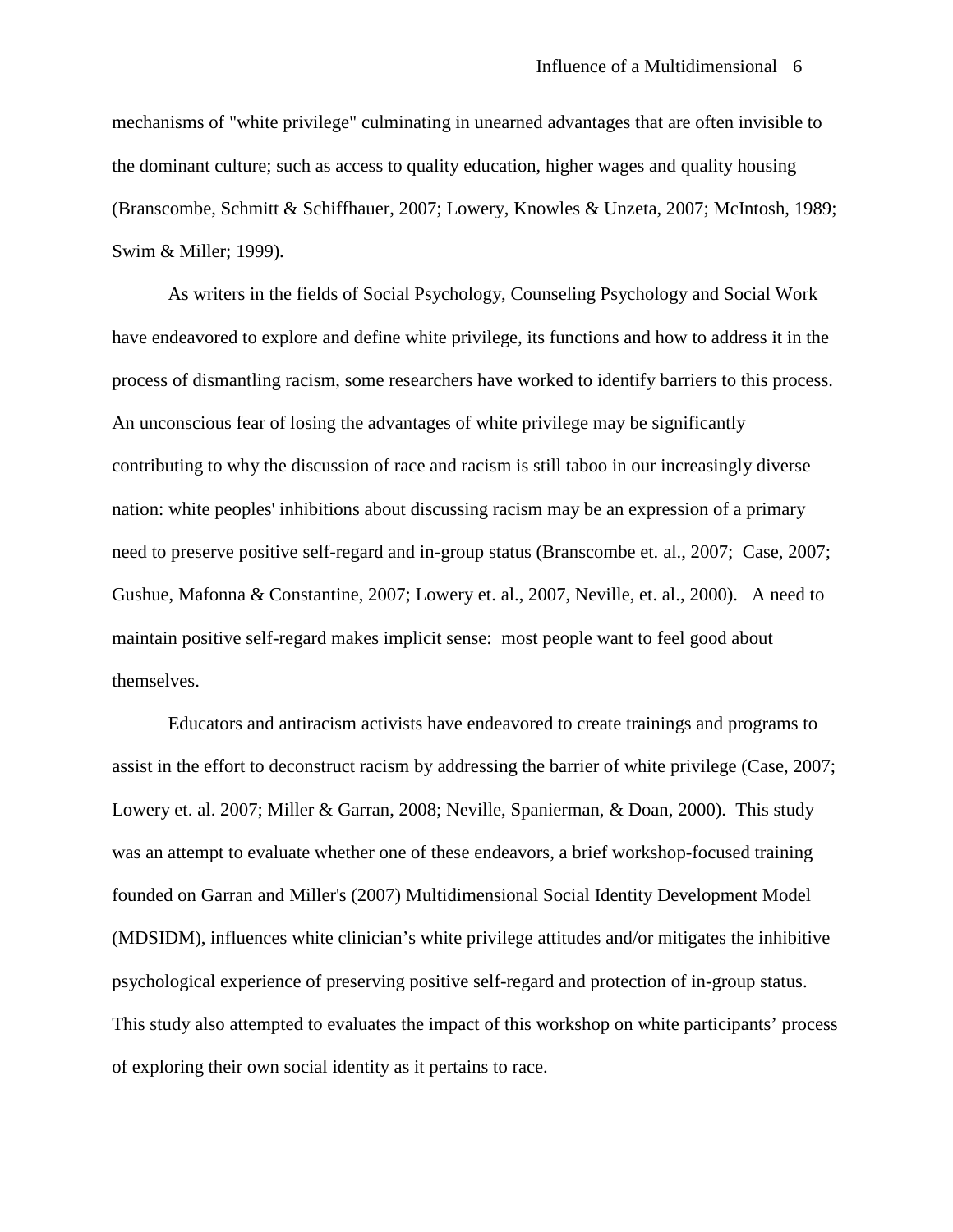#### *Literature Review*

In this literature review I will first briefly delineate the development of current helping professionals' discourse of racism and white privilege in the United States. Next, literature regarding experiments exploring white identity and exposure to the concept of white privilege and institutional racism will be reviewed. Finally, helping professionals' social identity development as it intersects with trainings and self-reports of work with clients across racial dyads will be reviewed.

#### *Cultural Identity of the United States and Race Discourse*

The cultural identity of the United States is in part defined by a touted commitment to freedom and the right to liberty and justice for all citizens; indeed our egalitarian values are embedded in the Constitution. Paradoxically, the cultural identity of the United States is also founded on a long history of exploitation of many peoples, including (listed alphabetically; the author recognizes that these terms are imperfect for many and do not distinguish the many groups of peoples' that are considered within these groups but identify separately, such as Chicana, or various Indian Nations) African Americans, Alaska Natives, Asian Americans, Hispanics, Latino Americans, Mexican Americans, Native Americans, Pacific Islanders and many others identifying as of color. This history of exploitation is understood to be a result of the assumption made by Europeans during The Enlightenment (Lieberman, 1994) that whites are superior to any other race. Anthropologists have confirmed the more recent hypothesis that race is not biologically based through the examination of DNA, thereby supporting the conclusion that race is socially constructed (AAA, 1998).

One may conclude then that the informal and unspoken social hierarchy categorized by race, is largely maintained both consciously and unconsciously by the white people who benefit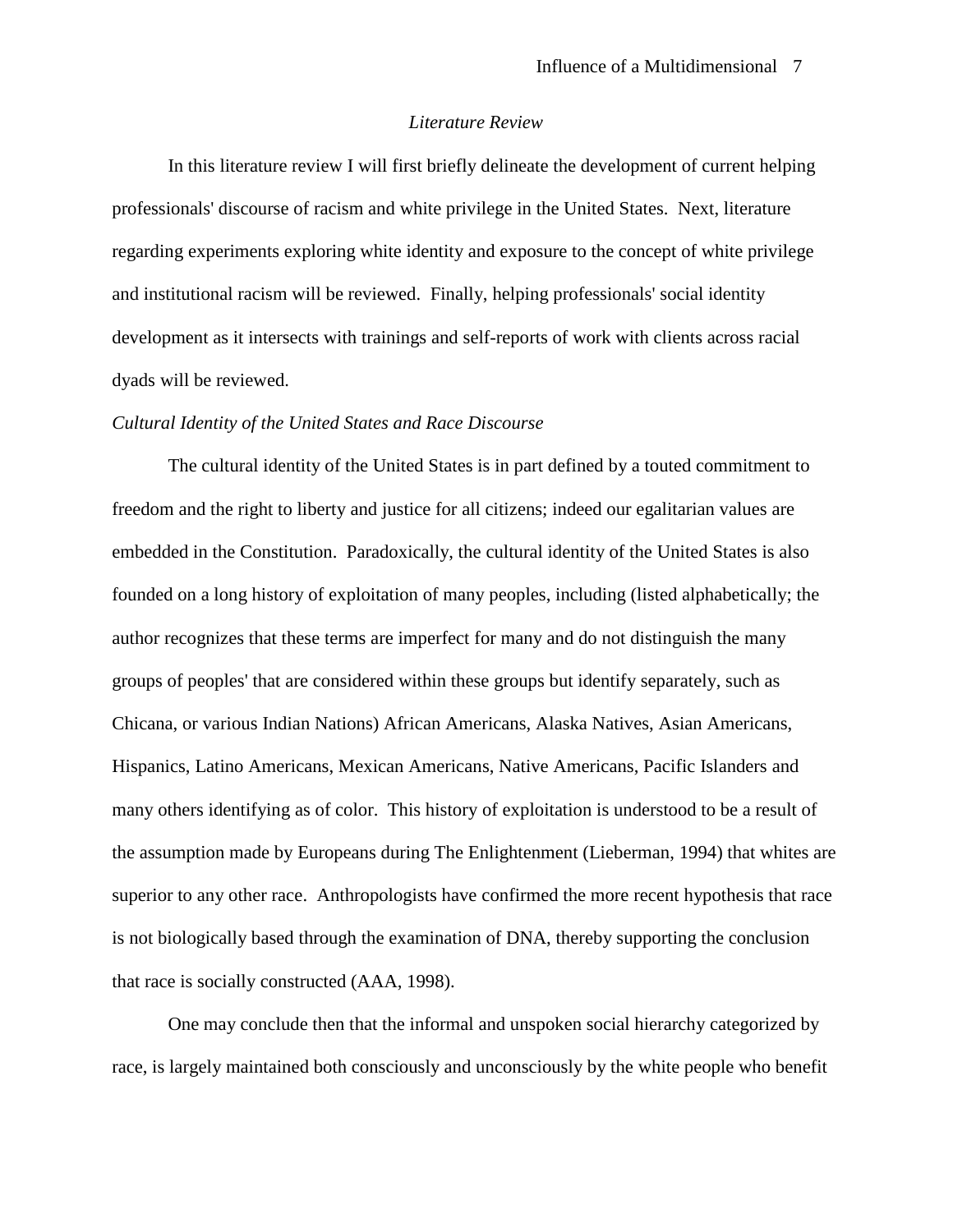from it. The term "Racial Contract" has been used to describe this hierarchy of the United States as founded by systematically exploiting people of color both legally and socially to gain economic fortitude for whites (Mills, 1997). The racial contract is an agreement, spoken and unspoken, that delineates at any given time who is white and the amount of access or denial any group of people who are not identified as white (in the U.S) has to resources (Mills).

Miller and Garran (2007) further point out that since the racial contract was a part of the United States' foundation in its use of slavery as a strategy for economic gain, that any structure built on that foundation inherently continues integrating oppression that is ubiquitous and therefore a "norm, a given, ...make[ing] it all the more difficult to see by those unimpeded by it" (p. 65).

While race relations continued to evolve following the founding of our nation, through the Civil War and the resulting "Jim Crow" period, American culture began to be shaped by a now historically significant discourse regarding race and racism in the Civil Rights movements of the 50's and 60's. What began as a grass roots examination of the conflict of the nation's proclaimed egalitarian views translated into attempts to make available previously denied legal rights, such as education, employment, health care and fair housing to people of color. As a result of this cultural shift, the overt racist statements and behaviors mentioned above became less acceptable in mainstream society but the historical underpinnings of the racial contract continue to pervade virtually every area of our culture via covert and institutional racism (Mills, 1997; Tatum, 1997; Wade, 1993). These more subtle forms of racism have been investigated over the last several decades so that researchers and theorists have come to term them "modern racism," or "aversive racism," with categories of ways in which this racism is carried out, either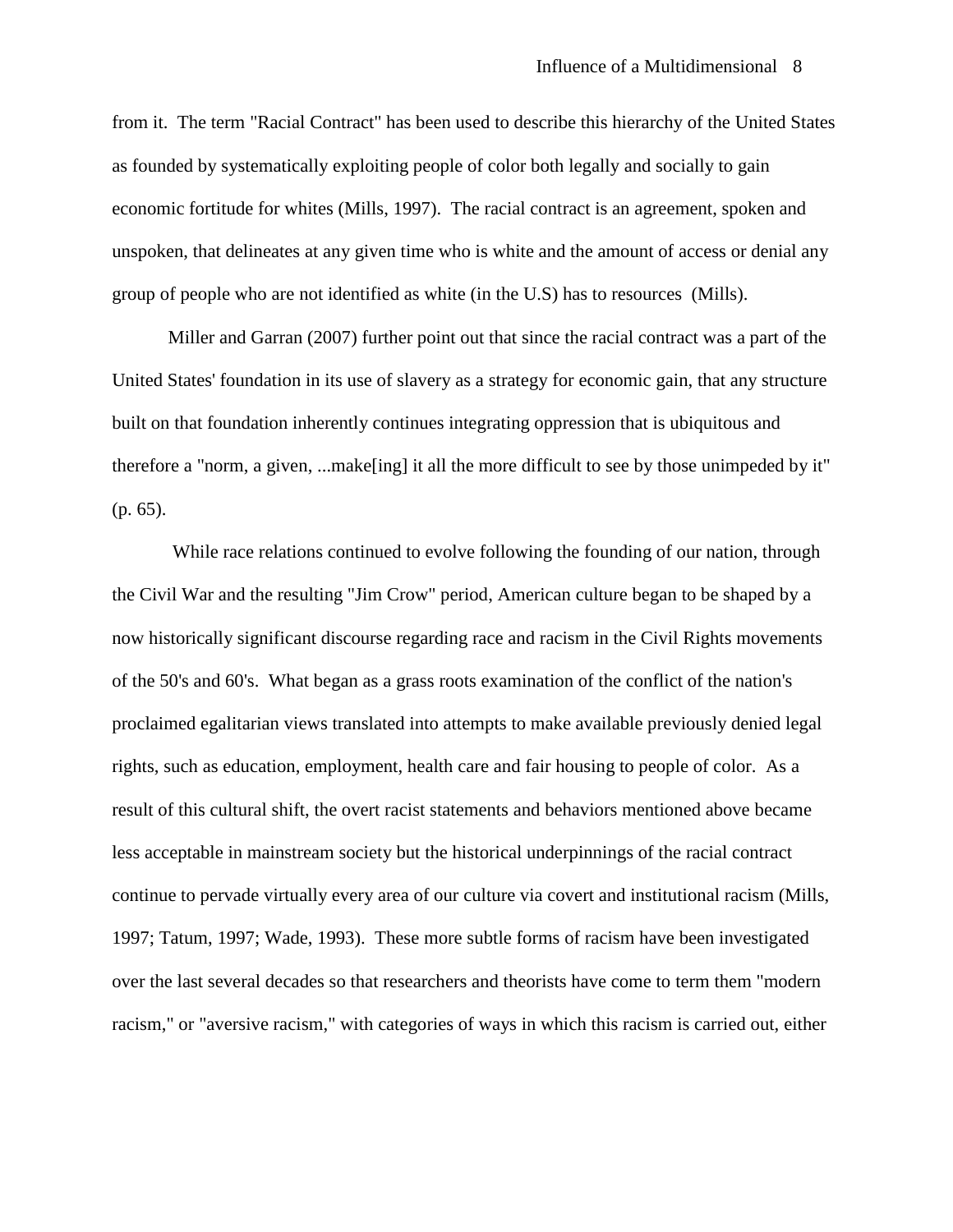consciously, unconsciously, and with in the design of our institutions (Miller & Garran, 2008; Sue, et. al., 2007; Tatum, 1997).

#### *White Privilege and Racism*

The term white privilege refers to the unearned advantages that those who are currently perceived as white receive as a result of their ascribed status and power in our society (McIntosh, 1988; Pinterits, 2004; Sue et al., 2007). White privilege then is the corollary to the perception of disadvantage of a person of color, and is largely unseen by whites themselves.

Researchers who have asked whites to consider their race in the context of white privilege found that perceived threat to white participants' racial identity coincides with an increase in aversive racist attitudes (Branscombe, et. al., 2007; Lowery, et. al., 2007). Lowery, Knowles and Unzueta (2007) purport findings that *how* the concept of white privilege is framed to white people impacts their level of aversive racism, highlighting that the "white guilt" associated with an awareness of white privilege may induce conflict with "positive self-regard" (p. 1246).

Some Whites' reluctance to recognize the unearned advantages of their race, unconscious or conscious, likely functions as a means to maintaining status and power. This status and power can be thought of as created, defined and protected by in-group status of the dominant group, and that any perceived threat to the group as a whole may be automatically, even unconsciously, defended by one of its members (Branscombe et. al., 2007; Lowery et. al., 2007). Due to outward expression of this defense, for example explicit racist comments, being considered politically incorrect at this time in history much of the in-group protection cited above has become covert.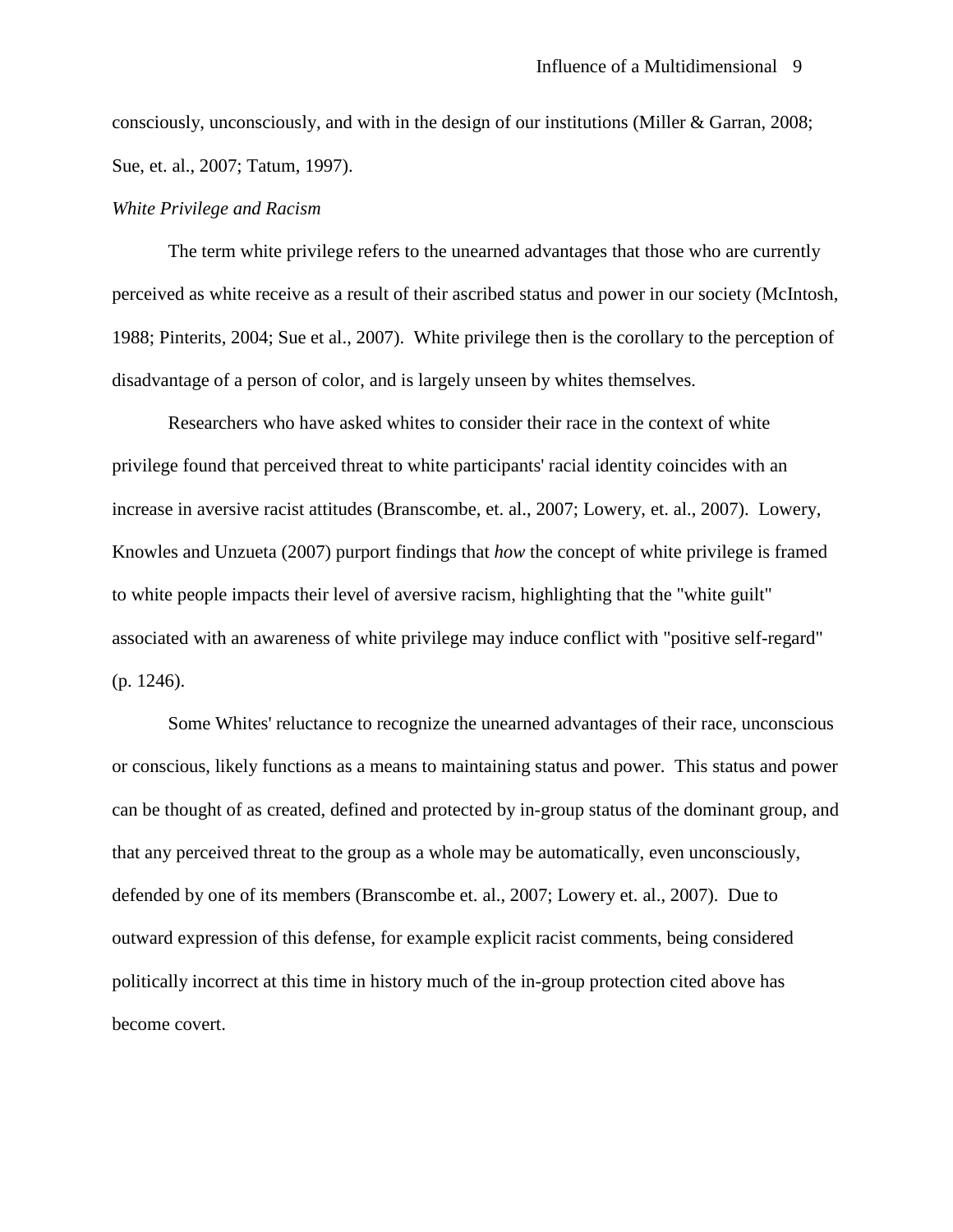#### *New terms for describing covert racism*

Sue et. al. (2007) recently published a taxonomic article that reviews the literature on the discourse of race defining the terms that have been developing across mental health fields to identify components of covert or aversive racism. Four main categories of "microaggression" "microassault," "microinsult," and "microinvalidation" were identified as well as white privilege (Sue, et. al; 2007). These terms are gaining wide recognition in the fields of social work, psychology and education.

For the purpose of clarity the definitions of these terms and associated examples from this taxonomic article (Sue et. al., 2007) article are offered: "microagression" as "[c]commonplace verbal or behavioral indignities, whether intentional or unintentional, which communicate hostile, derogatory, or negative racial slights and insults" (p. 278). One type of microagression is a "microinsult, (often unconscious) [b]ehavioral/verbal remarks or comments that convey rudeness, insensitivity and demean a person's racial heritage or identity." (p. 278). An example offered is: "Person of color mistaken for a service worker" (p. 276). A second type of microagression is a "microassault (often conscious) [e]xplicit racial derogations characterized primarily by a violent verbal or nonverbal attack meant to hurt the intended victim through name-calling, avoidant behavior or purposeful discriminatory actions," such as any sort of overt racism (p. 278). Finally, the third type of microagression commonly referenced is a "microinvalidation (often unconscious) [v]erbal comments or behaviors that exclude, negate, or nullify the psychological thoughts, feelings, or experiential reality of a person of color" (p. 278). An example of a microinvalidation offered by Sue et. al. is: "When I look at you, I don't see color" (p. 276).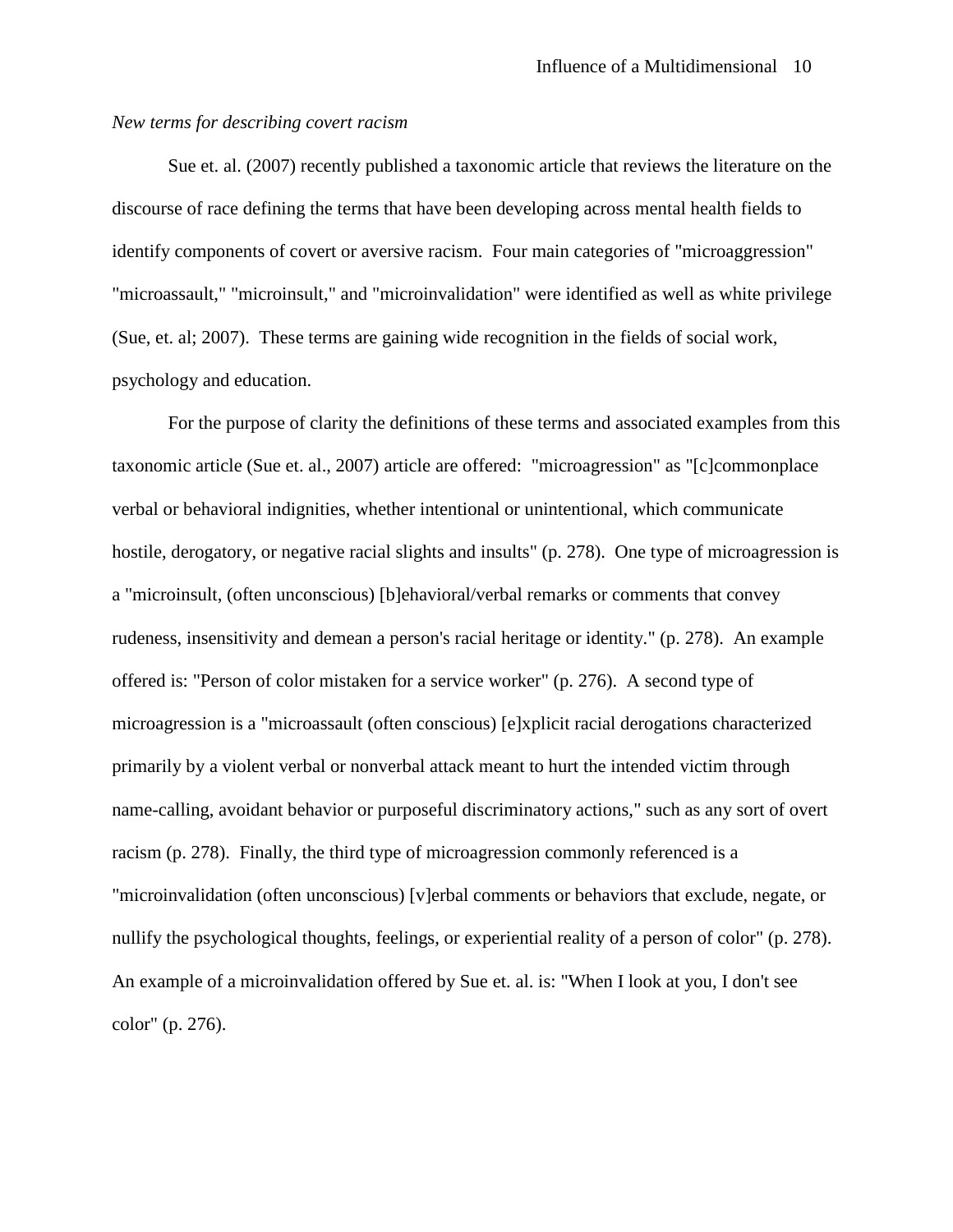Researchers Lowery, Knowles & Unzueta (2007) examined what might be the underpinnings of such micro-agressions by exploring how whites who perceived their identity to be threatened, rather than affirmed, reported a lower level of privilege. One group of white participants was told that they had achieved a high score on an intelligence test, while another had been informed that they had performed poorly. Each group then completed the same measure of aversive racism. The group who received the high scores was rated lower with regard to white privilege, while the other group, who received lower scores, rated higher with regard to white privilege- suggesting an unconscious need to find a way to feel better about themselves by subtly oppressing an "other."

All of these microagressions occurring collectively at the individual level lend themselves to the maintenance of institutional racism at the macro level that serves to inhibit those who benefit from a racist system from *seeing* both micro and macro levels of racism omnipresent in our culture.

#### *Multicultural Competence and Racism in Mental Health*

Given that aversive racism is largely unconscious it is important that white clinicians increase their consciousness regarding their need for positive self-regard to mitigate the possibility of the above-described dynamic happening in cross-racial therapy. The NASW and APA both have outlined specific requirements for any members of their respective field to be in compliance with their codes of ethics. The NASW's (2007) "Charge" addresses institutional racism stating:

The responsibility of individual social workers is to recognize that structural racism plays out in their personal and professional lives and to use that awareness to ameliorate its influence in all aspects of social work practice, inclusive of direct practice, community organizing, supervision, consultation, administration, advocacy, social and political action, policy development and implementation, education, and research and evaluation.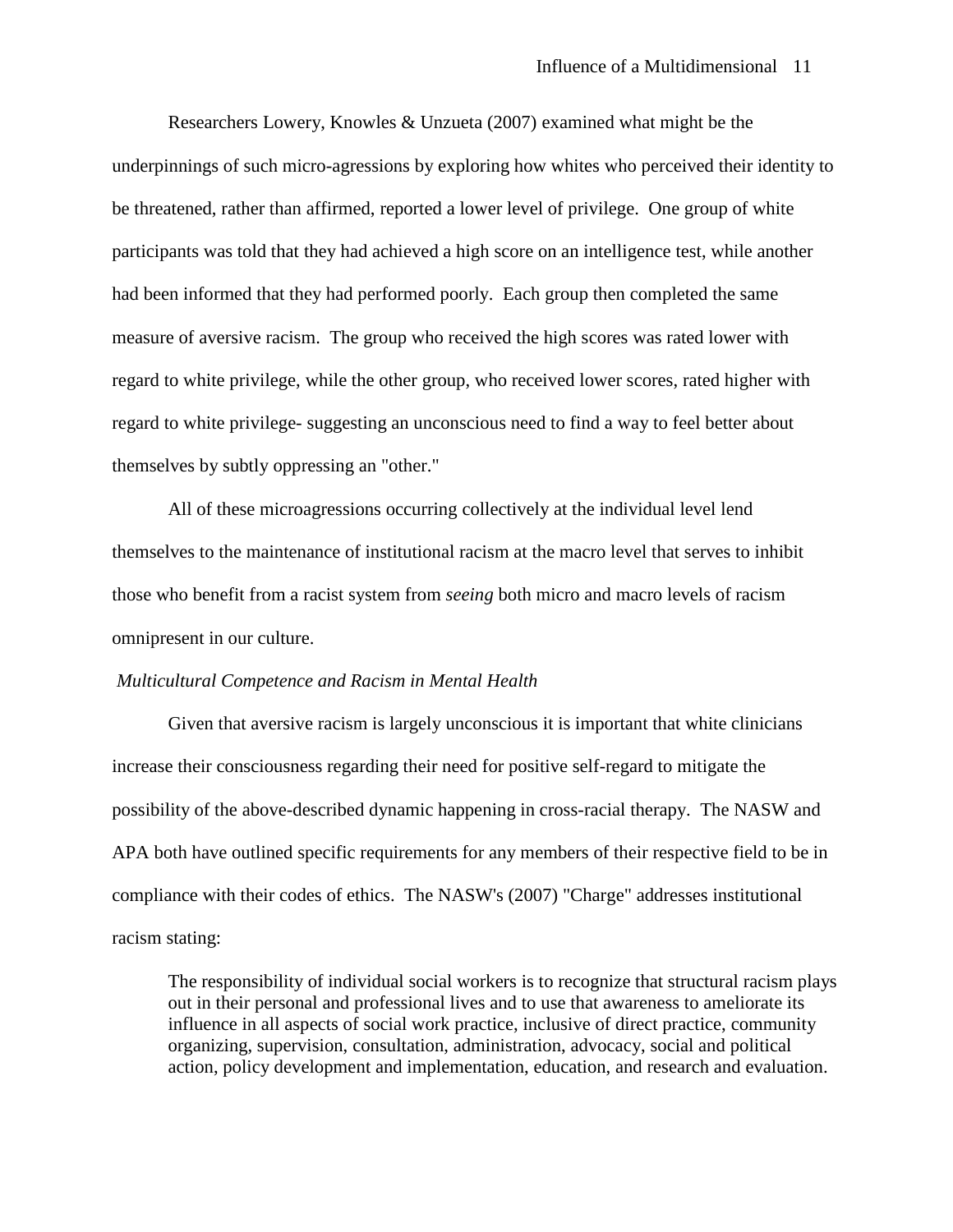Furthermore, individual social workers have a responsibility to promote change within and among organizations, and at the societal level. (p. 3)

It seems as though the most logical way to address resisting the unconscious maintenance of an inequitable system is conscious effort to become self aware, educated, and to practice use of skills acquired under supervision. But first, we have to engage white people, white social workers, in a way that is sustainable.

#### *Social Identity and Racial Identity in Social Work*

Subsequent to Social Psychologists' Tafjel and Turner's (1979) offering of social identity theory in exploration of inter-group conflict, many related fields, including Social Work, began to explore how social identity theory related to their own work. Spears, (2005) in a summary of the evolution of social identity in the New Dictionary of the History of Ideas cites Tajfel as defining social identity as "that part of an individual's self-concept which derives from his membership of a social group (or groups), together with the value and emotional significance attached to this"(p. 1086). Social identity can be thought of then, as the intersection of belonging to different groups at the same time.

Miller and Garran (2008) employ social identity theory in their Multidimensional Social Identity Development Model (MSIDM) in which they define social identity as "...holistic...an individuals phenomenological experience and meaning, and the significance of the historical and material context in which identity emerges" (p. 112). In this way, social identity is not only composed of which groups a person belongs to at any given time, but also on individuals shifting and intricate history with many other groups, including those they entered voluntarily or involuntarily (Miller & Garran).

Miller and Garran (2008) further define a subset of social identity, "Racial identity" as "a concept that encapsulates history, sociology, the construction of meaning, relationships, loyalty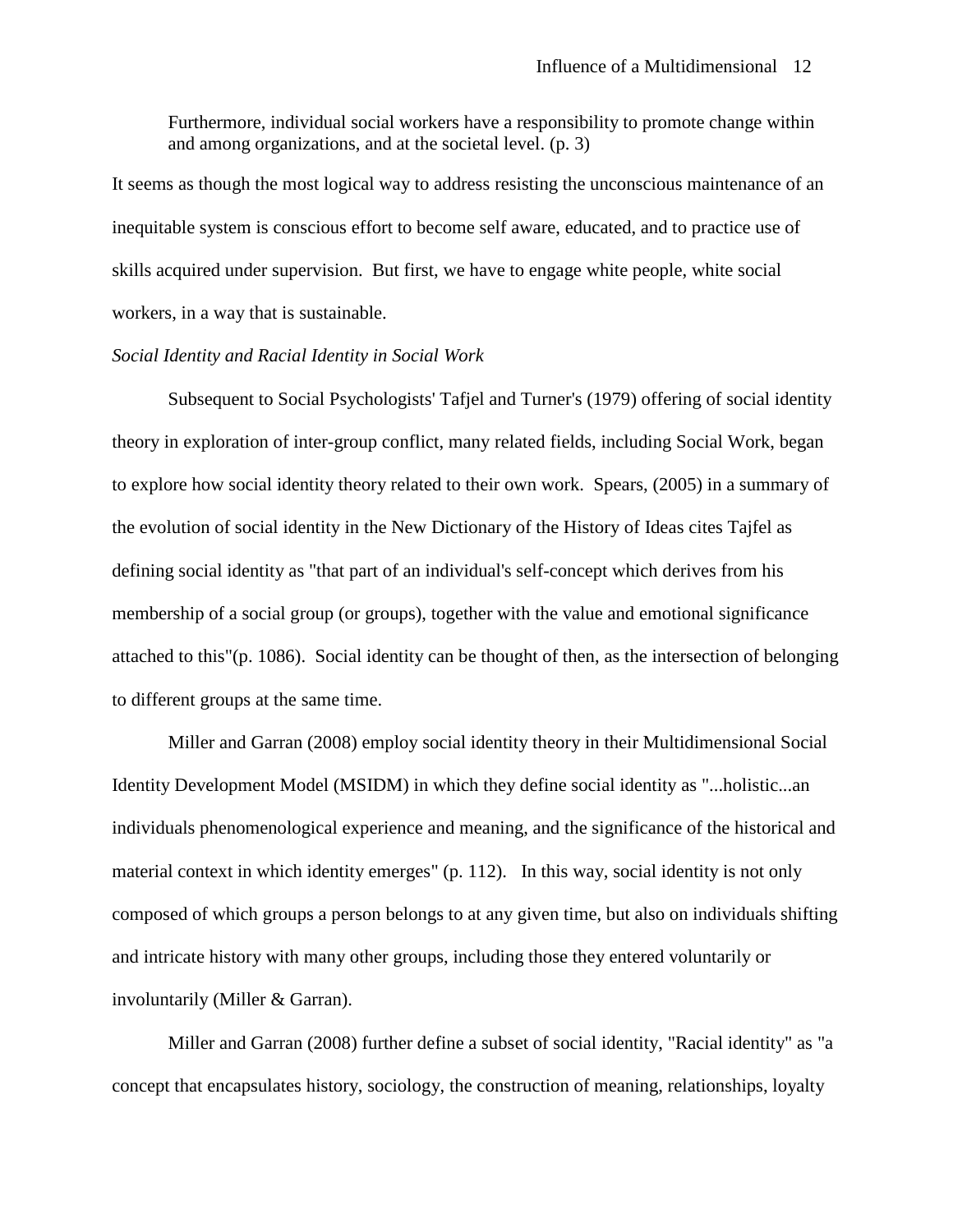and affiliation, interpersonal preferences and interactions, self-concept, and one's innermost psychological and emotional life" (p. 258). It is therefore incumbent upon Social Workers to become aware of their own racial identity as a component of their overall social identity development in order to comply with the field's ethics.

#### *Evaluation of Multicultural, Diversity and Racism Education for Whites*

A review of literature shows a variety of modalities and theories of education related to the topic of racism, some of which focus on the topic of white privilege. Case (2007) a professor who teaches a college course that incorporated race and racism, reported an initial response of increase in white guilt and concurrent fear of other races followed by an increase in prejudicial beliefs after undergraduate students were introduced the concept of white privilege. These same students paradoxically reported on a post-test a continued increase in prejudicial beliefs *and* a greater understanding of the impact of racism with more support for affirmative action policies than at the beginning of the course (Case). Additional studies on white applied psychology trainees showed similar results and further suggested that there is a "psychological cost" to white clinician's who do not explore their social identity as it relates to race in experiencing fear of other races and reduced capacity to increase empathy towards clients different from themselves (Pinterits, 2004; Spanierman, Poeat, Wang & Oh, 2008).

Researchers exploring white privilege from the "color-blind" ideology, that is the idea that all people ought to be seen "as equals" and that racism is not "as important a problem," show that the higher a clinician's color-blind score was, the lower their cultural competency score was (Gushue & Constantine, 2007; Neville, Spanierman, & Doan, 2006; Neville et. al., 2000). The importance of these findings is particularly salient when considering a power differential relationship such as a therapist-client dyad that is also cross-racial (Knox et. al., 2003; Neville,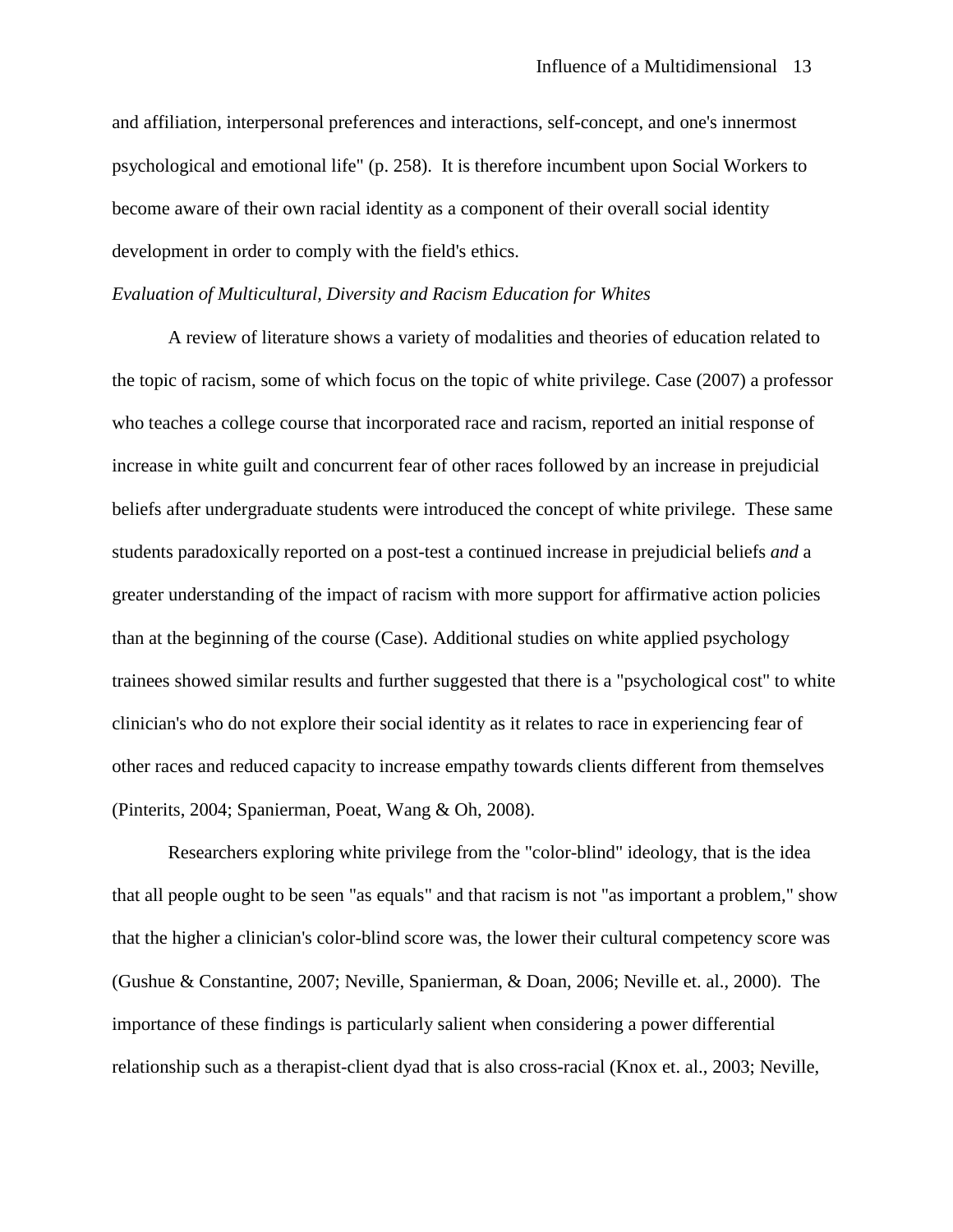et. al., 2006, Spanierman, et. al., 2008), or supervisor-trainee dyad that is cross-racial (Constantine & Sue, 2007) in which participants of color did not agree that their white therapists or supervisors competently connected with them. Boysen and Vogel (2008) recently conducted a study measuring implicit bias that showed that an increase in graduate level counselor trainees self-report of multicultural competence did not coincide with a decrease in implicit bias, warranting further exploration of measures and evaluative tools that neutralize participants' natural desire to appear socially acceptable.

#### *Implications for Training of Helping Professionals*

Several of the researchers who conducted the research cited above suggested the use of open reflection, such as weekly journaling, and open discussion to address emotions that emerge over time (Case, 2007; Spanierman et. al., 2008). Such practices may better mitigate white students'/clinicians' unconscious retraction from the material that may manifest as an increase in fear of other races. The researchers suggest that incorporating multiple aspects of an aspiring white clinicians' social identity into the process of education may have the greatest impact on their capacity to attend to race and racism in themselves, and by extension through the rest of their work and ethical obligations. (Blitz, 2006; Boysen & Vogel, 2008; Green et. al., 2005; Pintertis, 2004; Miller & Garran, 2008; Snyder, Peeler & Dean, 2008). Some researchers purport that following this internal investigation therapist self-disclosure via transparency is an effective tool in cross-cultural counseling (Burkard, Knox, Groen, Prerez & Hess, 2006).

#### *Conclusion*

These collective findings suggest that whites are more willing to consider the frame of *disadvantages* of people of color rather than white *advantage* thereby reducing perceived threat to their own individual race identity. Because racial microagressions resulting from these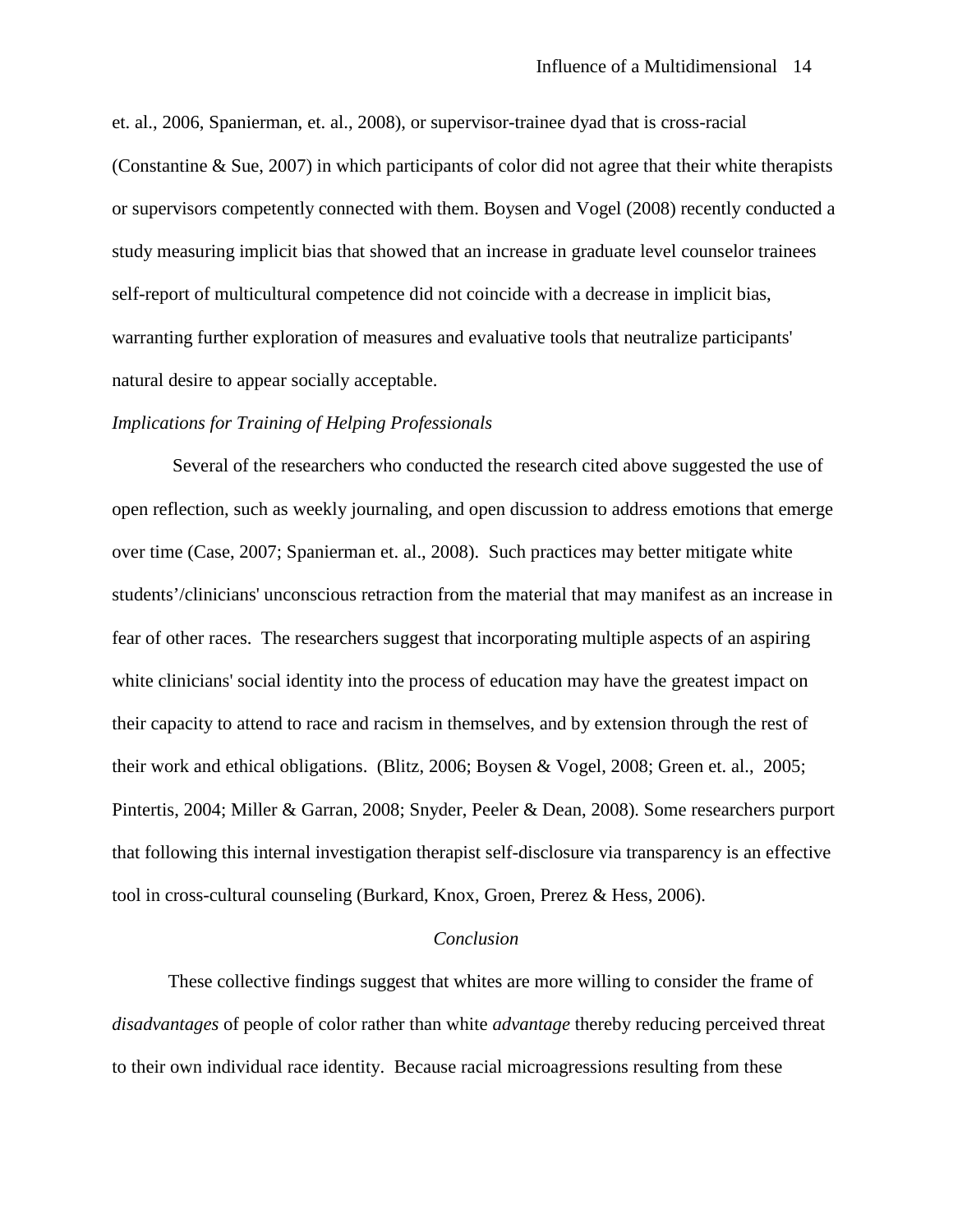internal racial attitudes can be seen as an everyday reality from the perspective of people of color, this concept is especially relevant when considering clinical social work practice across racial lines (Gushue & Constantine, 2007; Sue et. al., 2007). The implication of these findings is that the process of effective psycho education for diversity and multicultural trainings ought to address whites' tendency to defend their positive self-regard at the expense of another group. How can we introduce important concepts, such as white privilege, in trainings and learning materials without first disparaging the oppressed peoples by framing them as "disadvantaged"? Or, how can we successfully consider where white social workers are on their social identity journey, and still challenge them to strive to meet the NASW challenge posted above without risking their unconscious desires for positive-self regard?

Before stating the purpose of the study one final approach that was developed in this field of research is worthy of mention. Uehara et. al. (1996) suggest a "Values-Based" approach to multicultural and diversity research and trainings. The term "Values-Based" refers to the purpose of any social work research project to be rooted in "social justice, equality, selfdetermination, and empowerment"(Uehara, et. al, 1996, p. 614) by including stakeholders, e.g. participants and trainers in the process of education. The values-based approach is consistent with the concept that by engaging in the complete process of dismantling racism, a white clinician's sense of racial identity may evolve and therefore increase their capacity to serve as an ally.This study was an attempt to evaluate whether a brief workshop-focused training founded on Garran and Miller's (2007) Multidimensional Social Identity Development Model (MDSIDM) influenced white clinician's white privilege attitudes and/or mitigated the inhibitive psychological experience of preserving positive self-regard via protection of in-group status.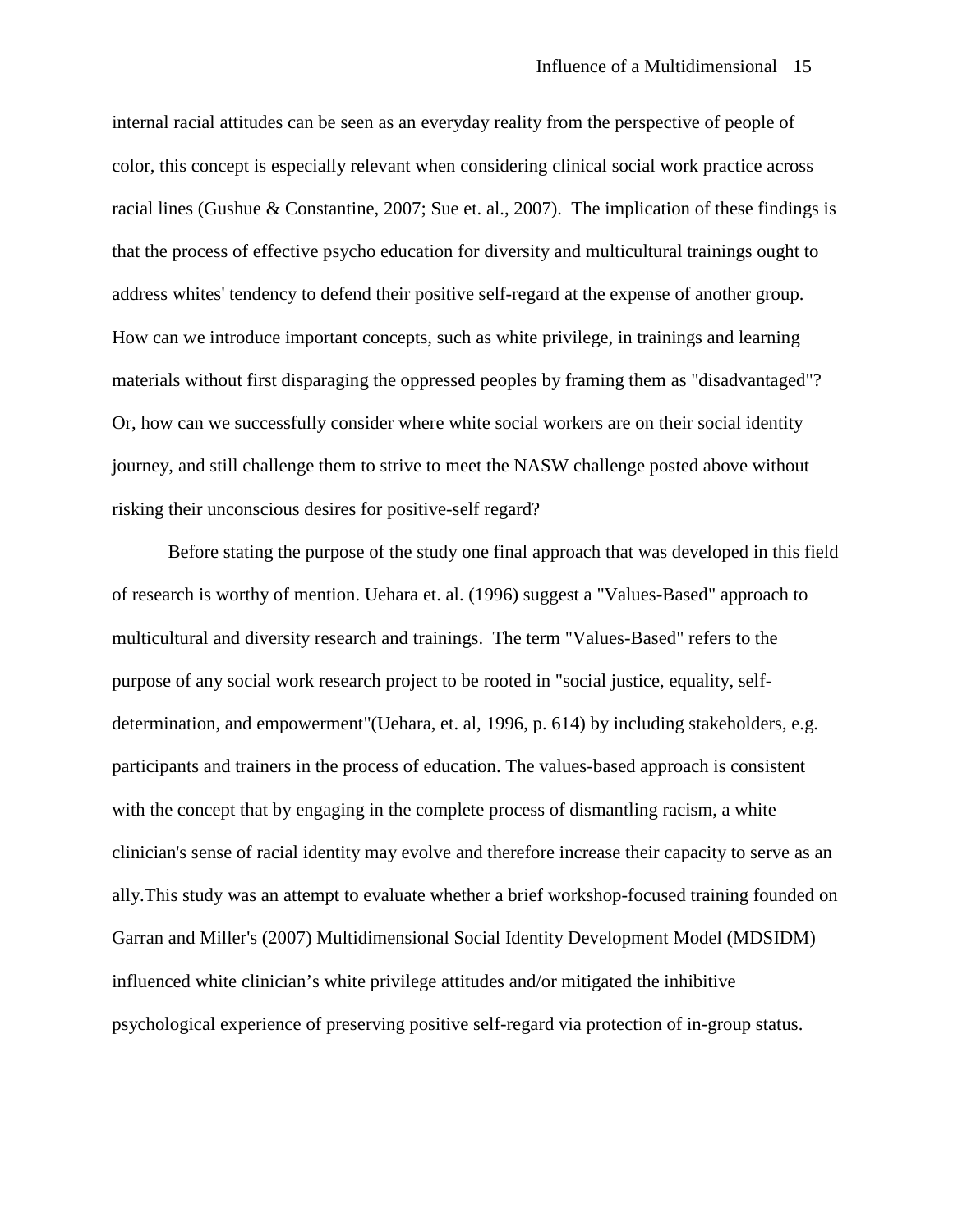This study also attempted to evaluate the impact of this training on white participants' process of exploring their own social identity as it pertains to race.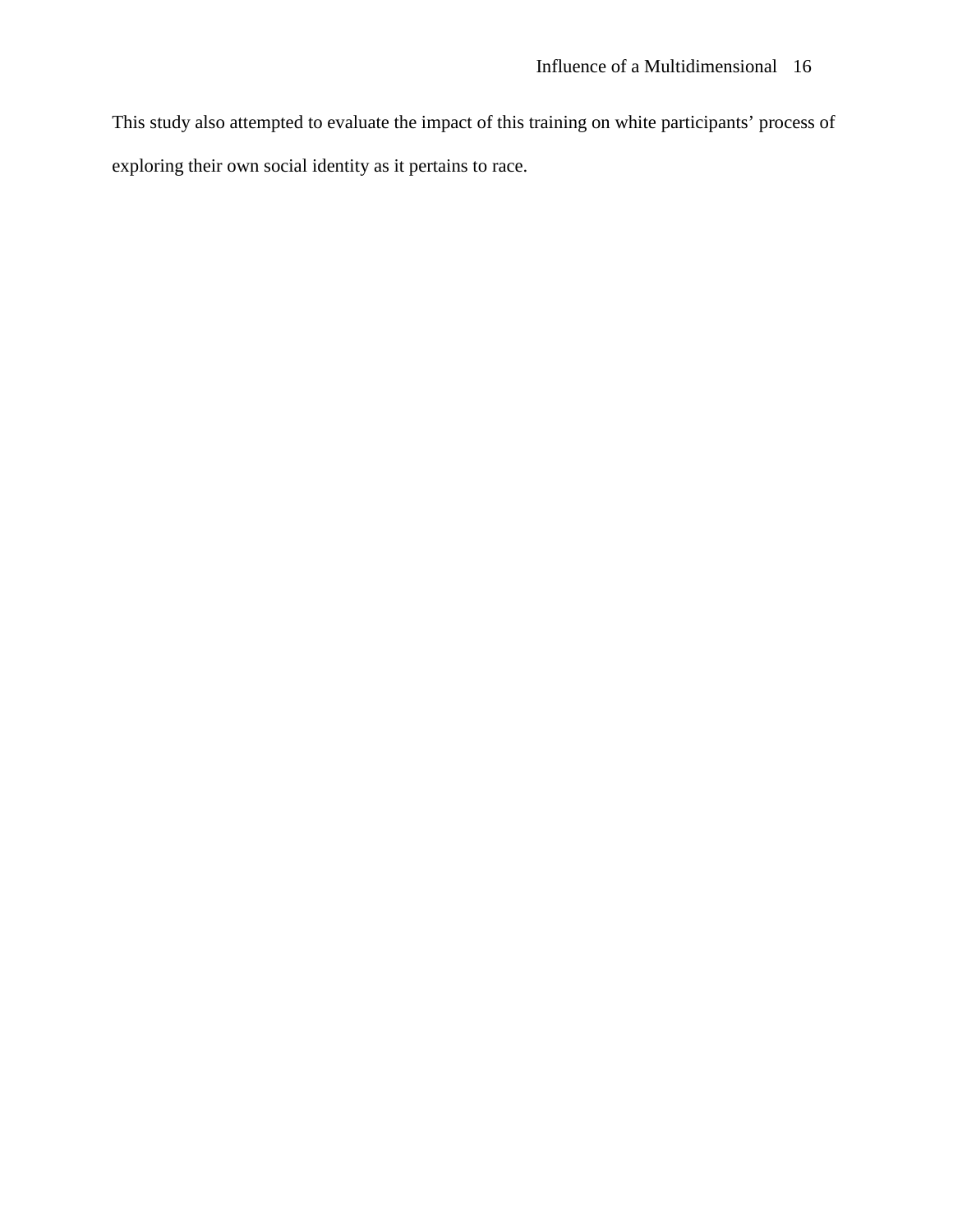#### *Methods*

Data for this study were obtained from an evaluation of a training collected by a research assistant on behalf of the trainer who is a Professor at Smith College School for Social Work. *Participants*

Attendees were invited to the training via Clinical Directors of area agencies involved in human services located in a predominantly white, rural and lower SES county in New England. A total of 31 human service agency employees who voluntarily attended the training were approached by the research assistant and invited to participate in the three-stage evaluation. Of these attendees, 14 agreed to participate resulting in a response rate of 41% for the first two stages with only five (36%) of those participants completing the third stage. Half of the participants are outpatient clinicians ( $n = 7$ ), while some were directors ( $n = 3$ ) or case manager/workers ( $n = 3$ ) and one is front line staff ( $n = 1$ ). Participants' ranged in age from 23 to 60, with a mean age of 39.57 years and a majority identified as female  $(n = 12; 86%)$  with the remaining two identifying as male  $(n = 2; 14\%)$ .

A vast majority of the sample for this study racially self-identified as white (93%;  $n =$ 13); one participant racially self-identified as Asian (this respondents survey was not included in analysis as the study focused upon white participants). Participants self-identified broadly with regard to ethnicity, although most reported European roots with five self-identifying as "white" or "Caucasian," two as North American, and one each as European American, French Canadian, German-Irish, German-Polish, Greek American, West European and Indian.

Nine participants reported having a Masters Degree (64 %) and six further delineated that degree as a Masters of Social Work (66% of the 9; 43% of the entire sample). The remaining participants either had completed a degree in Bachelors of Arts ( $n=3$ ) or High School ( $n=2$ ).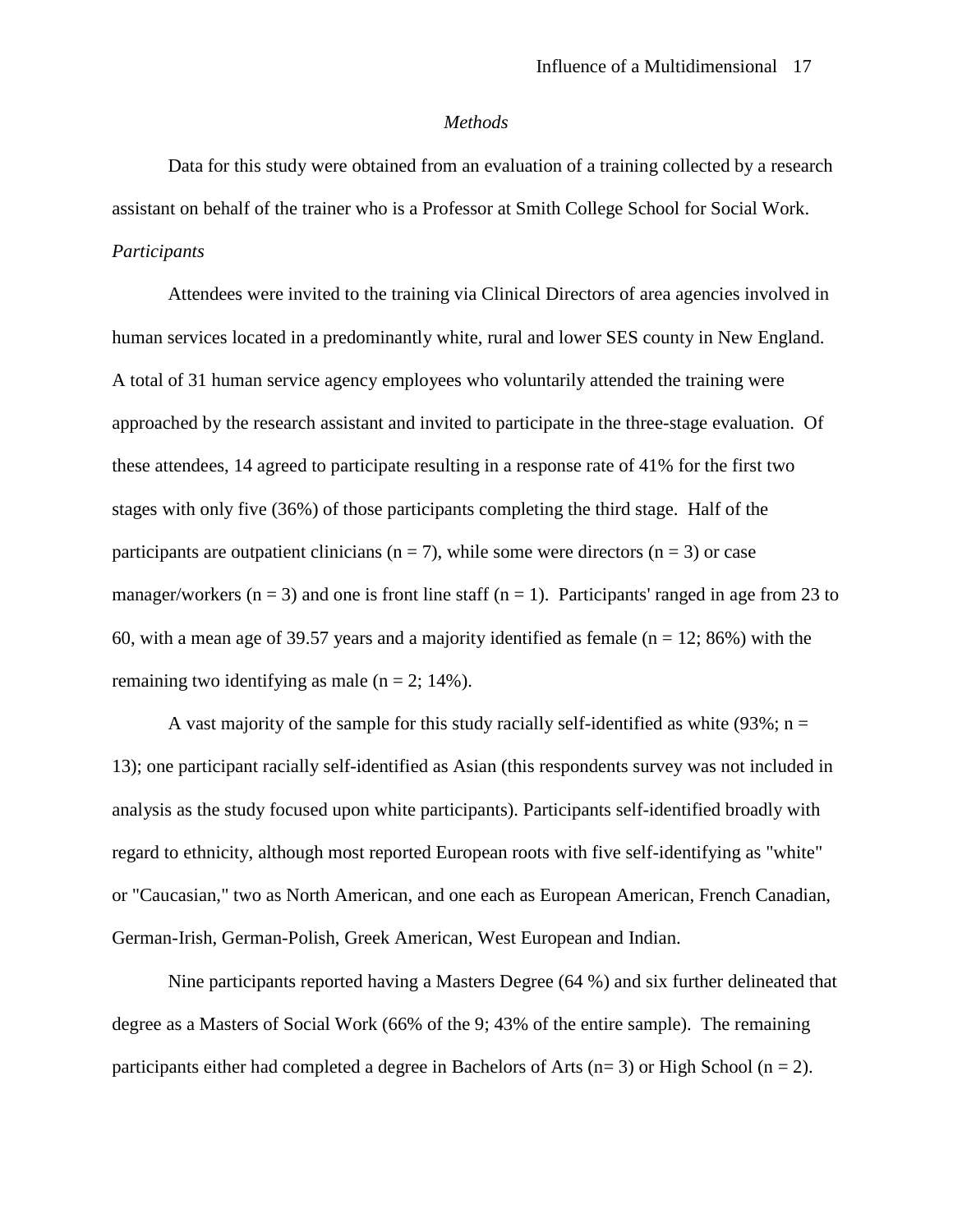The sample size is too small to make comparisons with regard to age, gender, education or ethnicity groups.

Criterion for participation in the evaluation was limited to staff of human service agencies as it is assumed that these employees have an interest in human service and have available resources if they began to feel unmanageable stress, anxiety, depression or other negative emotions as a result of participation in the evaluation or for attending the training. The self-selection design was imperative as racism is a charged topic that poses risks to all potential participants; a degree of interest may have been a protective factor. A referral list [Appendix A] was provided to all attendees who elected to participate in the evaluation. Attendees were invited to participate in the evaluation, but were assured that they may still participate in the training and receive CEU's if they declined. There was no way to determine if there were differences between those who participated in the evaluation and those who declined. *Research Design*

This study was a mixed-methods design including pre and post surveys on the day of the training and a follow-up web survey (SurveyMonkey.com) administration of the same surveys plus a qualitative questionnaire two weeks later. The design of the evaluation used some of the principles of Uehera's "values based" approach in part, in that agency community members were consulted with regard to the general content of the diversity training, though the trainer ultimately determined the training content as well as the evaluation measures used in the study. *Procedure*

A description of the evaluation process was presented to training attendees as they arrived for the training and signed in. Attendees who elected to participate in the evaluation were provided with an informed consent form [Appendix B] including a request for an email addresses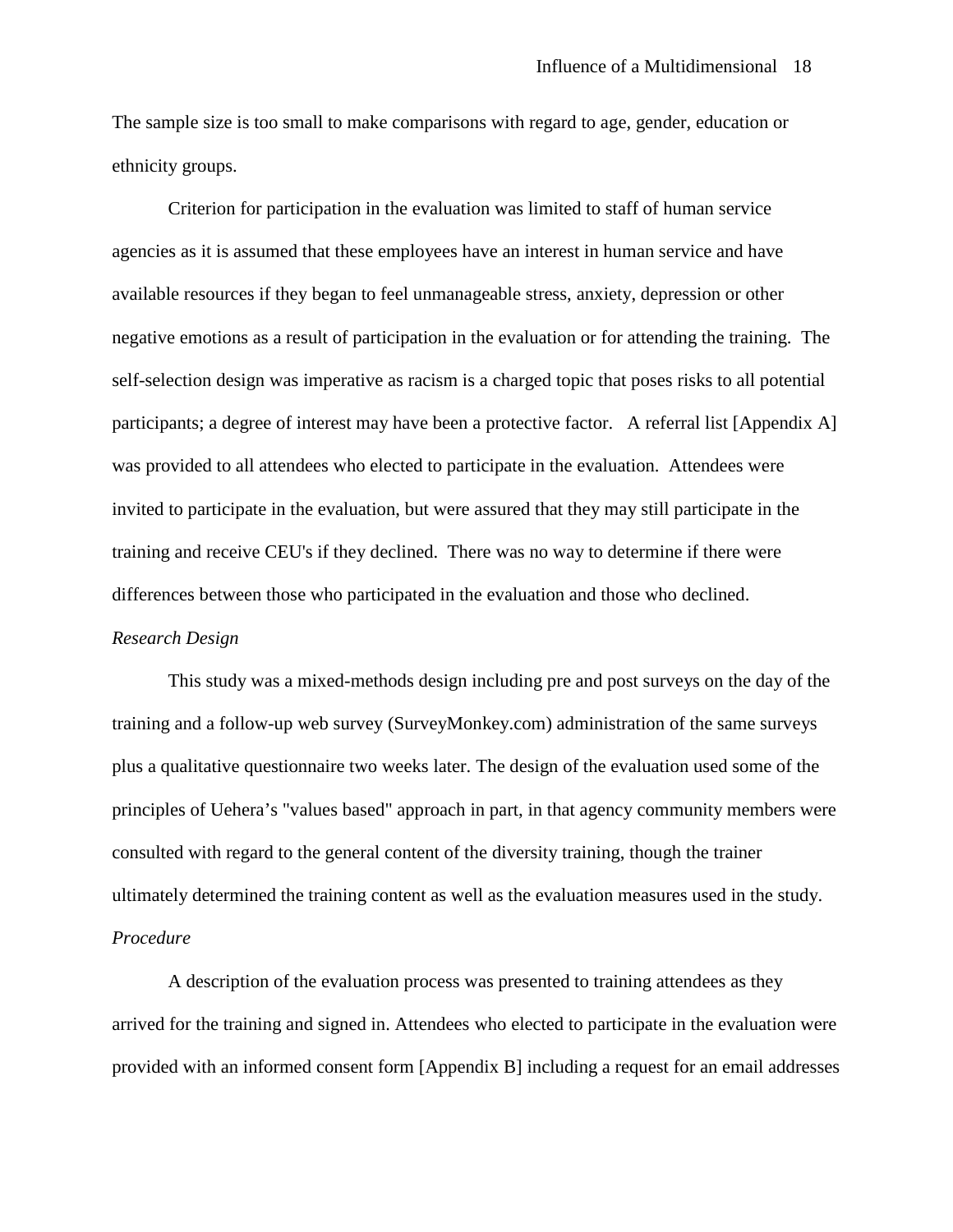to receive the final survey and with a box to check stipulating whether they would like to be made of aware of the findings.

Recruits for the evaluation could attend the training without participating in the study and still obtain two and one half continuing education units. Evaluation participants were told that the total amount of time to undertake the evaluation process, outside of the training, would be about one hour over a period of three weeks; 20 minutes each for the two surveys, as well as for the online follow-up survey and questionnaire. After signing the informed consent form packets with the evaluation, including demographic and background information (Appendix C) such as age, gender, race, ethnicity, education, additional training, self-reported SES, and whether they are working in a clinical capacity at their agency were administered. Survey A, comprised of the demographic form and both measures described below was made available immediately prior to the training. Survey B, comprised of the same measures and a satisfaction questionnaire (Appendix D) were made available directly following the training.

#### *Measures*

White privilege attitudes were measured using the 28-item White Privilege Attitudes Scale (WPAS; Pinterits, Poteat & Spanierman, 2008; Appendix E) that specifically focuses on the "multidimensional nature of White privilege attitudes, reflecting affective, cognitive, and behavioral dimensions" (p. 2) of white privilege along four factors: (a) willingness to confront white privilege, (b) white privilege apprehension, (c) white privilege awareness, and (d) white privilege remorse. Examples of items include "Our social structure system promotes white privilege" and "If I address white privilege, I might alienate my family," and are rated on a Likert scale ranging from one (strongly disagree) to six (strongly agree) with higher scores on the four subscales "indicat [ing] higher levels of various White privilege attitudes that reflect cognitive,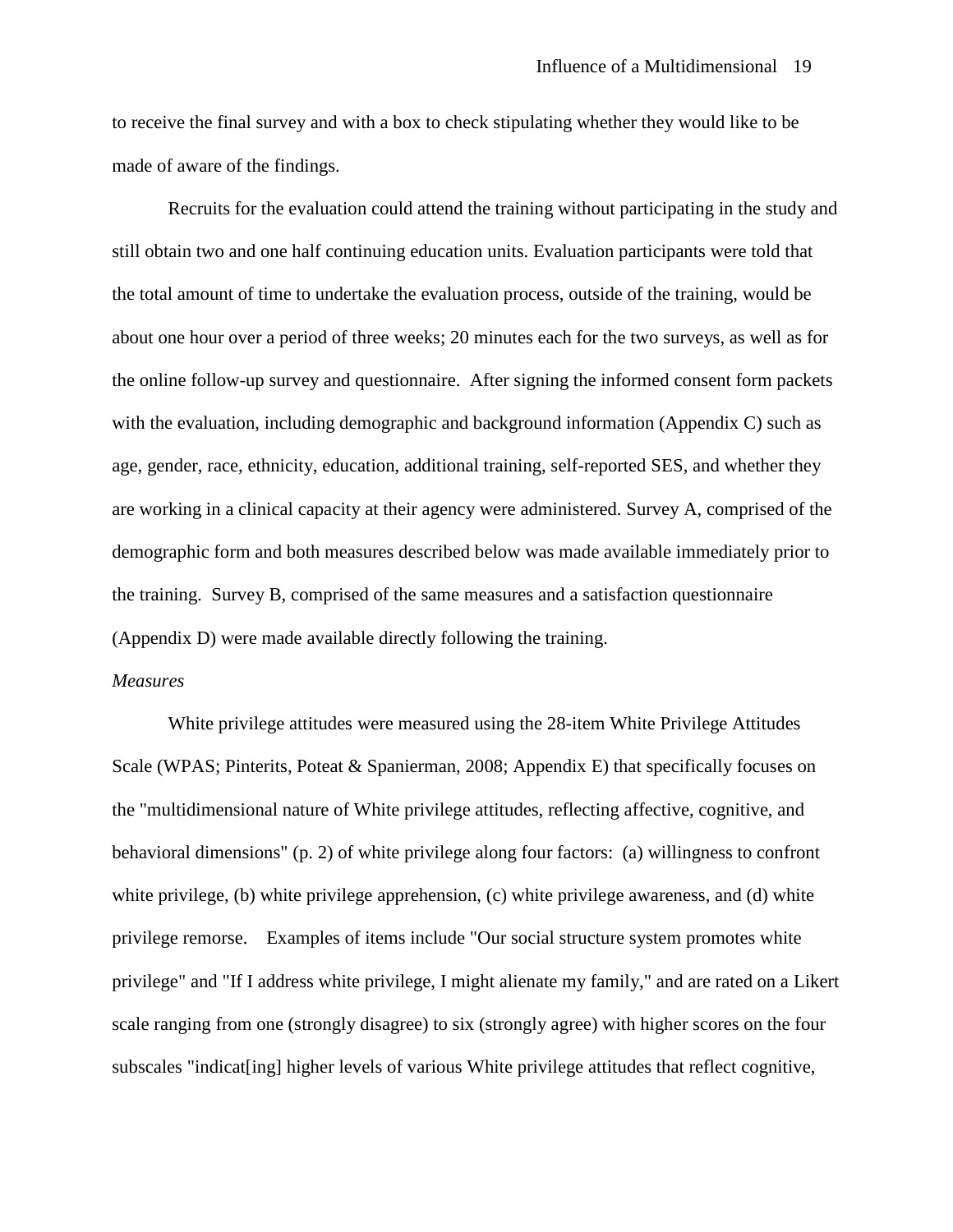affective, and behavioral dimensions" (p.21). The Cronbach's alphas for the subscales listed above rated from acceptable to strong reliability for the pre-test: .94, .69, .71 and .90 respectively; for the post-test they were .96, .76, .65 and .91 respectively. The small sample size precluded any correlation or comparative analysis.

Unconditional Positive Self Regard was measured using a 12-item Unconditional-Positive Self Regard scale (UPSR; Patterson & Joseph, 2006; Appendix F) that was designed to evaluate the impact of client-centered therapy on clients' self-esteem as it relates to conditionality. Patterson and Joseph (2006) contend that Counseling Psychology and other therapeutic fields have not conducted enough research to offer client-centered, or personcentered therapy as evidence-based. The UPSR is designed to measure not only changes in selfregard (as a function of self-esteem), but also whether self-regard is impacted by internal conditions that might be conscious or unconscious (Patterson & Joseph, 2006). The purpose of this measure for this study was to evaluate whether the social-identity based racism training lowers, increases, or effects no change on participant's unconditional positive self-regard after having considered the concept of white privilege. Examples include "I feel deep affection for myself" and "How I feel towards myself is not dependent on how others feel towards me" and are rated on a five-point Likert scale ranging from strongly agree (1) to strongly disagree (5) with lower scores reflect lower unconditional positive self-regard.

The UPSR has two subscales each with a score range from six to thirty; self-regard (Cronbach's alpha = -2.0) which "refer['s] to affective or cognitive evaluation of oneself in a positive manner," and conditionality (Cronbach's alpha = .79) which "refer[s] to either affective or cognitive evaluation of oneself in a non-contingent (unconditional) manner" (565). The small sample size precluded any correlation or comparative analysis. Interestingly and in accordance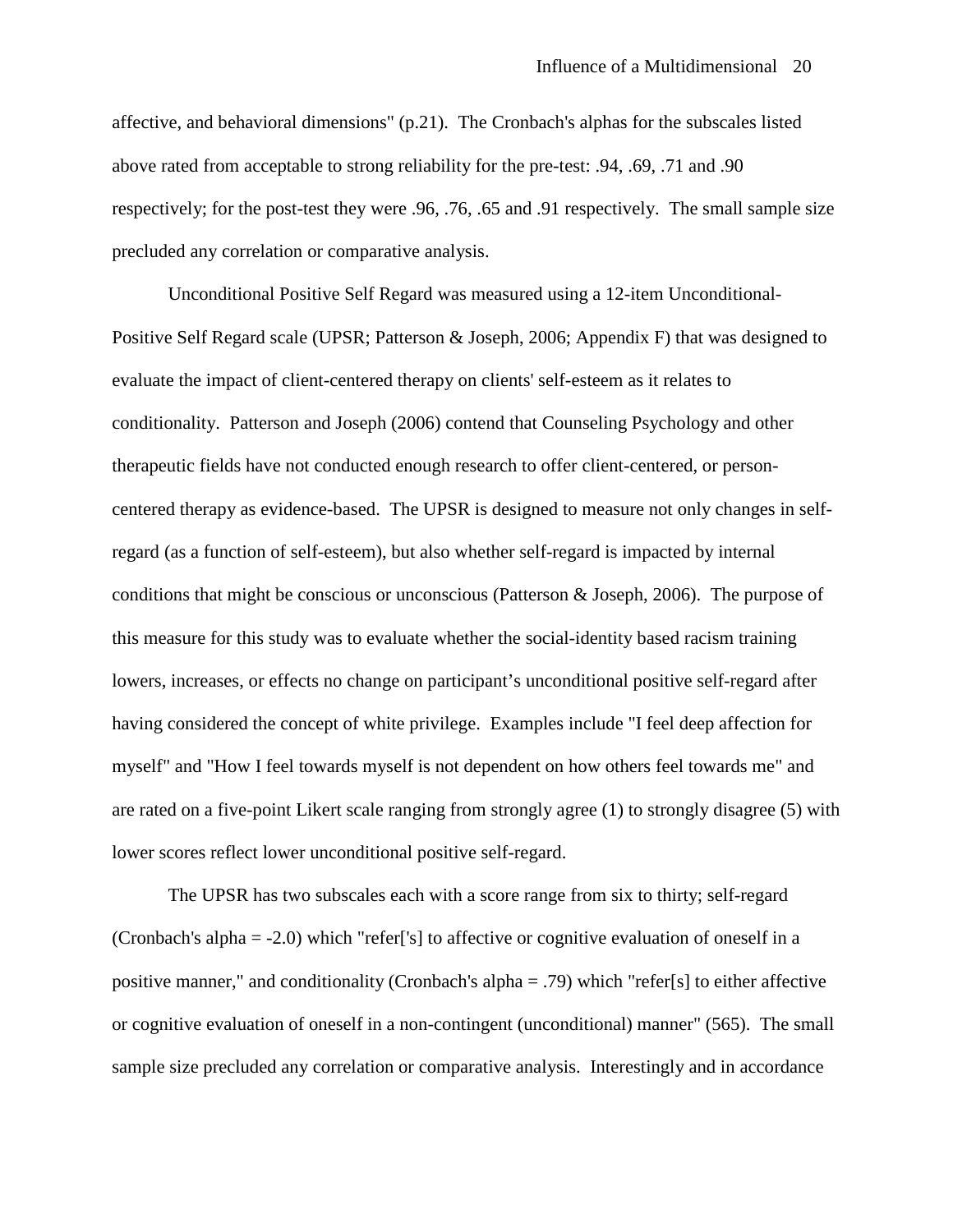with other researchers, the small sample size may create problems for interpretation of Cronbach's alpha (Garson, 2009).

Upon completion of the training, the same measures were administered to participants as they exited the room. An additional page was added to this packet [Appendix D], asking a series of satisfaction questions regarding their experience of the training. A three-point Likertscale was employed in which participants could respond very little, moderately or very much and provided a comment section. Examples include "was the trainer knowledgeable of the topic for today's training?" "Did the training increase your understanding of the spectrum of racism?" Will this training help you identify hidden racial/cultural stereotypes?" and "Do you think this training is applicable to your work?"

#### *Training*

The training was held at an area community hospital conference room to accommodate the area agencies that accepted the invitation to attend via flyer provided to agency directors. The training was conducted in a workshop style and adhered to the advertised schedule of two and one half hours with two ten minute breaks.

The trainer, Dr. Joshua Miller, has published and presented at conferences on the topic of antiracism work and co-authored *Racism in the United States: Implications for the Helping Professions* (Miller & Garran, 2008). Professor Miller, Ph.D. of Smith College School for Social Work, has worked as a clinician, community organizer and researcher has co-taught Smith's antiracism course since its inception about 12 years ago.

The model Dr. Miller used for the training is outlined in this text as a Multidimensional Social Identity Development (MDSID) grounded in critical race theory; a way of exploring race through exploring our own diverse identities as agent identities and target identities in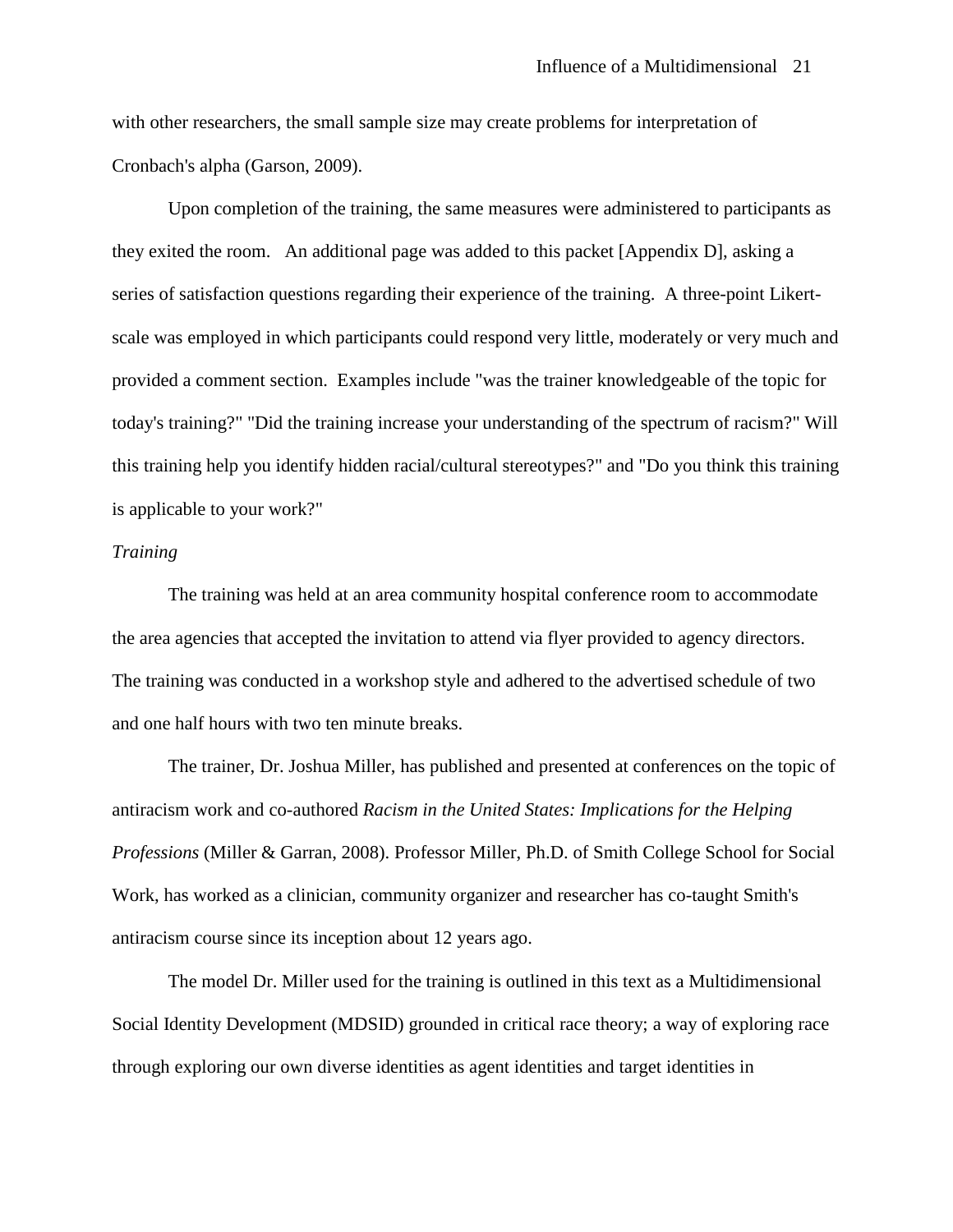multifaceted environments. Miller and Garran (2007) have extended their model of MDSID outlined above by using it as a training model that takes individuals' history, experience, context and every shifting identity into consideration when addressing race and racism. They do this by including social identity development exercises and small group work, as well as reflective writing and role-play; as such the training possess a "process-based" component consistent with Uehara et. al. (1996) "values-based" model.

The two general content areas of the training were (1) a focus on discussing race and racism with in the context of white privilege and the dominant perspective, and (2) a brief focus on race and racism from a mixed perspective with a greater focus on work with clients across racial dyads, or in otherwise racially mixed therapeutic encounters.

Dr. Miller set a structure for the group, acknowledging the limitations of the environment, setting norms even for such a brief encounter, and endeavored to provide a containing environment in which he "expects the unexpected" in the course of the training. Dr. Miller strove to make time throughout the training for emerging emotions to be processed and addressed thoughtfully.

In this light, the training began with the concept of "situating ourselves" in which aspects of social identity were considered broadly. Miller and Garran (2008) suggest that "all areas of content should be linked continually with an ongoing awareness and focus on [participants'] social identities" (p. 258). The training was designed to be a combination of psycho-education focused on race and interactive work-shop in which participants had time to process their own racial identities through guided exercises. Some exercises were whole group discussions such as why racism is difficult for the dominant (white) group to see and exploring the concepts of white privilege. Other exercises were small group oriented such as exploration of agent and target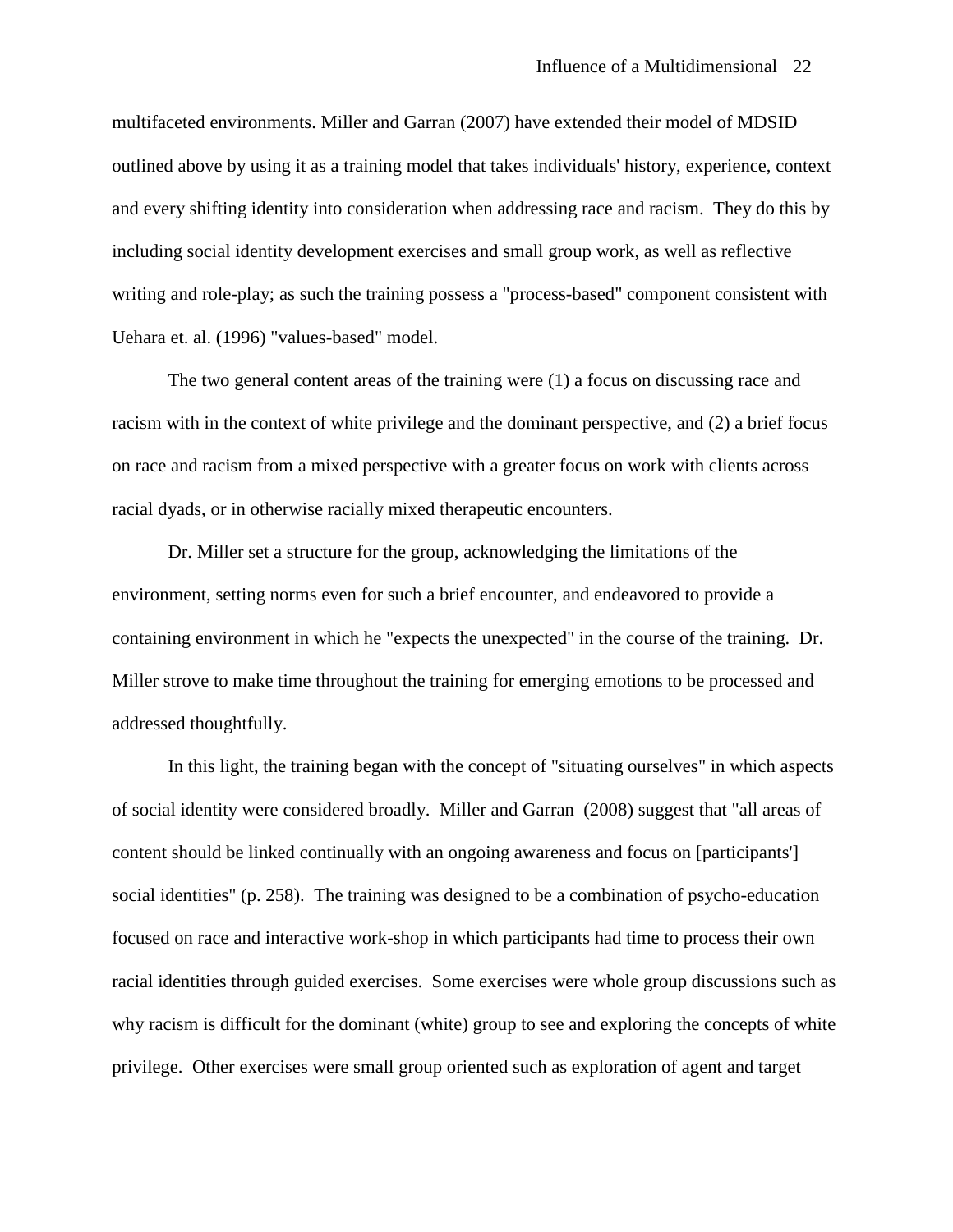identities and the social identity pie exercise found in the book cited above. Time for reflection was provided for participants to process their own values, thoughts, feelings and social identity development as both agent and target identities.

The training offered a brief history of racism, including the concepts of the racial contract, institutional racism, white privilege, internalized racism and the web of racism. The concept of white privilege and its manifestations and implications was a central theme throughout the training. The training also addressed aversive racism in the form of microagressions, microinvalidations and microassaults and how to identify hidden racial/cultural stereotypes. The training ended with the concept of the web of resistance, and implications for all of these concepts in clinical practice.

#### *Follow-up Process Questionnaire*

After a period of two weeks, participants were emailed the same two measures outlined above and a qualitative questionnaire [Appendix G] addressing both the process of the evaluation as well as their internal process following the training. The purpose of waiting two weeks to send the final reflective questionnaire was to account for the dynamic process of social identity development. Each participants' racial identity may have continued to develop after the training as they began to observe the world around them with a potentially deeper understanding of white privilege and aversive racism.

The use of SurveyMonkey as a tool was appropriate as it ensured confidentiality for the participants and allowed them to take as much or as little time as they would like in answering the written part of the questionnaire while reducing the potential impact of interviewer effects.

Severe attrition  $(n = 5)$  inhibited meaningful analysis of the two measures as compared to the pre and post, but qualitative responses will be referred to in the findings. Process questions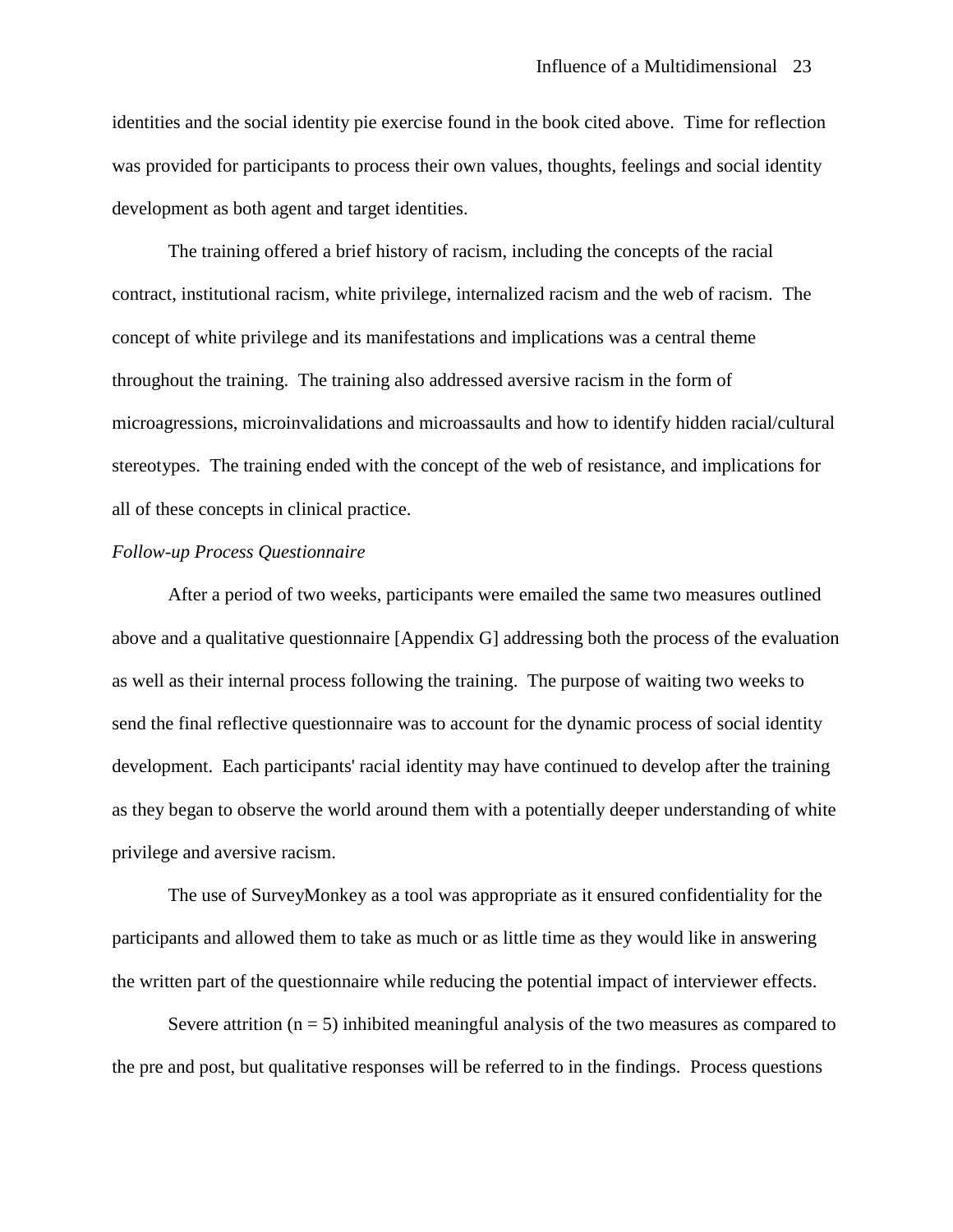were open-ended and attempted to capture both internal processes such as thoughts and emotions as well as behaviors. Examples include: "How did you feel about your own, individual participation in the training (e.g. Were you happy with your participation?)," "Have you thought about the topic of race and racism since the training?," and "Do you think that recent political events and/or Martin Luther King Jr. Day have had an impact on your thoughts regarding race, racism and/or social identity?"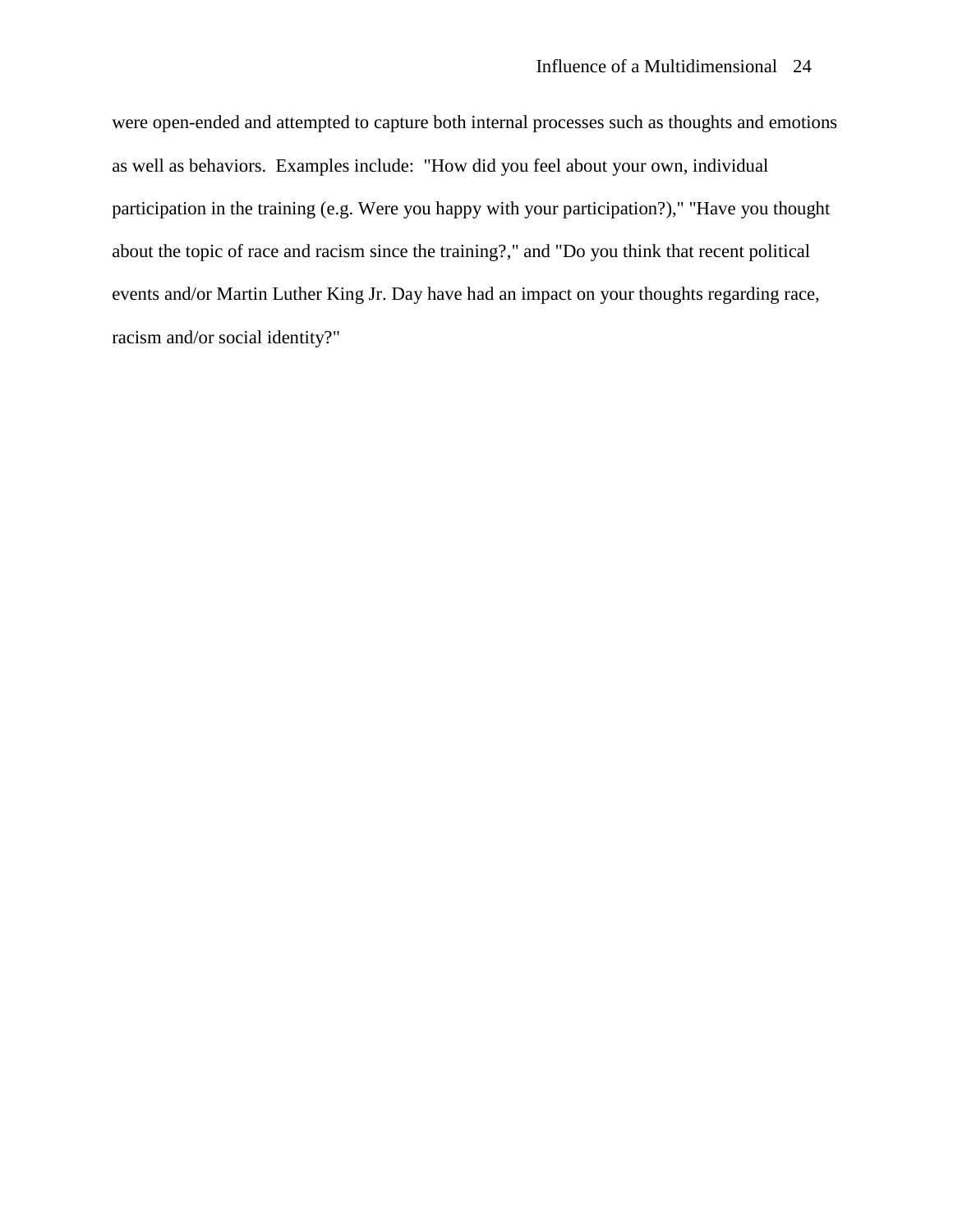#### *Findings*

#### *Satisfaction with the Training*

Respondents found the trainer to be knowledgeable, respectful, and would recommend the training to their colleagues. Participants report that thinking of race and racism from the perspective of social identity development and white privilege helpful, and that the training overall will help them recognize racial microagressions and the impact of stereotypes on clinical practice. Participants rated more moderately for the trainings effectiveness in helping them understand the spectrum of racism and how to identify hidden racial and/or cultural stereotypes. See Table 1 (sorted by means).

## *White privilege and positive self regard over time*

As can be seen in Table 2, there are no differences on the pre and post scores of the instruments for the 14 subjects who completed the pre and post tests on the day of the training. Each of the four factors of the WPAS had a range of one to six. Both subscales of the UPSR have a score range of six to thirty. T tests were not used due to the small sample size. Five subjects completed all three data collections. With just five, only means and standard deviations are reported in Table 3.

#### *Qualitative responses in follow up*

Five participants responded to the open-ended follow-up questions asked at time three (Appendix G). All five respondents were motivated to attend the training by an interest in the topic; two stated an additional desire for the CEUs and two stated an additional hope of learning something they could bring back to staff at their agency. Three participants reported contentedness with their participation in the training while two felt that they held back due to a "fear of judgment from others."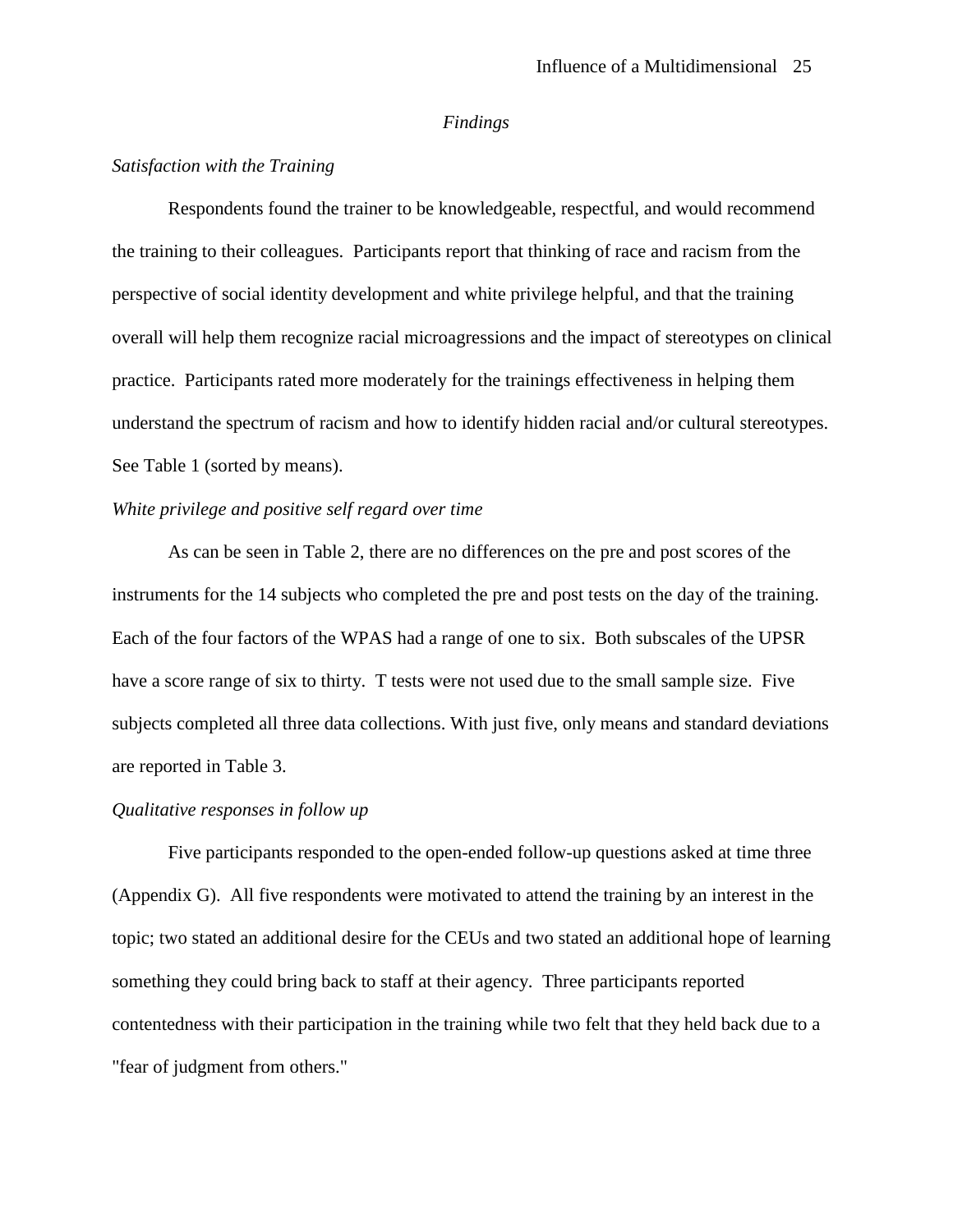A majority of participants in this group  $(n = 4)$  left the training with a greater sense of the concepts of white privilege and the ubiquity of institutional racism; the fifth stated that these concepts were review. All five participants stated that they had thought about race and racism during the interim between the training and the survey, one used this time as self-reflection.

When asked directly about the impact of this year's political events, four of five responders felt that not only had recent political events, such as the first election of an African American President, and/or Martin Luther King Jr. Day (which took place over the course of the interim) had an impact on their thoughts regarding race, racism or social identity, but that the training contributed to that experience. Three reported that they were thinking specifically about white privilege, either in terms of dismantling white privilege, or understanding other white's reactions to the election with greater complexity. Finally, though a majority of responders felt that recent political events and Martin Luther King Jr. Day had impacted their thoughts about race and racism only two felt that had impacted their behavior.

Three of the responders in this group reported having had a therapeutic encounter that caused them to reflect on the training, additionally, four of five respondents felt that they might have observed or been involved in a microagression during the interim.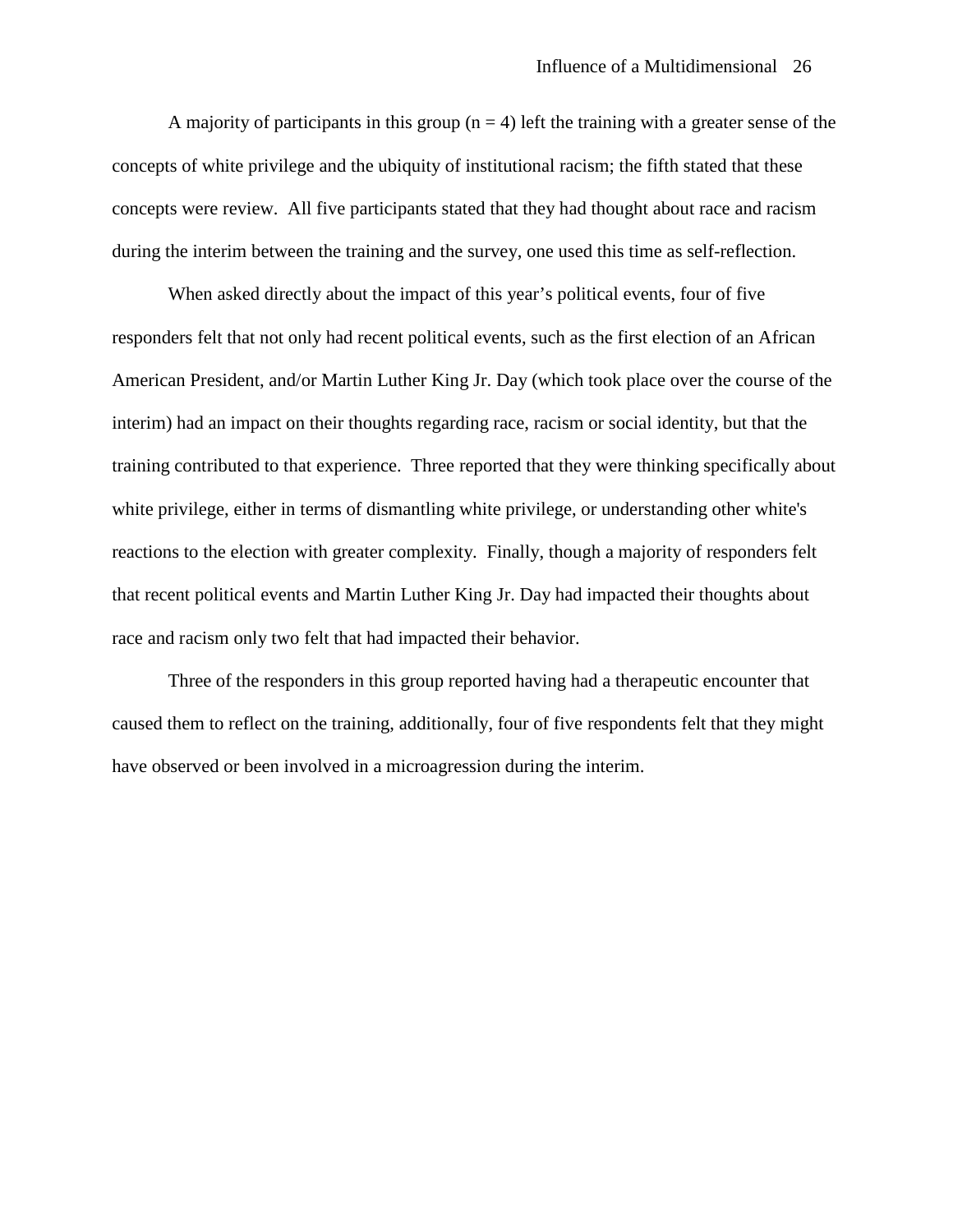#### *Discussion*

This study was a quantitative analysis of pre and post evaluation data, with a qualitative component exploring the impact of a multidimensional social-identity based anti-racism training on white clinician's attitudes with regard to white privilege and positive self-regard. The purpose of this study was to evaluate whether this particular style of training would influence white clinicians' white privilege attitudes or positive self-regard on the day of the training. A second component to the study attempted to gather a follow-up survey to account for social identity process and development following the day of intervention.

### *Participants who completed pre and post*

Results indicate that this group of clinician's were aware of white privilege in the U.S. and possessed a willingness to confront or work to dismantle white privilege before and after the training. This group rated close to neutral with regard to a sense of remorse with regard to white privilege, though they showed a slight increase in remorse on the day of the training. Finally, this group began with fairly low levels of anxiety with regard to addressing white privilege, which declined slightly after the training. This group appeared to have average levels of positive self-regard with average levels of conditionality on that self-regard with both declining very slightly after the training.

These findings could be interpreted that a small, like-minded and similarly educated group of clinicians who elected to attend a free training already had willingness to confront racism and thus their scores did not change; white clinicians white privilege attitudes did not appear to be influenced by a brief work-shop focused training predicated on social identity theory. Alternatively, some participants may have had experience with similar trainings and may be fixed in their positions despite the training.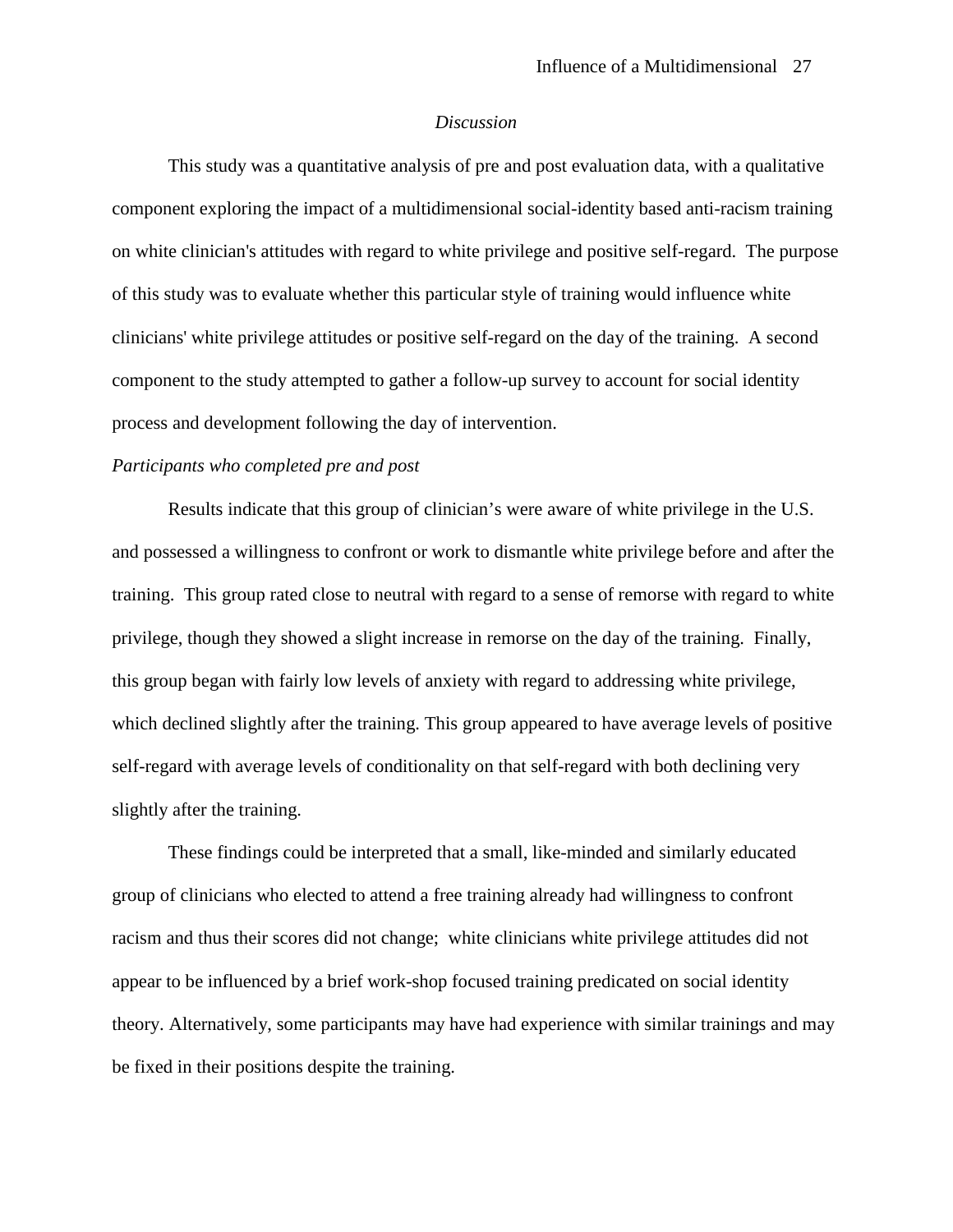#### *Participants who completed pre, post and follow up*

Participants who participated in all three surveys had a higher willingness to confront white privilege and white privilege remorse immediately following the training than before. Interestingly, this group also showed a higher collective degree of apprehension on the day of the training, suggesting that for this small group the use of the social-identity training may not have mitigated their anxiety and unconscious need to preserve their positive self-regard. This finding is consistent with prior research that explicitly focuses on the concept of white privilege in diversity trainings (Branscombe et. al. , 2007; Case, 2007; Gushue & Constantine, 2007; Neville et. al., 2000; Spanierman et. al., 2008).

This study found that positive self-regard was very slightly lower at the end of the training, but that conditionality of that regard dropped, suggesting that an understanding of the material from a social identity perspective may have mitigated these participant's fears of judgment from others. This seemingly paradoxical response, of both an increase in apprehension *and* increase in willingness to confront racism is also consistent with previous research (Case, 2007; Lowery, Knowles & Unzueta, 2007) and also Pinterits, Poteat and Spanierman's findings with this scale (2008). Pinterits et. al. submit that "...grappling with worry of potential loss [in] confronting white privilege] is an important component of being able to confront one's privilege" (p.22).

The final portion of the survey showed that willingness to confront white privilege increased slightly over the two to four week interim, but that white privilege remorse declined slightly perhaps reflecting that while the desire to actively work against racism was still with the participants, the feelings of white guilt began to decline in the weeks following the study. While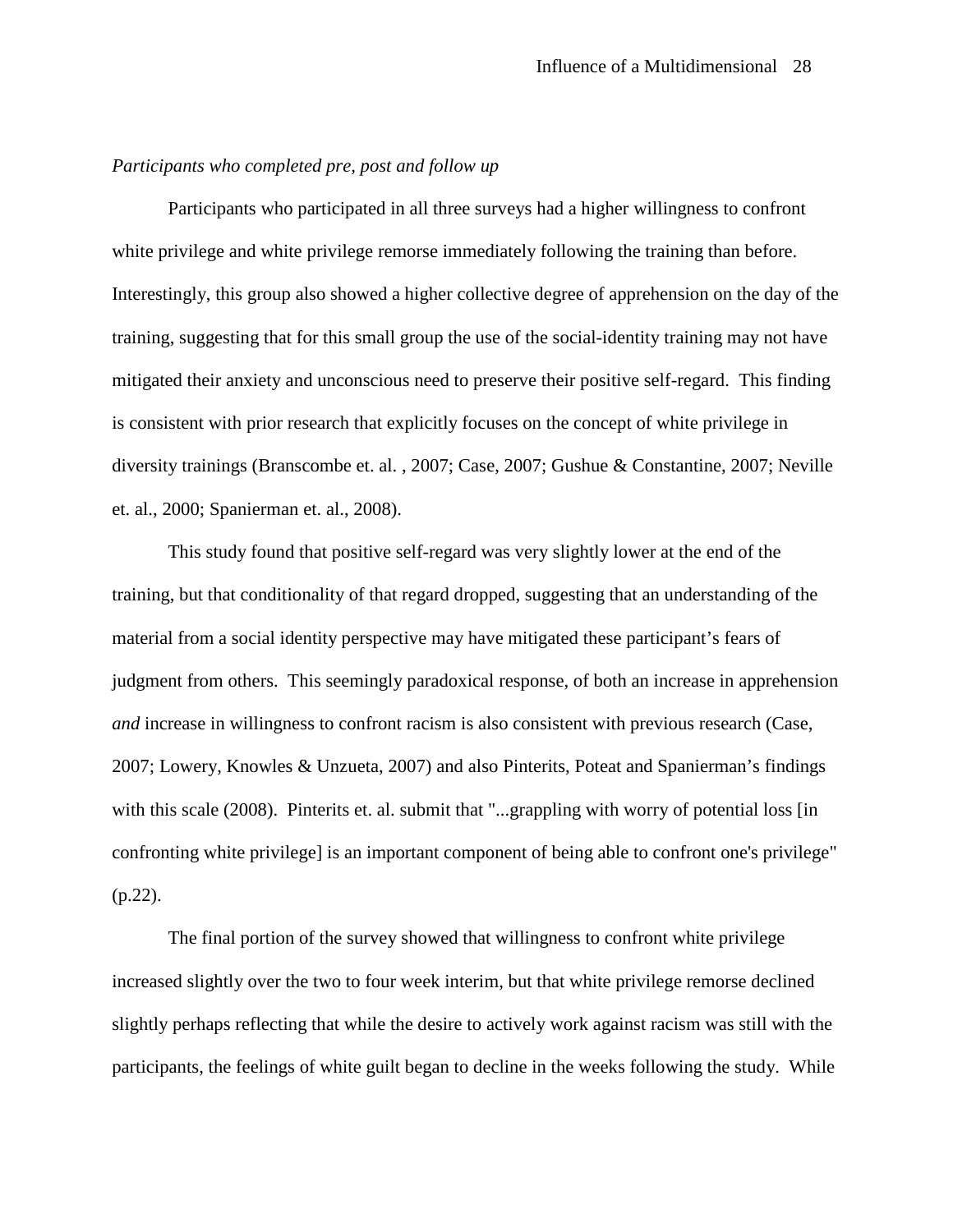positive-self regard held at the same level, the conditionality on that level increased over the two to four week interim. Alternatively, the events of Martin Luther King Jr. Day and/or Inauguration of our first African American president may have contributed to an increase in willingness to confront racism and/or a decrease in remorse as participants may have felt motivated by the first and comforted by the second.

The two to four week follow-up evaluation examining process found that all participants felt they left the training with a greater sense of the concepts of white privilege. A majority thought about the content of the training during the recent political events and several went on to have conversations with clients, colleagues or family members following the training. Of note, only two out of the five felt that this thinking and reflection had impacted their behavior in any way. While several participants reported feeling content with their participation in the training, two reported having held back due to fear of judgment suggesting that the social identity model may have an impact, but that impact is dependent on length of training/workshop.

A possible trend may have been emerging in which the five participants who completed the third survey reported both a decline of positive-self regard and a decline on the condition of that self-regard. These participants may not have felt the need to preserve, or report as high a self-regard as a result of thinking of themselves from the perspective of social identity theory and development.

In consideration of process, the five participants who completed the third component all reported that the training had an impact on their experience of the inauguration of the nation's first African American president and Martin Luther King Jr. Day, and several reported an increase in dialogue and thinking about race and racism from the vantage of white privilege specifically.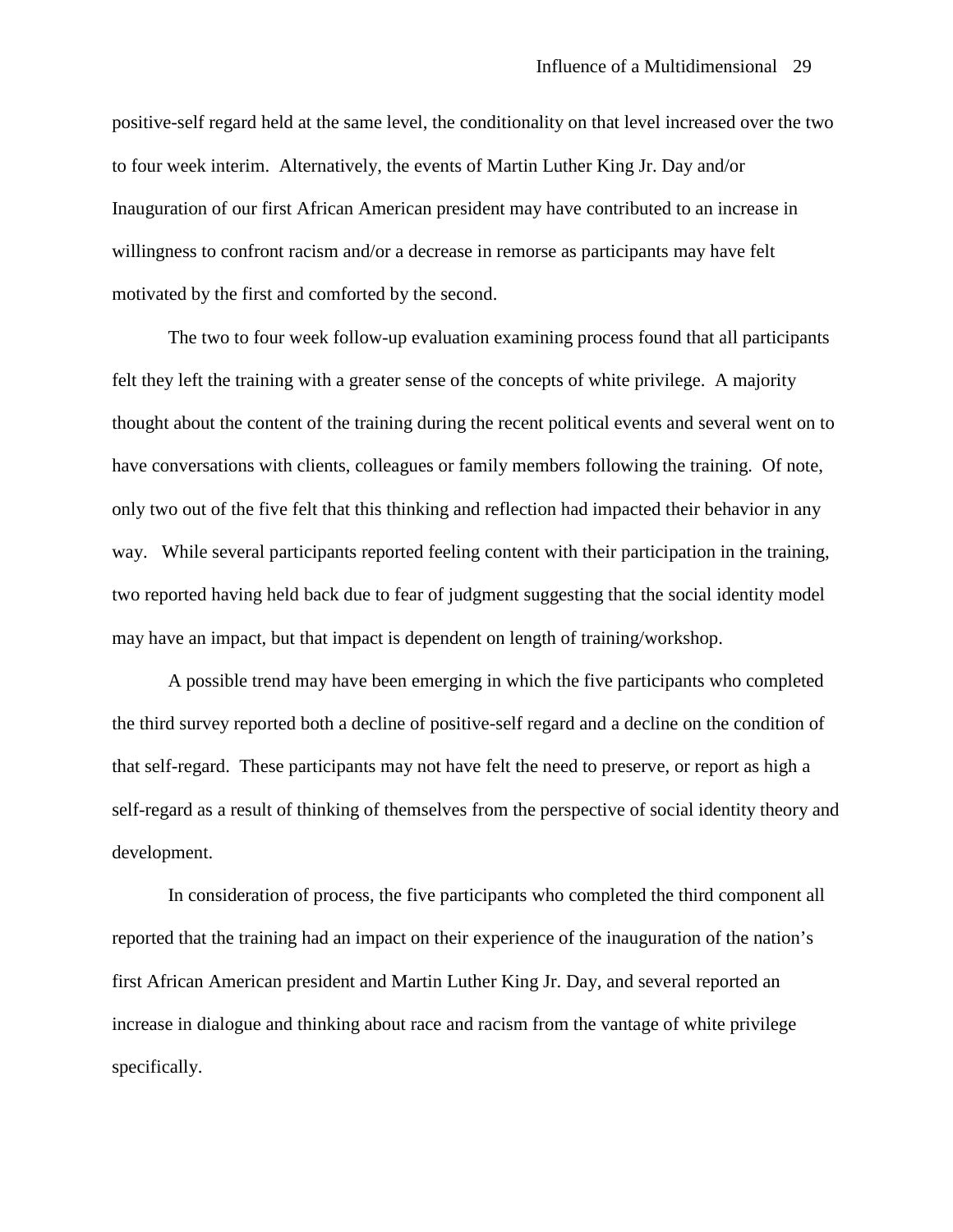#### *Limitations*

Several methodological limitations must be applied to interpretation of findings. Participation in the evaluation was limited to helping professionals working in human service agencies in a predominantly white, rural town in the poorest county of its state. Due to requirements in the helping professional fields, participants have attended previous diversity and multicultural competency trainings of which the nature and depth cannot be known.

Despite the fact that the WPAS scale was specifically designed to subtly measure the multidimensional aspects of white privilege attitudes the sample size was too small for appreciable responses and the attrition rate too great to make meaningful comparisons.

Due to limits in time and funding there weren't control groups such as a group of helping professionals whom did not participate in the training but did fill out the surveys. It is possible that participants filling out of the pre test had unknown impact on both the experience of the training and on the posttest and/or the follow-up tests and questionnaire. This evaluation was only values-based in part due to the limitation of time to include potential participants in the planning of the study, as the clinic directors and trainer were.

Additionally, a brief workshop-focused training founded on social identity development may not have been long enough in time to attend to the depth of group dynamics that individuals may need in order to address their own racial identities and subsequent development. This study would have benefited from a longer training followed by multiple interviews over a longer amount of time in order to explore how process impacts white clinician's integration of antiracism training to practice.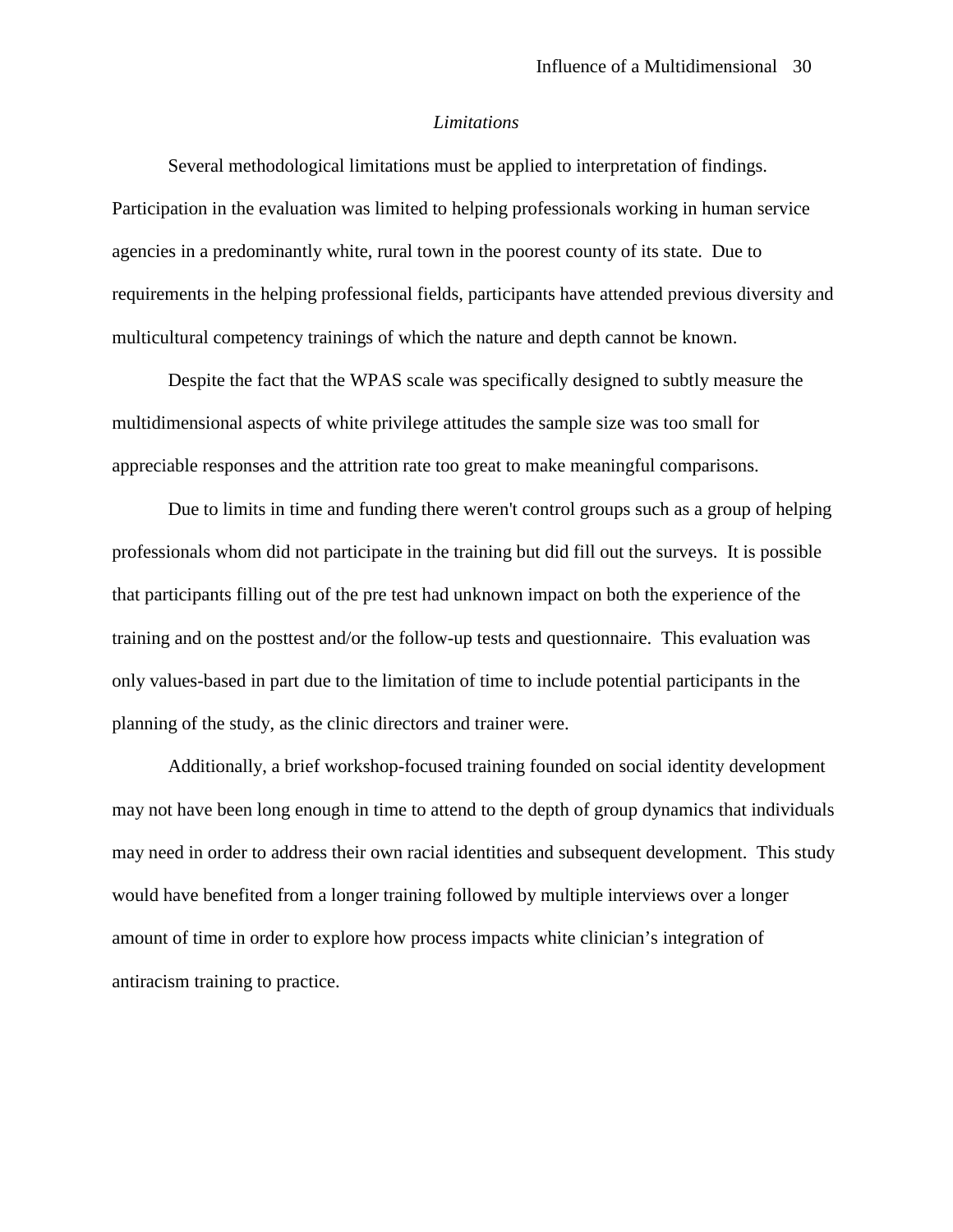#### *Implications*

Implications for research include conducting a series of Solomon four research designs with groups who receive a different kind of training (or no training) for control groups. Ultimately, groups outside the helping professions would offer an understanding of how vulnerable people are to attending antiracism seminars. Process oriented research might be more informative in our understanding of how these concepts work from white peoples perspectives and what interventions have meaningful, measurable impact.

Efforts should be made to include agency leaders in small community based human service organizations so that the general content of the diversity training can incorporate their stated needs. Further research utilizing a variety of designs is needed to ascertain whether the reframing of race, racism and white privilege in a context that allows for processing and discussion may modulate whites' inclination to protect in-group status or even improve positive self-regard while simultaneously lowering aversive racism ratings. As such, trainings and work-shops may need to be longer than two and one half hours, or meet several times, to have a lasting impact.

Values-based trainings built from a critical race theory perspective may mitigate the psychological experience that many whites' report when confronted with white privilege that is likely a contributing factor to ongoing collusion in the web of racism. If this technique helps whites to feel a sense of empowerment and positive self-regard as a result of unlearning racism and becoming an ally, then clinicians might have a better sense of when to intervene both in clinical practice, as well as activists and allies.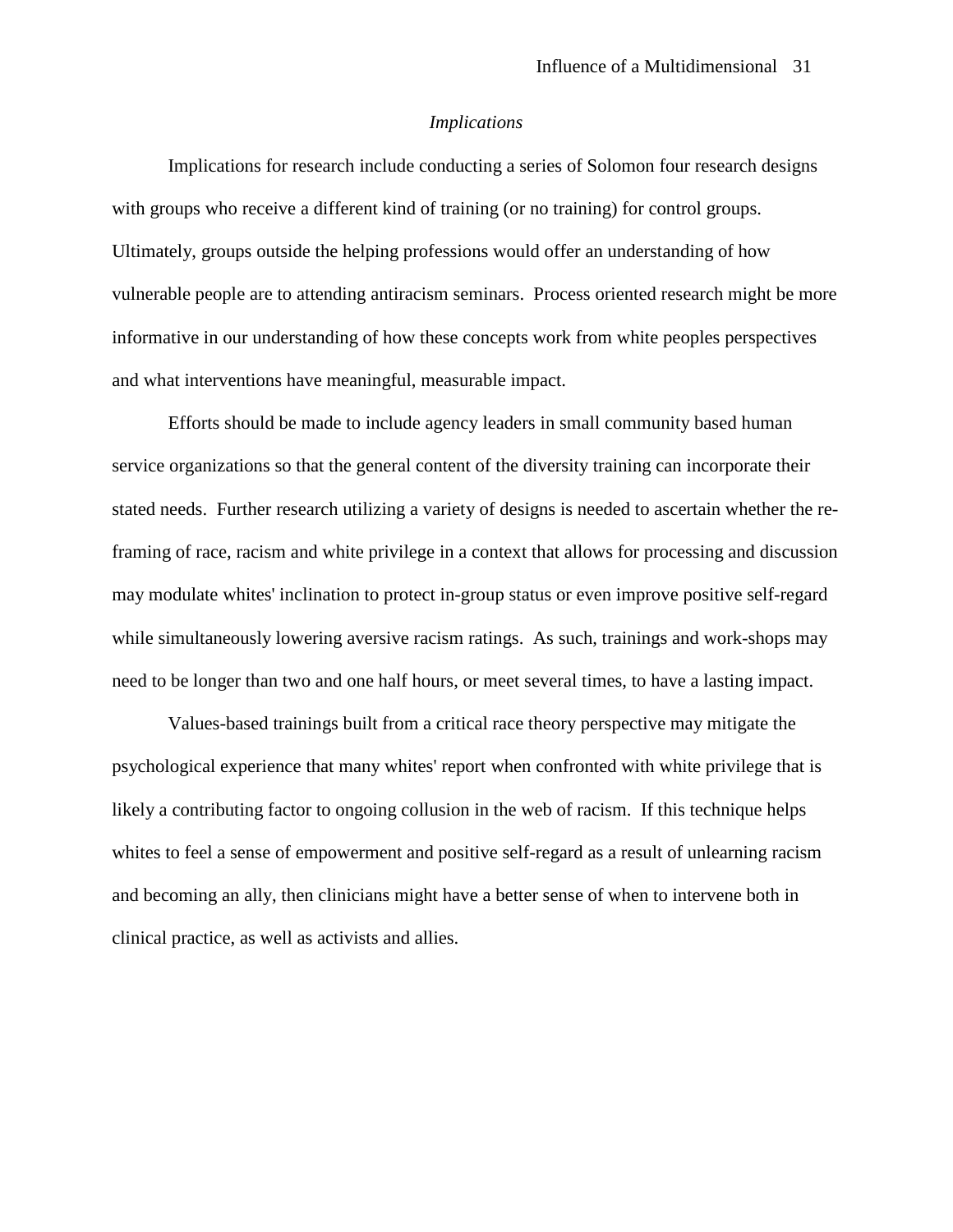#### *References*

- AAA (1998) Statement on race. Retrieved April 27, 2009, from http://www.aaanet.org/issues/policy-advocacy/AAA-Statement-on-Race.cfm
- Blitz, L. V. (2006). Owning whiteness: The reinvention of self and practice. *Journal of Emotional Abuse, 6(2/3)*, 241-263.
- Bobo, L. & Kluegel. (1993). Opposition to race-targeting: Self-interest, stratification ideology, or racial attitudes? *American Sociological Review, 58(4),* 443 – 464.
- Boysen, G. A. & Vogel, D. L. (2008) The relationship between level of training, implicit bias, and multicultural competency among counselor trainees. *Training and Education in Professional Pscyhology, 2(2)*, 103-110.
- Branscombe, N. R., Schmitt, M. T. & Schiffhauer, K. (2007). Racial attitudes in response to thoughts of white privilege. *Eur. J. Soc. Psychol., 37,* 203 – 215.
- Burkard, A. W., Knox, S., Groen, M., Perez, M. & Hess, S. A. (2006). European American therapist self-disclosure in cross-cultural counseling. *Journal of Counseling Psychology.*   $53(1)$ ,  $15 - 25$ .
- Case, K. A. (2007). Raising white privilege awareness and reducing racial prejudice: Assessing diversity course effectiveness. *Teaching of Psychology, 34,* 231 – 235.
- Constantine, M. G., & Sue, D. W. (2007). Perceptions of racial microagressions among black supervisees in cross-racial dyads. *Journal of Counseling Psychology, 54(2),* 142 – 153.
- Green, R. G., Lerman-Stern, M., Bailey, K., Chambers, K., Claridge, R., et. al. (2005). The multicultural counseling inventory: A measure for evaluating social work student and practitioner self-perceptions of their multicultural competencies*. Journal of Social Work Education, 41(2)*, 191-208.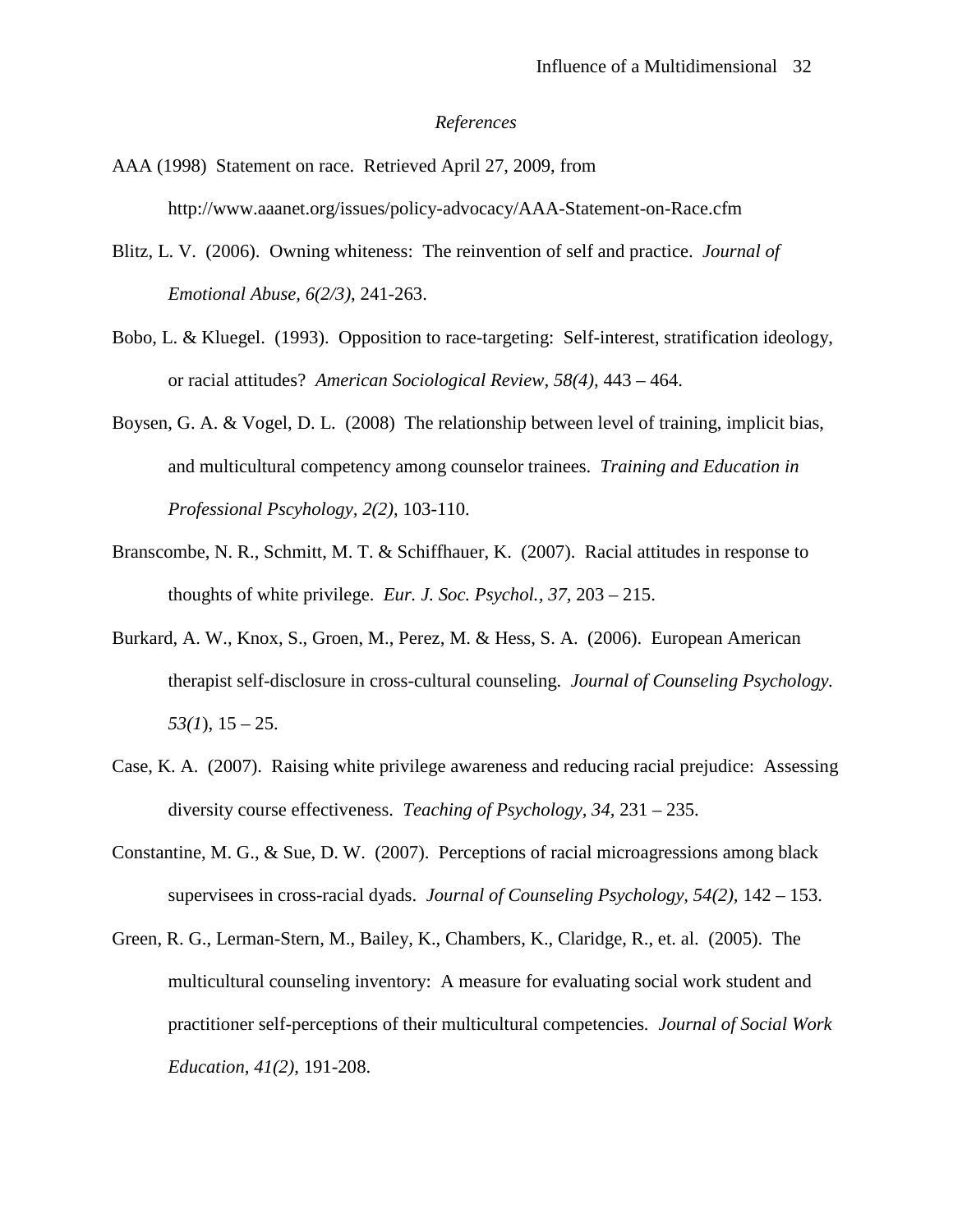- Helms, J. (1990). *Black and white racial identity: Theory, research and practice.* New York: Greenwood Press.
- Garson, G. D. (2009). Reliability analysis: Statnotes. Retrieved May 5, 2009. From North Carolina State University, Public Administration Program Web Site: <http://faculty.chass.ncsu.edu/garson/PA765/reliab.htm#negative>
- Gushue, G. V., & Constantine, M. G. (2007). Color-blind racial attitudes and white racial identity attitudes in psychology trainees. *Professional Psychology: Research and Practice, 38(3),* 321 – 328.
- Knox, S., Burkard, A. W., Johnson, A. J., Suzuki, L. A., & Ponterotto, J. G. (2003). African American and European American therapists' experience of addressing race in crossracial psychotherapy dyads. *Journal of Counseling Psychology, 50(4),* 466 – 481.
- Lieberman, L. (1994). Race and Racism in America and in Anthropology. *American Anthropologist, 96(3),* 730 – 732.
- Lipsitz, G. (1998). *The possessive investment in whiteness: How white people profit from identity politics.* Philadelphia, PA: Temple University Press
- Lowery, B. S., Knowles, E. D., & Unzueta, M. M. (2007). Framing inequity safely: whites' motivated perceptions of racial privilege. *Personality and Social Psychology Bulletin, 33,* 1237 – 1250.
- McIntosh, P. (1989). White Privelege: Unpacking the invisible knapsack*. Peace and Freedom,* 10 – 12.
- Miller, J., & Garran, A.M. (2008). *Racism in the united states: Implications for helping professions.* Belmont, CA: Thomson Brooks/Cole.

Mills, C. W. (1997). *The racial contract.* Ithaca: Cornell University Press.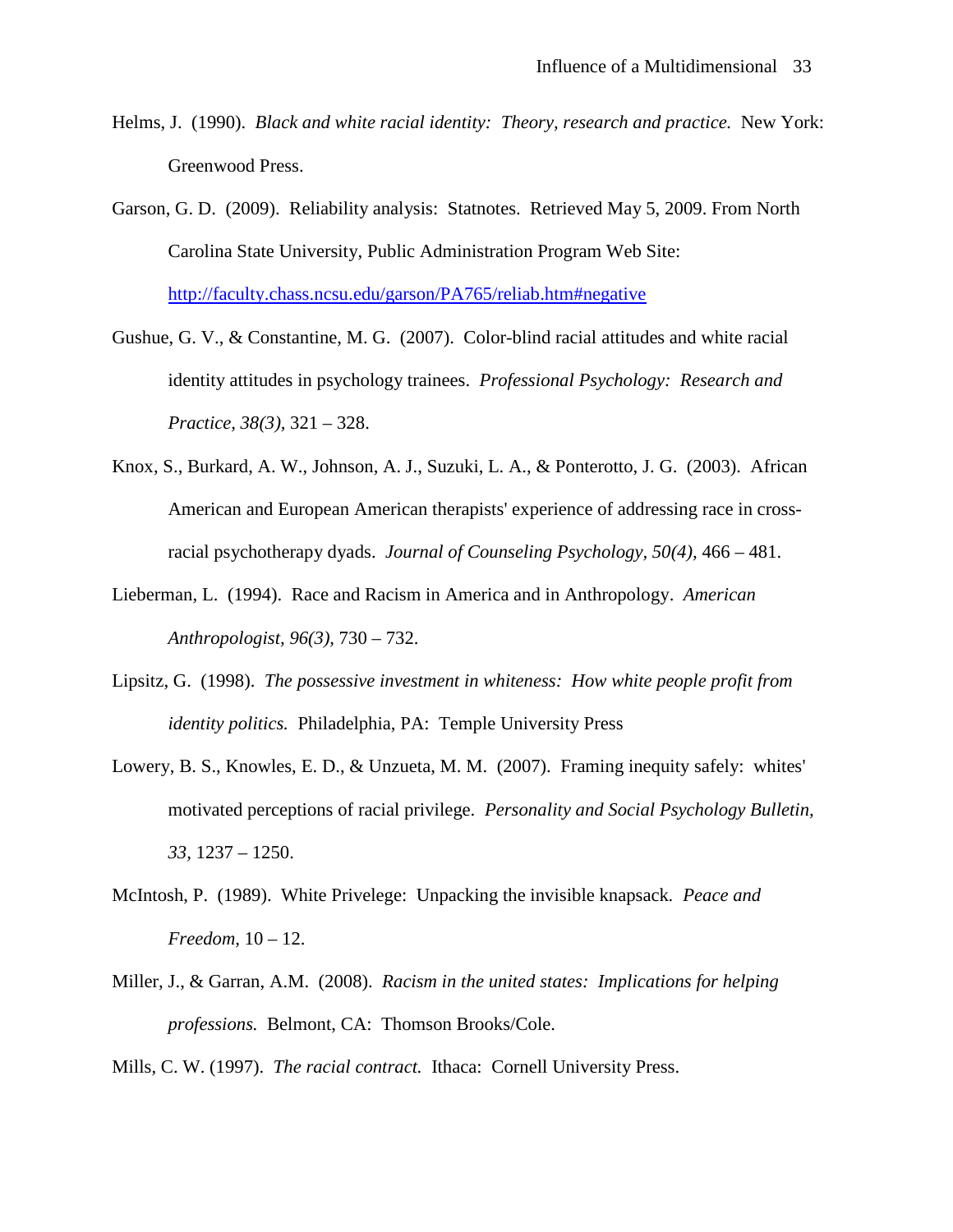- NASW (2007) Institutional racism & the social work profession: A call to action. Retrieved April 8, 2009, from http://www.socialworkers.org/diversity/InstitutionalRacism.pdf
- Neville, H. A., Lilly, R. L., Lee, R. M., Duran, G., & Browne, L. V. (2000). Construction and initial validation of the color-blind racial attitudes scale (CoBRAS). *Journal of Counseling Psychology, 47(1),* 59 – 70.
- Neville, H., Spanierman, L., & Doan, B. T. (2006). Exploring the association between colorblind racial ideology and multicultural counseling competencies*. Cultural Diversity and Ethnic Minority Psychology, 12(2),* 275 – 290.
- Patterson, T. G. & Joseph, S. (2006). Development of a self-report measure of unconditional positive self-regard. *Psychology and Psychotherapy: Theory, Research and Practice, 79,* 557 -570.
- Pinterits, J. E. (2004). The white privilege attitudes scale: Construction and initial validation. (Doctoral Dissertation, University of California, 2004). *Dissertation Abstracts International, 65,* 448.
- Pinterits, E. J., Poteat, V. P. & Spanierman, L. B. (2008). *The white privilege attitudes scale: Development and initial validation.* Manuscript submitted for publication.
- Snyder, C., Peeler, J. & Dean, M. J. (2008). Combining human diversity and social justice education: A conceptual framework. *Journal of Social Work Education,* Retrieved November 25, 2008 from

http://www.accessmylibrary.com/coms2/summary\_028634255350\_ITM

Spanierman, L. B., Poteat, P., Wang, Y. F., & Oh, E. (2008). Psychosocial costs of racism to white counselors: predicting various dimensions of multicultural counseling competence. *Journal of counseling Psychology, 55,* 75 – 88.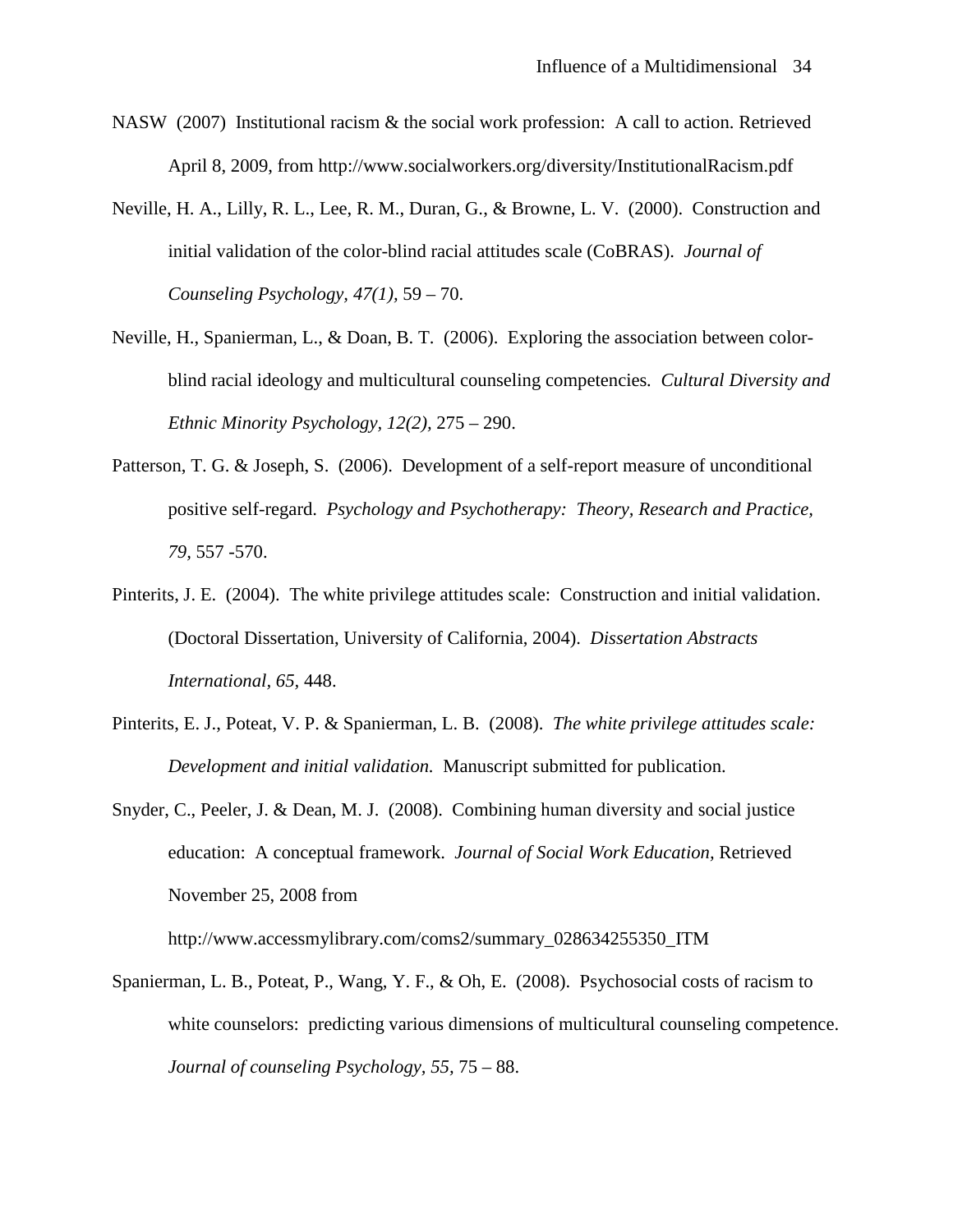- Spears, R. (2005). Personal and social identity. In *New Dictionary of the History of Ideas.* (Vol. 3, pp. 1086 – 1089). Detroit: Charles Scribner's Sons.
- Sue, D. W., Capodilupo, C. M., Torino, G, C., Bucceri, J. M., Holder, A. M. B., Nadal, K. L., et. al. (2007). Racial microagressions in everyday life: Implications for clinical practice. *American Psychologist, 62(4),* 271 – 286.
- Swim, J. K. & Miller, D. L. (1999). White guilt: Its antecedents and consequences for attitudes toward affirmative action. *Personality and Social Psycology, 25,* 500 – 515.
- Tajfel, H. & Turner, J. (1979). An integrative theory of intergroup conflict. In A. G. William & S. Worchel (Eds.), *The Social Psychology of Intergroup Relations* (pp. 94 – 330). Monterey, CA: Brooks-Cole.
- Tatum, B. D. (1997). *"Why are all the black kids sitting together in the cafeteria?": And other conversations about race.* New York, NY: Basic Books.
- Thompson, C. E. & Neville, H. A. (1999). Racism, mental health, and mental health practice. *Counseling Psychologist, 27(2),* 155 – 223.
- Uehara, E. S., Sohng, S. S. L., Bending, R. L., Seyfried, S., Richey, C. A., Morelli, P., et. al. (1996). Towards a values-based approach to multicultural social work research. *Social Work, 41(6),* 613 – 621.
- Wade, J. C. (1993). Institutional racism: An analysis of the mental health system. *American Journal of Orthopsychiatry, 63(4),* 536 – 544.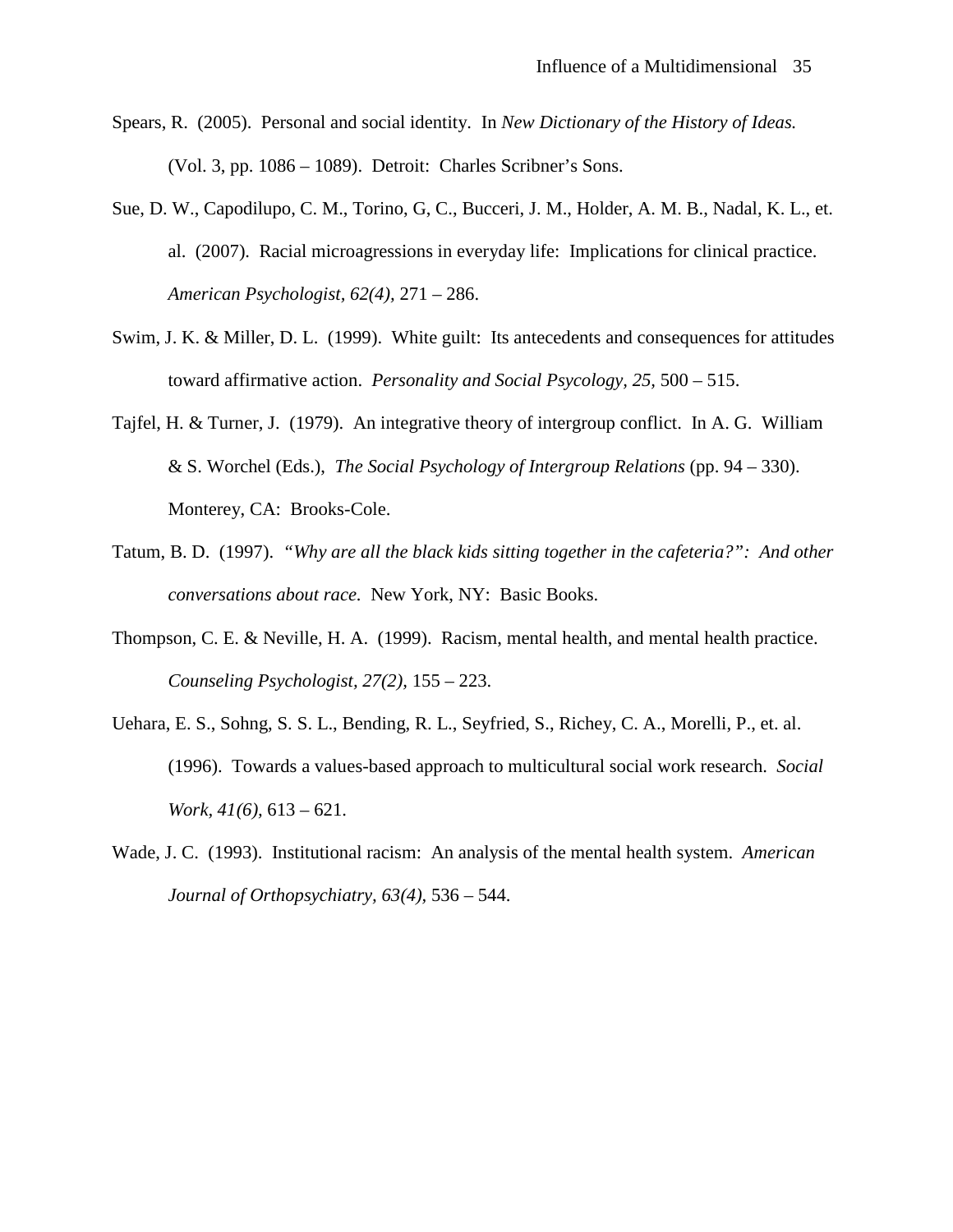## Appendix A

### Referral List

These agencies can be helpful in responding to any increase in stress experienced by project participants. Due to the occupation and location of training evaluators (participants) these agencies have been chosen for their location outside of Greenfield.

First Call for Help, Amherst 413-582-4237

ServiceNet Outpatient Mental Health Center, Northampton 413-582-4230

Noble Hospital Psychiatric Service of Westfield 413-568-2811

Cooley Dickinson Outpatient Psychiatry Service, Northampton 413-586-8550

Hilltown Community Health Center, Worthington 413-238-5541

Hilltown Community Health Center, Huntington 412-687-3008

River Valley Counseling Center, Holyoke 800-286-8221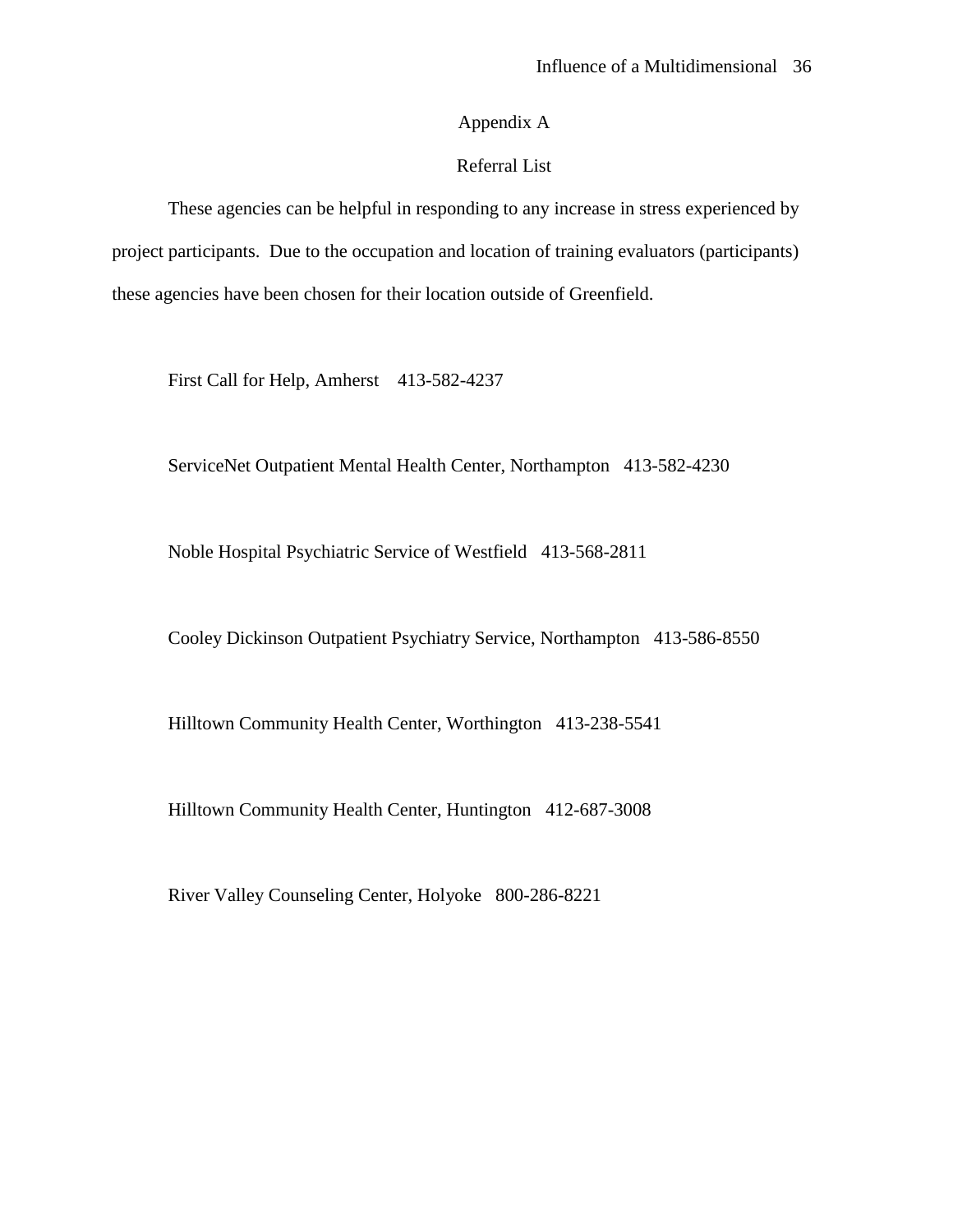#### Appendix B

Informed Assent Form (Participant Copy)

Dear Potential Participant,

My name is Mareike Muszynski and I am a student at the Smith College School for Social Work. As a part of my education I am conducting an evaluation related to a training offered to employees of your agency that examines the process of social identity development, expressly as it intersects with race. **You do** *not* **have to participate in this study to attend the training.** The purpose of this research is to inform the field of social work whether a specific format of a diversity-training program is helpful to staff in an area that is predominantly white. The data from this evaluation will be used as the basis of my MSW thesis and findings will be presented to other MSW students, faculty, participants and possibly in a professional journal.

This study is an evaluation process using three surveys. The first survey will be presented to you on the day of the training and should take from 15 to 20 minutes to complete. This survey will ask you questions about your social identity, thoughts or feelings you have toward yourself and some identifying demographic questions, such as your age, gender and education. The second survey will be comprised of similar content at the end of the training and should take 10- 20 minutes to complete.

As a participant in this study you will be asked to complete this assent form with an email address that will remain confidential and will be used to email you a final 20 minute online survey 2 weeks after the training via SurveyMonkey. Your email address will be kept in a confidential file along with this assent form if you check the box indicating that you would like to receive survey findings in the fall.

Any clinical, frontline or executive staff from your agency may participate in the training and/or the study. Anyone may participate in the training and decline to participate in the study.

Completion of all 3 surveys qualifies each participant in a random drawing for 1 of 3 \$25.00 MasterCard gift cards. Participants face some risk by participating in this research as the nature of the questions on the surveys and the interview contain material with regard to race which may be uncomfortable or difficult at times. A list of referral sources will be given to you after receipt of this signed assent form in the event that you would like to talk to a professional about these concerns. You may withdraw from the study at any time until March 1, 2009 when the data analysis will be completed.

Possible benefits to participants for participating in this study might include an increase in awareness of concerns relating to social identity development and race, the knowledge that by participating you are helping to further social workers' understanding of ways to conceptualize social identity development and race as it pertains to employees of human service agencies and the helping professions. Unfortunately no monetary compensation will be available for participation aside from the random drawing for 1 of 3 twenty-five dollar gift cards after completion of all 3 surveys.

All surveys, interviews and demographic information will remain confidential. A Research Assistant, who has signed a confidentiality agreement will administer this assent form and all surveys, and will remove all identifying information prior to analysis. Faculty member(s), my thesis advisor, and I will **only see data without any names or identifiable material.** As mentioned previously, the use of quotes in explaining the findings will be disguised and only discussed in the context of all the findings.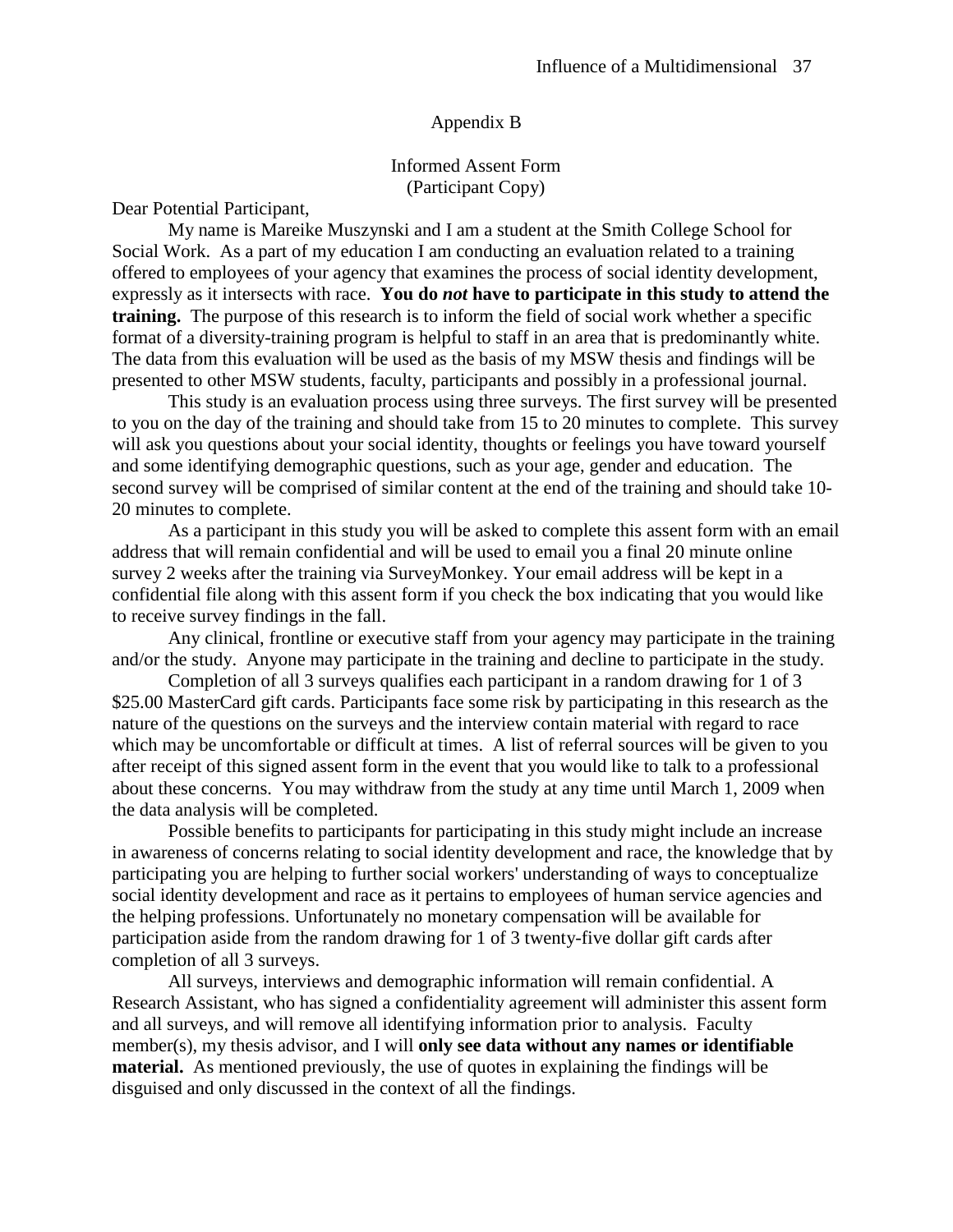All materials will be locked in a confidential location for 3 years, as per Federal Regulation. If in 3 years the data are still of use they will continue to be securely stored, otherwise they will be destroyed.

Participation in this study is voluntary and you may withdraw at any time during or before March 1, 2009. You may refuse to answer any questions. If you have any questions about withdrawal or any other concerns or questions, please call me at 413-774-1000 ext. 539, or email me at mmusyns@email.smith.edu.. In the event that you do not feel comfortable contacting me, please contact David Burton, PhD at 413-585-7985 or the Chair of the Smith College School for Social Work Human Subjects Review Committee at (413) 585-7974.

## **YOUR SIGNATURE INDICATES THAT YOU HAVE READ AND UNDERSTAND THE ABOVE INFORMATION AND THAT YOU HAVE HAD THE OPPORTUNITY TO ASK QUESTIONS ABOUT THE STUDY, YOUR PARTICIPATION, AND YOUR RIGHTS AND THAT YOU AGREE TO PARTICIPATE IN THE STUDY.**

Participant Signature Date

Email Address [ ] Yes, keep my email address so that I will receive findings when the study is complete.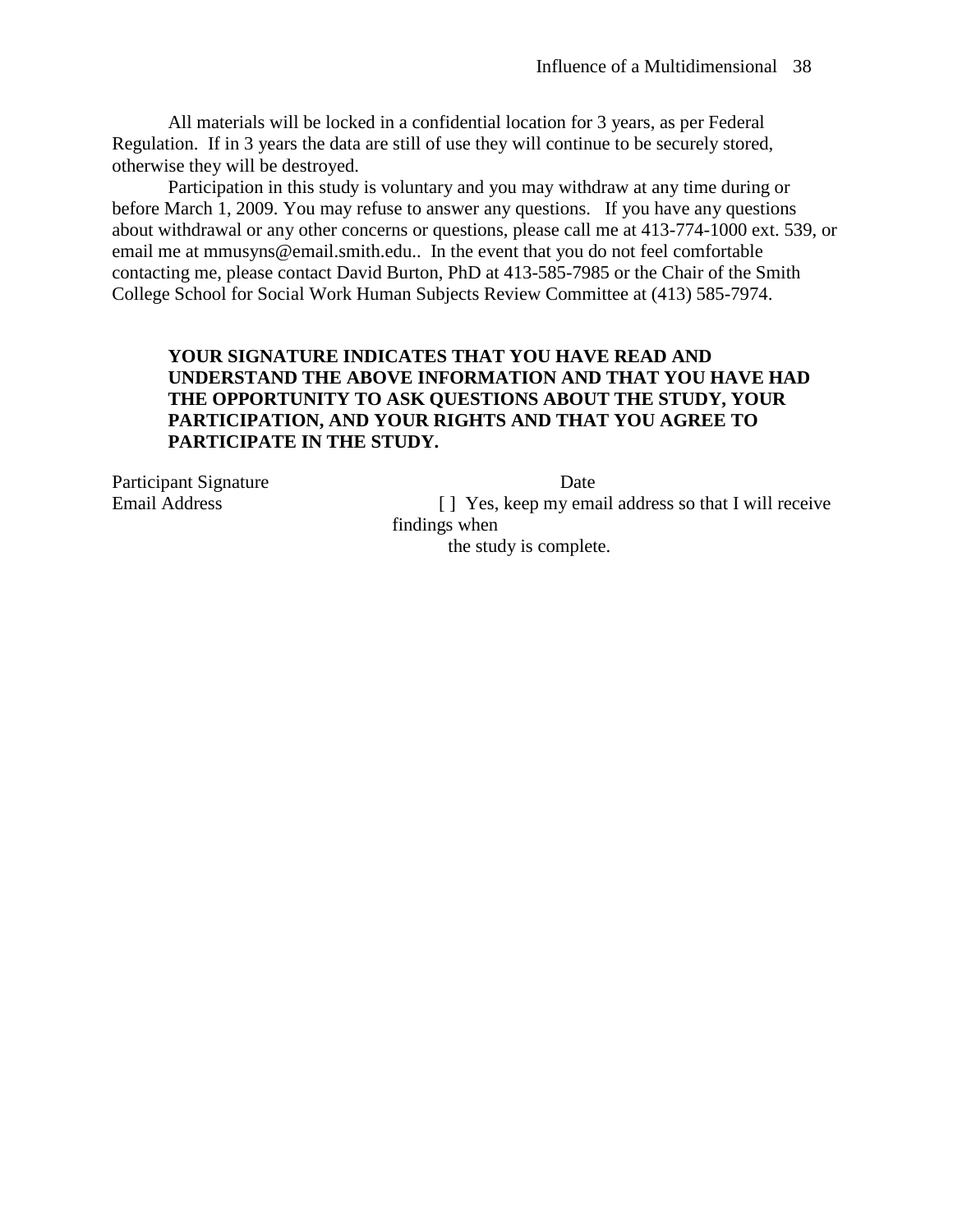Appendix C

#### Demographic Questionnaire

#### SURVEY A

This survey will help us learn whether a specific format of a diversity training program is helpful to staff in a geographic area that is predominantly white. It is important that you answer each question as honestly as you can. There are no right or wrong answers, and your forms will be kept confidential.

Brief Demographics Form – All Information Will Remain Confidential

| What was (were) your college major and/or graduate area(s) of study?                                                                                              |  |  |  |  |  |
|-------------------------------------------------------------------------------------------------------------------------------------------------------------------|--|--|--|--|--|
| Please circle the title that best describes your current position at your agency:<br>CEU/CFO/President Director<br>Clinician Front Line Staff Case Manager/Worker |  |  |  |  |  |
|                                                                                                                                                                   |  |  |  |  |  |
| Have you ever attended a training on any of the topics listed below (please circle all that apply)?                                                               |  |  |  |  |  |
| Multiculturalism Race<br>Diversity Ethnicity Social Identity                                                                                                      |  |  |  |  |  |
| Have you ever taken a college course, or a weekly course that met over a period of months on any of the topics listed<br>below (please circle all that apply)?    |  |  |  |  |  |
| Multiculturalism Race<br>Diversity Ethnicity<br>Social Identity                                                                                                   |  |  |  |  |  |
|                                                                                                                                                                   |  |  |  |  |  |
| Thank You!                                                                                                                                                        |  |  |  |  |  |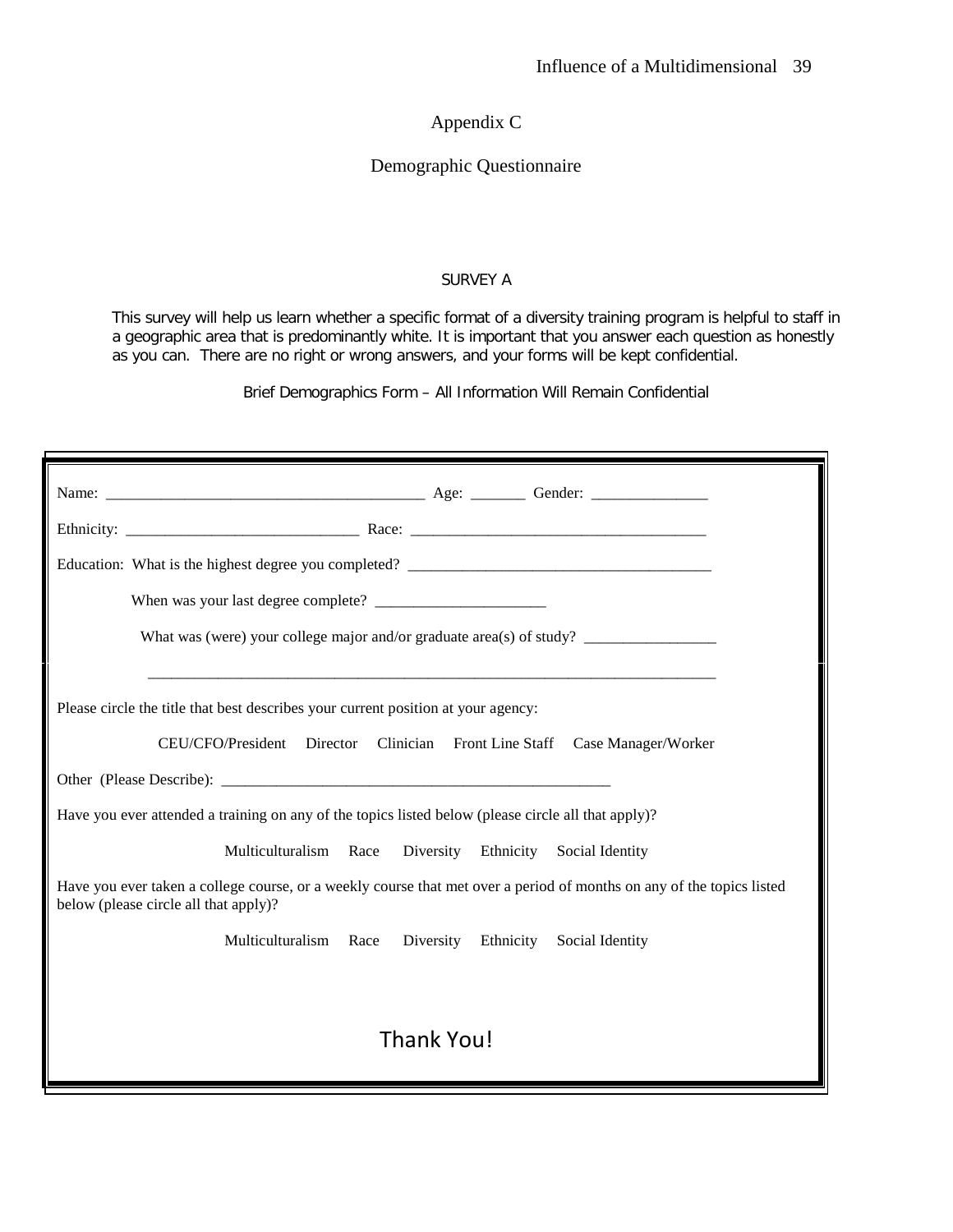## Appendix D

#### Satisfaction Questionnaire

Training Evaluation Form B (Continued)

Below are some questions regarding the training experience. Your ratings will help inform the process and content of future trainings.

- 1) Was the trainer knowledgeable of the topic for today's training? ( ) very little ( ) moderately ( ) very much
- 2) Did the trainer treat participants with respect? ( ) very little ( ) moderately ( ) very much
- 3) Did you find the use of small group work helpful? ( ) very little ( ) moderately ( ) very much
- 4) Did the training increase your understanding of the spectrum of racism? ( ) very little ( ) moderately ( ) very much
- 5) Did the training increase your understanding of the implications of race in clinical practice? ( ) very little ( ) moderately ( ) very much
- 6) Was it helpful to think of race and racism from the perspective of social identity?<br>() very little () moderately () very much ( ) moderately ( ) very much
- 7) Was it helpful to think of race and racism in the frame of white privilege? ( ) very little ( ) moderately ( ) very much
- 8) Will this training help you to recognize aversive racism? ( ) very little ( ) moderately ( ) very much
- 9) Will this training help you to recognize racial microagressions? ( ) very little ( ) moderately ( ) very much
- 10) Will this training help you identify hidden racial/cultural stereotypes? ( ) very little ( ) moderately ( ) very much
- 11) Did this training offer any strategies for reducing the impact of racial/cultural stereotypes on clinical practice? ( ) very little ( ) moderately ( ) very much
	-
- 12) Do you think this training is applicable to your work? ( ) very little ( ) moderately ( ) very much
- 13) Would you recommend this training to colleagues? ( ) No ( ) Not Sure ( ) Yes

Comments: (Please feel free to use the back of the page)

Please turn in to the Research Assistant. Thank you for your participation!

\_\_\_\_\_\_\_\_\_\_\_\_\_\_\_\_\_\_\_\_\_\_\_\_\_\_\_\_\_\_\_\_\_\_\_\_\_\_\_\_\_\_\_\_\_\_\_\_\_\_\_\_\_\_\_\_\_\_\_\_\_\_\_\_\_\_\_\_\_\_\_\_\_\_\_\_\_\_\_\_\_\_\_\_\_

\_\_\_\_\_\_\_\_\_\_\_\_\_\_\_\_\_\_\_\_\_\_\_\_\_\_\_\_\_\_\_\_\_\_\_\_\_\_\_\_\_\_\_\_\_\_\_\_\_\_\_\_\_\_\_\_\_\_\_\_\_\_\_\_\_\_\_\_\_\_\_\_\_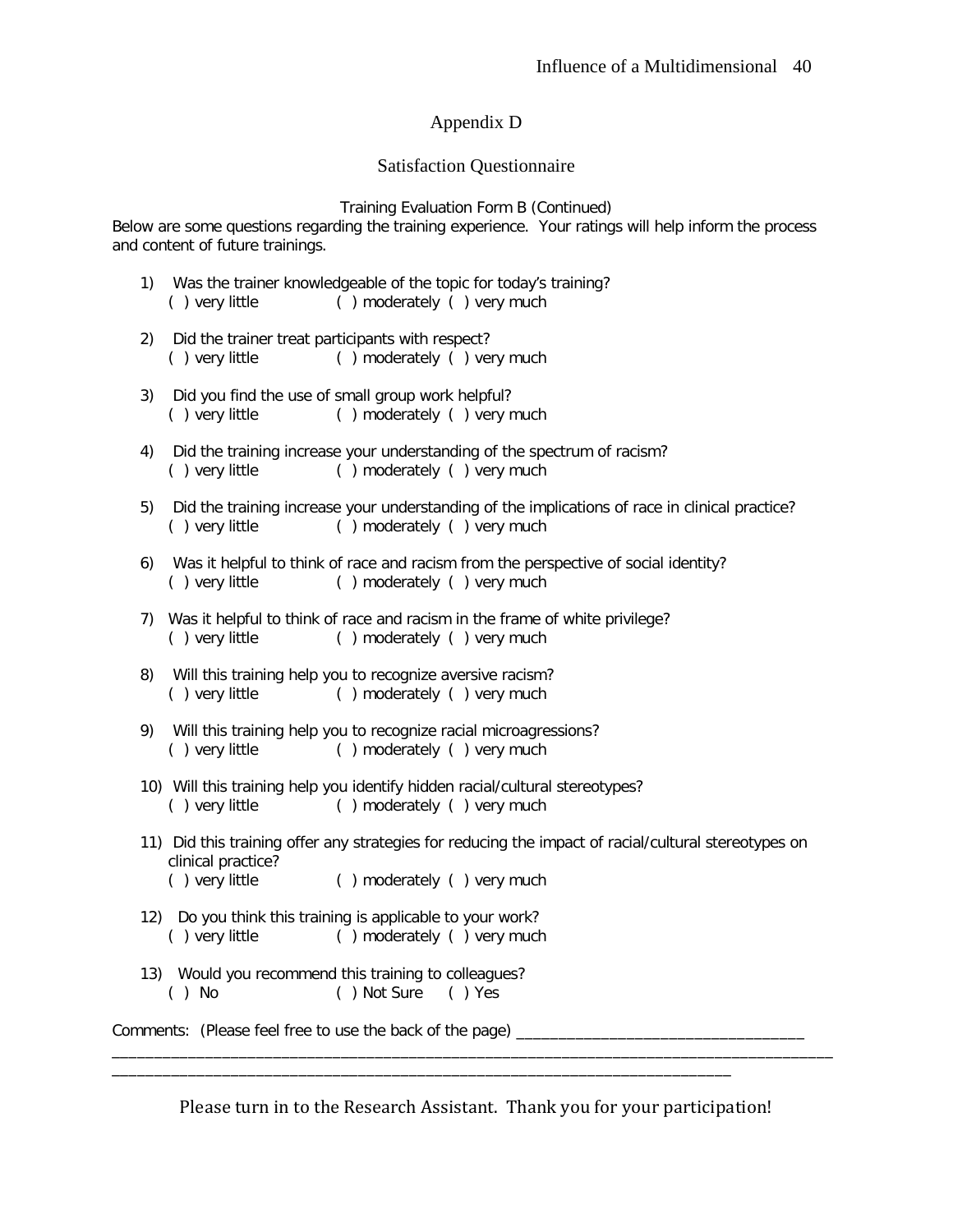### Appendix D

#### White Privilege Attitudes Scale

Directions: Below is a set of descriptions of different attitudes about white privilege in the United States. Using the 6-point scale, please rate the degree to which you personally agree or disagree with each statement. Please be as open and honest as you can; there are no right or wrong answers. Please record your response to the left of each item. Thank you!

If you identify primarily as a person of color, many items will not apply to you. You may leave those items blank. If you identify primarily as European American, Caucasian, or White, please answer all items. Thank you!

| 1<br><b>Strongly Disagree</b>                                                                                        | $\boldsymbol{2}$ | 3 | 4 | 5                                                                         | 6<br><b>Strongly Agree</b>                                                                       |
|----------------------------------------------------------------------------------------------------------------------|------------------|---|---|---------------------------------------------------------------------------|--------------------------------------------------------------------------------------------------|
| 1. ____ I plan to work to change our unfair social<br>structure that promotes whites.                                |                  |   |   | in my favor because I am White.                                           | 15. _______ I am ashamed that the system is stacked                                              |
| 2. ______ Our social structure system promotes<br>white privilege.                                                   |                  |   |   |                                                                           | 16. _______ I don't care to explore how I supposedly<br>have unearned benefits from being White. |
| 3. _____ I am angry that I keep benefiting from<br>white privilege.                                                  |                  |   |   | 17. _____ If I address white privilege, I might<br>alienate my family.    |                                                                                                  |
| 4. _____ I am worried that taking action against<br>white privilege will hurt my relationships<br>with other Whites. |                  |   |   |                                                                           | 18. _______ I am curios about how to communicate<br>effectively to break down white privilege.   |
| 5. ______ I take action against white privilege with<br>people I know.                                               |                  |   |   | of color.                                                                 | 19. _____ White people have it easier than people                                                |
| 6. ____ Everyone has equal opportunity, so this                                                                      |                  |   |   |                                                                           | 20. _____ I'm glad to explore my white privilege.                                                |
| so-called white privilege is really White-<br>bashing.                                                               |                  |   |   | 21. _____ I am angry knowing I have white<br>privilege.                   |                                                                                                  |
| 7. ______ I accept responsibility to change white<br>privilege.                                                      |                  |   |   | privilege might mean for me.                                              | 22. _____ I worry about what giving up some white                                                |
| 8. _____ I feel awful about white privilege.<br>9. ____ If I were to speak up against white                          |                  |   |   | white privilege.                                                          | 23. _____ I want to begin the process of eliminating                                             |
| privilege, I would fear losing my friends.                                                                           |                  |   |   | 24. _____ Plenty of people of color are more                              |                                                                                                  |
| 10. _____ I have not done anything about white<br>privilege.                                                         |                  |   |   | privileged than Whites.                                                   |                                                                                                  |
| 11. _______ I am ashamed of my white privilege.                                                                      |                  |   |   | 25. ____ White people should feel guilty about<br>having white privilege. |                                                                                                  |
| 12. _______ I look forward to creating a more<br>racially-equitable society.                                         |                  |   |   |                                                                           | 26. _____ I take action to dismantle white privilege.                                            |
| 13. ______ I am anxious about the personal work I<br>must do within myself to eliminate white<br>privilege.          |                  |   |   | 27. _____ I am anxious about stirring up bad<br>Whites have.              | feelings by exposing the advantages that<br>28. _____ I am eager to find out more about letting  |
| 14. _______ I intend to work towards dismantling<br>white privilege.                                                 |                  |   |   | go of white privilege.                                                    |                                                                                                  |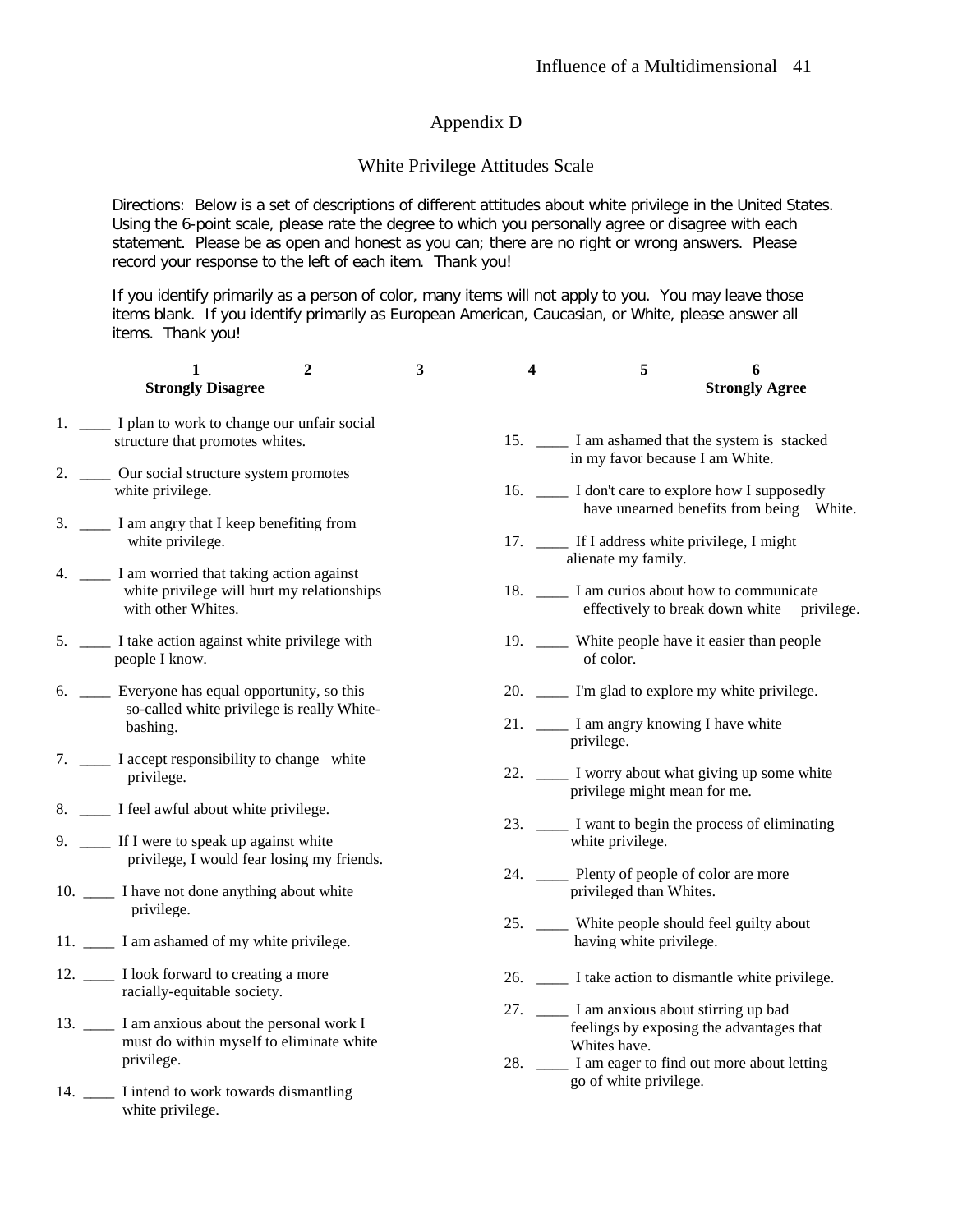## Appendix D

## Unconditional Positive Self-Regard

Directions: Below is a set of statements about how you think or feel about yourself. Using the 5-point scale, please rate the degree to which you agree or disagree with each statement. There are no right or wrong answers. Please record your response to the left of each item. Thank you!

| <b>Strongly Agree</b><br><b>Disagree</b>           | 5<br><b>Strongly</b>                                                                                                                  |
|----------------------------------------------------|---------------------------------------------------------------------------------------------------------------------------------------|
| 1. I really value myself.                          | 7. Whether other people are<br>openly appreciative or openly<br>critical of me, it does not really<br>change how I feel about myself. |
| 2. I have a lot of respect for<br>myself.          | 8. Whether other people criticize<br>me or praise me makes no real<br>difference to the way I feel about<br>myself.                   |
| 3. I truly like myself.                            | 9. I don't think that anything I say<br>or do really changes the way I feel<br>about myself.                                          |
| 4. I feel that I appreciate myself<br>as a person. | 10. How I feel towards myself is<br>not dependent on how others feel<br>towards me.                                                   |
| 5. I feel deep affection for<br>myself.            | 11. Some things I do make me feel<br>good about myself whereas other<br>things I do cause me to be critical<br>of myself.             |
| 6. I treat myself in a warm and<br>friendly way.   | 12. There are certain things I like<br>about myself and there are other<br>things I don't like.                                       |

## Please turn in to the attendant. Thank you for your participation!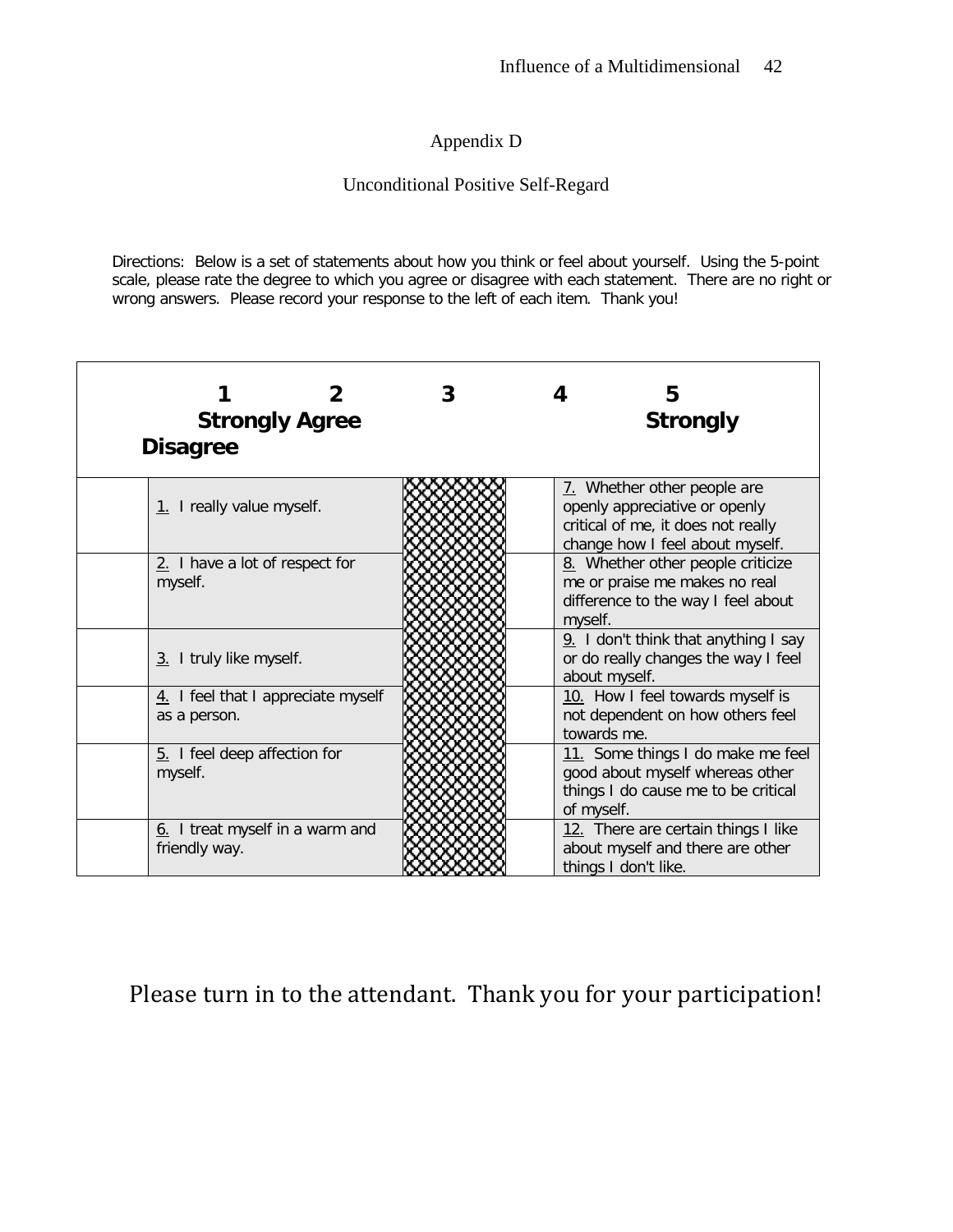## Appendix G

## Follow Up Process Questionnaire

The following questions are designed to take into account the process of social identity development as it pertains to race and as it changes over time. Your honest answers will help us to understand how thinking about this topic is most meaningful to helping professionals.

- 1. What motivated you to participate in the training (e.g. My boss wanted me to go, I have heard of Dr. Miller and wanted to check him out, I am interested in race and racism, I need CEU's)?
- 2. How did you feel about your own, individual participation in the training? (e.g. Were you happy with your participation?)
- 3. Do you remember anything specific from the training that left an impression on you?
- 4. Have you thought about the topic of race and racism since the training?
- 5. Have you spoken with another person about the content of the training since it ended? If yes, please share as much as you feel comfortable with. For example, details of the conversation and whether the person was a client, colleague, family member, friend, acquaintance, stranger, etc. and what that experience was like for you and what you think that experience was like for the other person(s). Please only share what feels comfortable to you.
- 6. Have you had a therapeutic encounter since the training that caused you to reflect on the content of the training? (If you just discussed this in the last question, feel free to write "just discussed." Thank you!)
- 7. Have you observed or been involved in a microagression since the training? (Some examples include statements such as "I don't see color," or feeling anxious when a person of color is next in line at an ATM, or mistaking a person of color as a service worker- generally unconscious and egalitarian founded beliefs that unintentionally invalidate another person's experience)
- 8. Have you ever observed a microagression, either before, during or after the training?
- 9. Do you think that recent political events or Martin Luther King Jr. Day have had an impact on your thoughts regarding race, racism and/or social identity?

If yes to question #9 (above), do you think the training contributed to that experience? If so, please describe how: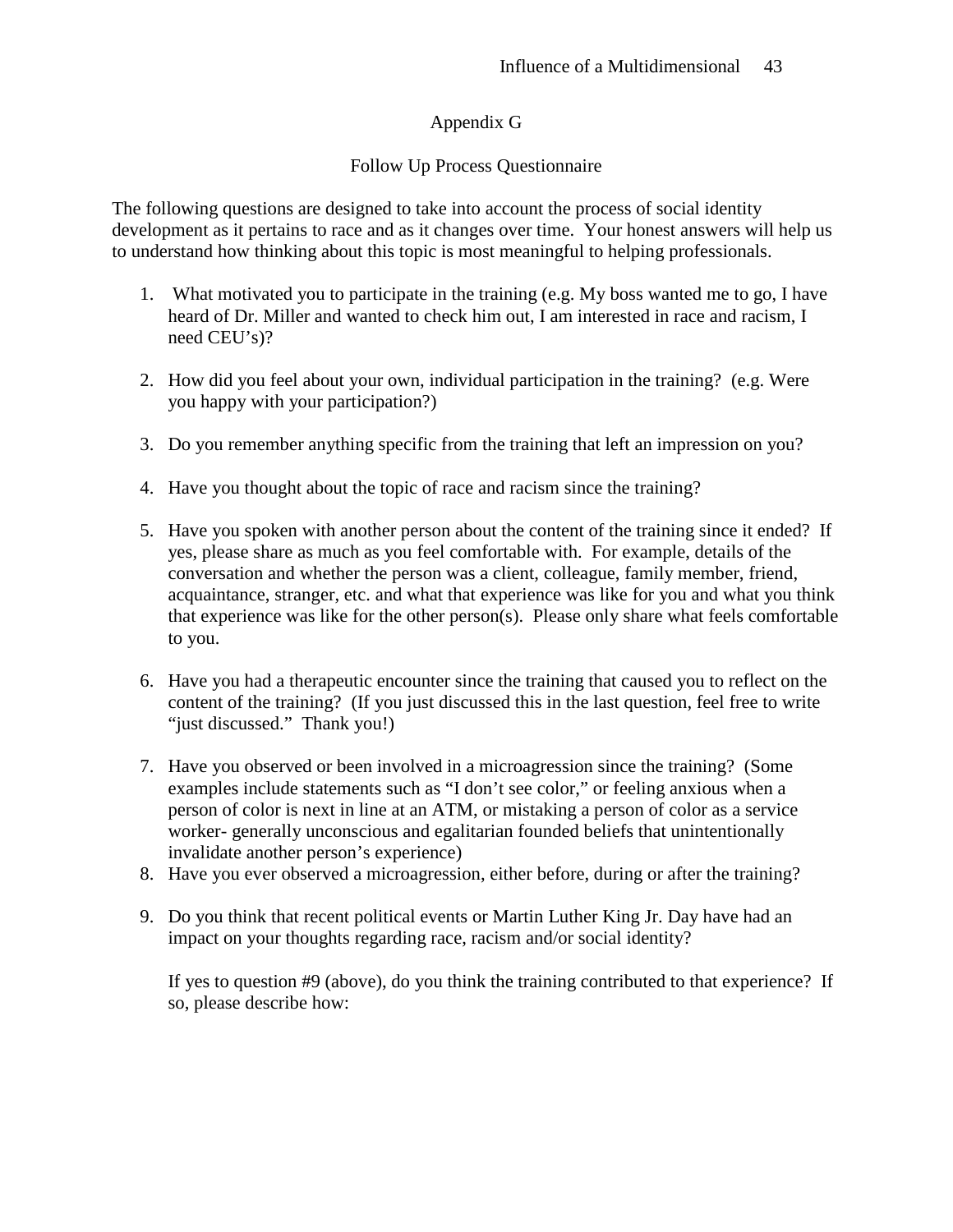10. Do you think that recent political events or Martin Luther King Jr. Day have had an impat on your behavior (please note that this question is asking more specifically with regard to behavior, as the last question addressed your thoughts) regarding race, racism and/or social identity (e.g. speaking out when you might not have)?

If yes to #10 (above), do you think the training contributed to that experience? If so, please describe how:

#### Comments:

Thank you for your participation! As you have likely deduced from answering these three surveys, a relatively new approach of using both our understanding of white privilege and social identity development to help people learn to understand one another is central to this evaluation. This emerging theory has also contributed to the development of a lexicon as well as a format for discussion of this historically difficult and often uncomfortable topic. These collective efforts further our ability to not only mitigate unconscious and institutional racism, but also to dialogue across culture, race, ethnicity, sexual identity, gender identity, size identity and any "other" so that we may all liberate ourselves from oppression.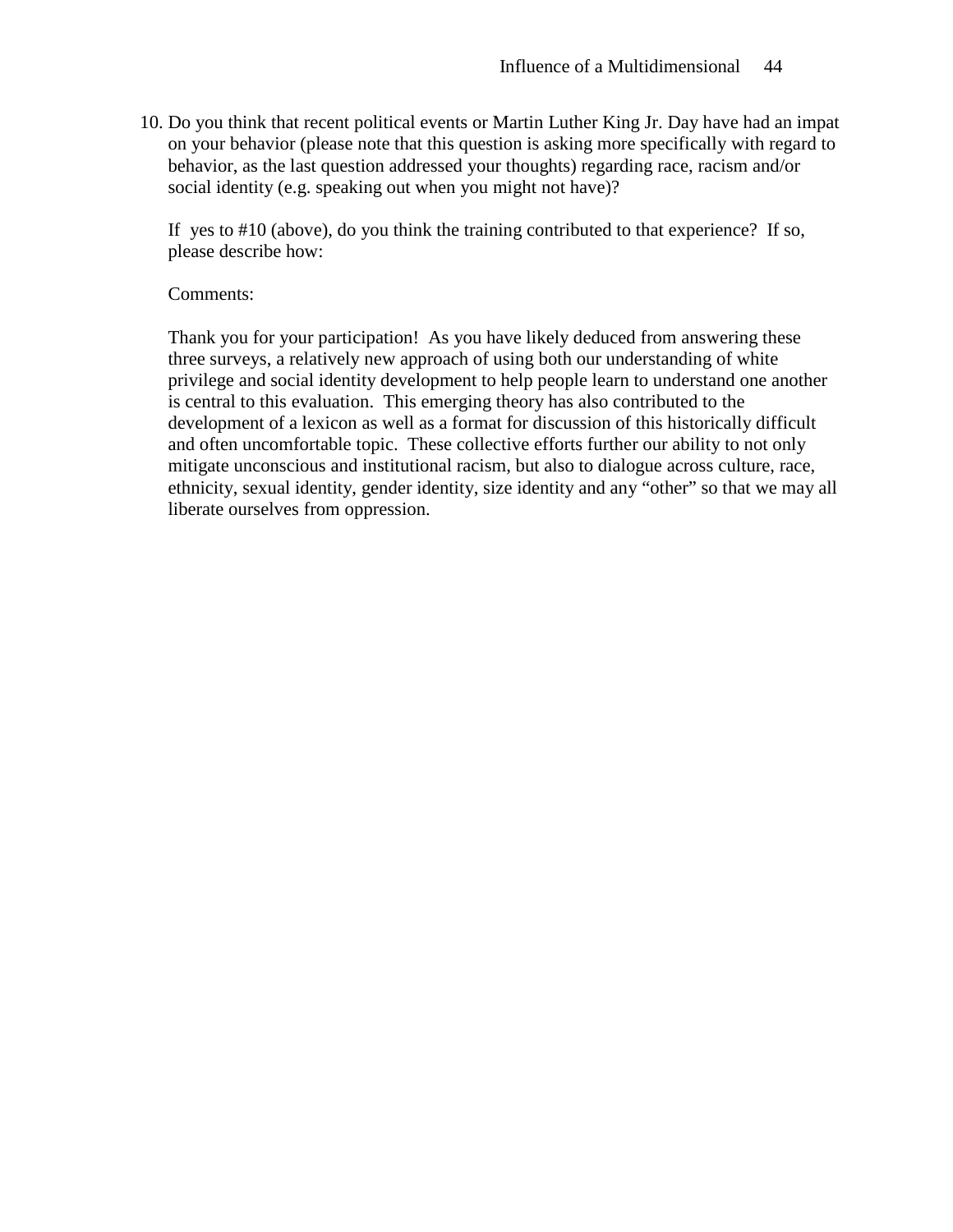Table 1

## Satisfaction with the Training

| Questions $1$                                                                                                          |      | Mean (SD) Std. Deviation |
|------------------------------------------------------------------------------------------------------------------------|------|--------------------------|
| Was the trainer knowledgeable of the topic for today's training?                                                       | 3.00 | .000                     |
| Did the trainer treat participants with respect?                                                                       | 3.00 | .000                     |
| Do you think this training is applicable to your work?                                                                 | 3.00 | .000                     |
| Would you recommend this training to colleagues?                                                                       | 3.00 | .000                     |
| Was it helpful to think of race and racism from the perspective of social<br>identity?                                 | 2.85 | .376                     |
| Was it helpful to think of race and racism in frame of white privilege?                                                | 2.77 | .599                     |
| Will this training help you to recognize racial microagressions?                                                       | 2.62 | .506                     |
| Did this training offer any strategies for reducing the impact of<br>racial/cultural stereotypes on clinical practice? | 2.62 | .506                     |
| Did you find the use of small group work helpful?                                                                      | 2.54 | .519                     |
| Will this training help you to recognize aversive racism?                                                              | 2.54 | .519                     |
| Did the training increase your understanding of the implications of race<br>in clinical practice?                      | 2.46 | .660                     |
| Did the training increase your understanding of the spectrum of racism? 2.38                                           |      | .650                     |
| Will this training help you identify hidden racial/cultural stereotypes?                                               | 2.38 | .506                     |

 $1 \text{ } 1$  = very little 2 = moderately 3 = very much

<span id="page-45-0"></span> $\overline{a}$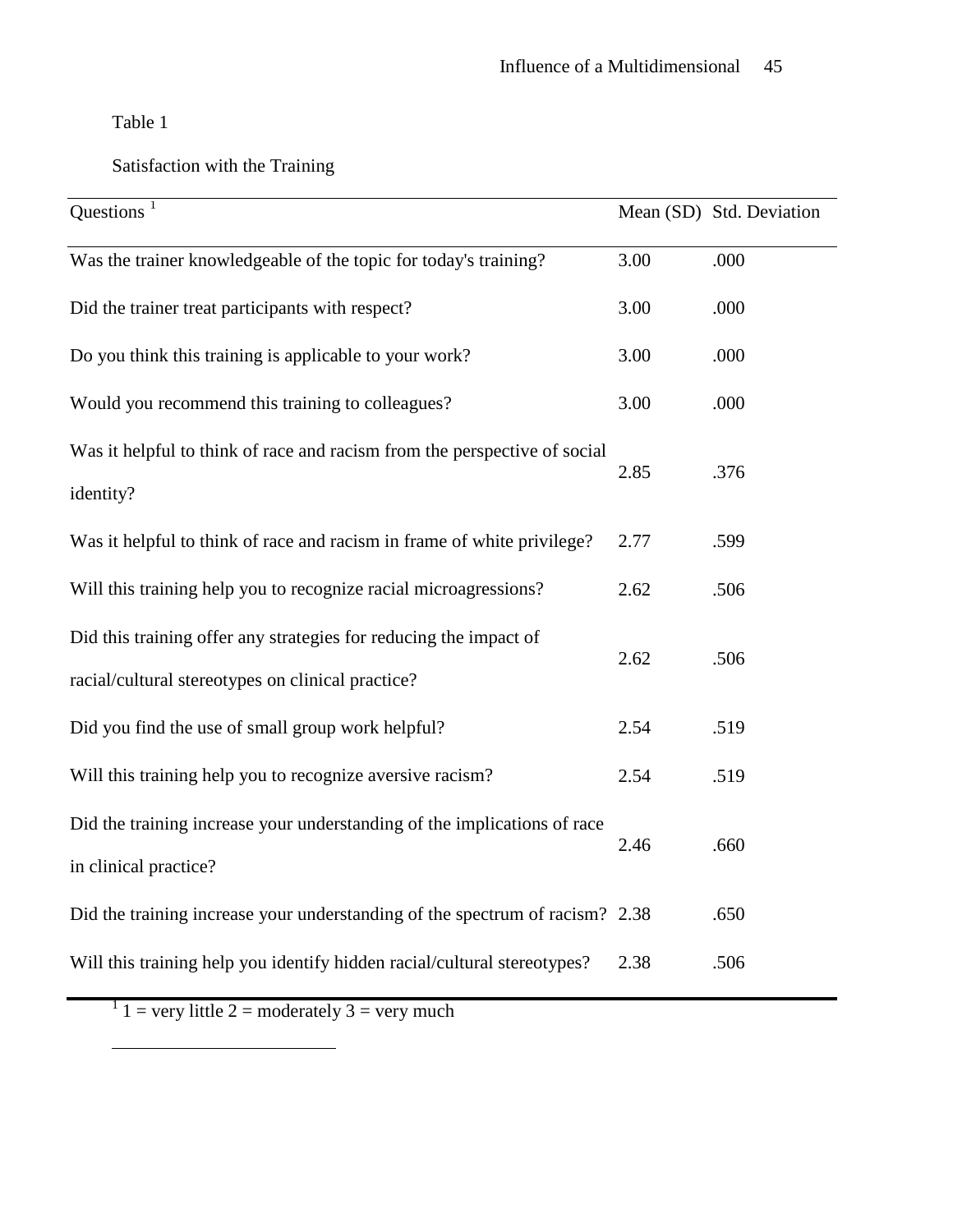Table 2

| Scale                                   | Pre Mean (SD) | Post Mean (SD) |  |  |  |
|-----------------------------------------|---------------|----------------|--|--|--|
|                                         | $N = 14$      | $N = 14$       |  |  |  |
| <b>White Privilege Attitudes Scale</b>  |               |                |  |  |  |
| Willingness to confront White privilege | 4.50(1.08)    | 4.55(1.26)     |  |  |  |
| White Privilege Apprehension            | 2.56(.92)     | 2.36(.89)      |  |  |  |
| White Privilege Awareness               | 5.01(.96)     | 5.00(.89)      |  |  |  |
| White Privilege Remorse                 | 3.42(1.25)    | 3.50(1.20)     |  |  |  |
| Unconditional positive self regard      |               |                |  |  |  |
| Positive self regard                    | 15.71 (1.38)  | 15.5(1.28)     |  |  |  |
| Conditionality                          | 16.00(4.24)   | 15.85 (4.43)   |  |  |  |

Mean Scores for Participants Completing Initial Pre and Post Tests